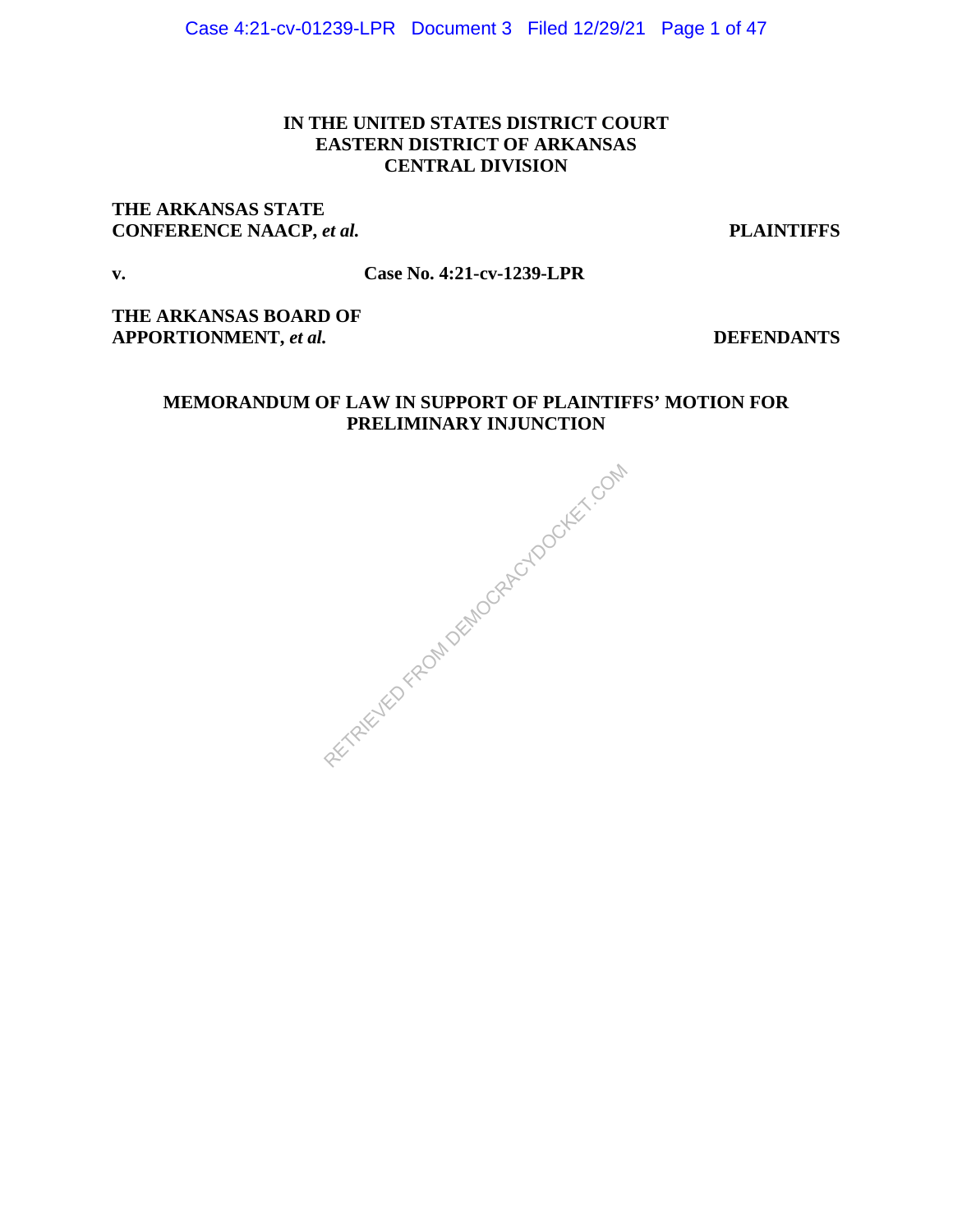## **TABLE OF CONTENTS**

# **Page**

| I.  |           |                                                                                                                                                |  |
|-----|-----------|------------------------------------------------------------------------------------------------------------------------------------------------|--|
|     | A.        |                                                                                                                                                |  |
|     | <b>B.</b> |                                                                                                                                                |  |
|     |           | 1.<br>Plaintiffs meet the first <i>Gingles</i> precondition because<br>Arkansas's Black population is sufficiently numerous and                |  |
|     |           | The second <i>Gingles</i> precondition is satisfied because Black<br>2.<br>voters in Arkansas are a politically cohesive group 17              |  |
|     |           | The third Gingles requirement is met because the white<br>3.<br>majority population is usually able to defeat Black-                           |  |
|     | C.        | The totality of the circumstances shows that the Board's<br>redistricting plan would illegally dilute Black votes  18                          |  |
|     |           | Senate Factor 1: History of Official Discrimination 19                                                                                         |  |
|     |           |                                                                                                                                                |  |
|     |           | Senate Factor 3: Election Procedures that Dilute Minority Voting                                                                               |  |
|     |           |                                                                                                                                                |  |
|     |           | Senate Factor 6: Racial Appeals in Political Campaigns 29                                                                                      |  |
|     |           |                                                                                                                                                |  |
|     |           |                                                                                                                                                |  |
| II. |           | Plaintiffs Will Suffer Irreparable Harm—Dilution of Their Votes—if a<br>Preliminary Injunction Is Not Granted and an Election is Held Based on |  |
| Ш.  |           | The Balance of Equities and Public Interest Weigh Heavily in Favor of                                                                          |  |
| IV. |           |                                                                                                                                                |  |
| V.  |           |                                                                                                                                                |  |
|     |           |                                                                                                                                                |  |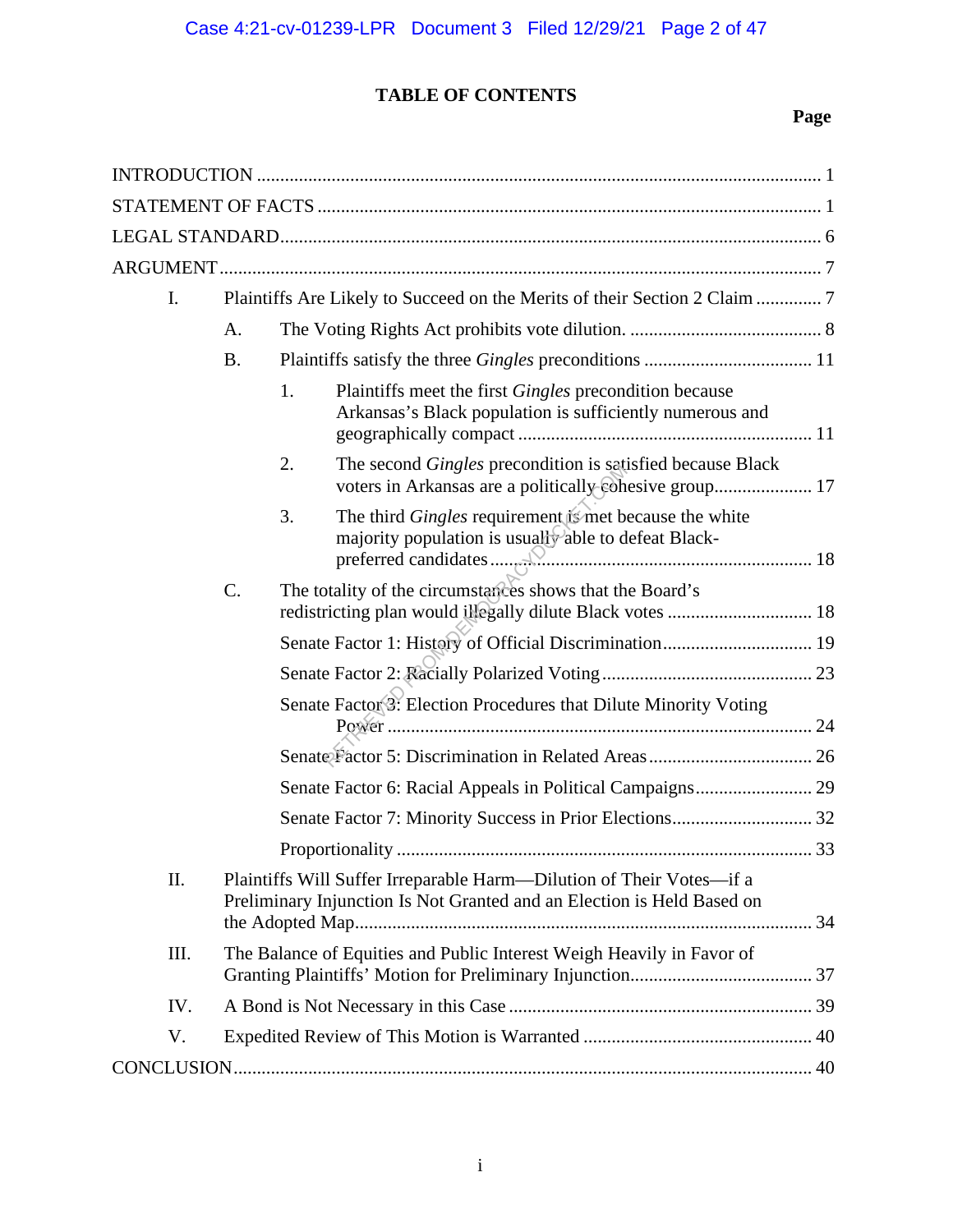# **TABLE OF AUTHORITIES**

|                                                                                               | Page(s) |
|-----------------------------------------------------------------------------------------------|---------|
| <b>Cases</b>                                                                                  |         |
| Abrams v. Johnson,                                                                            |         |
| Allen v. State Bd. of Elections,                                                              |         |
| Bartlett v. Strickland                                                                        |         |
| Bixby v. Lifespace Communities, Inc.,                                                         |         |
| Bone Shirt v. Hazeltine,                                                                      |         |
| Bone Shirt v. Hazeltine,                                                                      |         |
| Brown v. Ky. Leg. Res. Comm.,                                                                 |         |
| Buckanaga v. Sisseton Indep. Sch. Dist., No. 54-5, S. Dakota,<br>804 F.2d 469 (8th Cir. 1986) |         |
| Burton v. City of Belle Glade,                                                                |         |
| Collins v. City of Norfolk, Va.,                                                              | .23     |
| Craig v. Simon,                                                                               |         |
| Dataphase Sys., Inc. v. $CL$ Sys., Inc.,                                                      |         |
| Day v. Robinwood W. Cmty. Improvement Dist.,                                                  |         |
| Flores v. Town of Islip,                                                                      |         |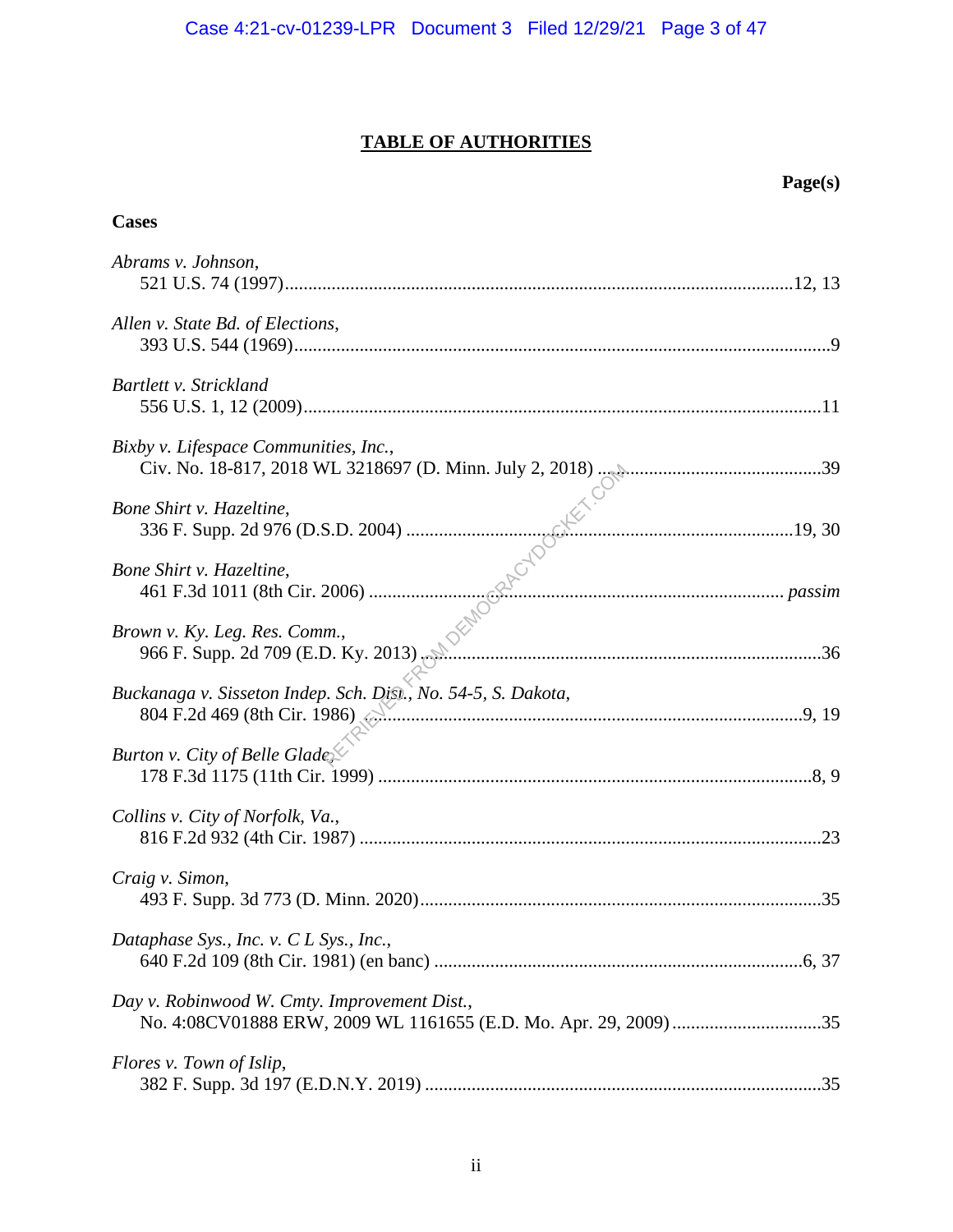# Case 4:21-cv-01239-LPR Document 3 Filed 12/29/21 Page 4 of 47

| Georgia State Conf. of the NAACP v. Fayette Cty. Bd. of Comm'rs,                                               |  |
|----------------------------------------------------------------------------------------------------------------|--|
| Georgia v. Ashcroft,                                                                                           |  |
| Giron v. City of Alexander,                                                                                    |  |
| Harvell v. Blytheville Sch. Dist. No. 5,                                                                       |  |
| Jeffers v. Clinton,                                                                                            |  |
| Johnson v. De Grandy,                                                                                          |  |
| League of Women Voters of Mo. v. Ashcroft,                                                                     |  |
| League of Women Voters of N.C. v. N. Carolina,                                                                 |  |
| LULAC v. Perry,                                                                                                |  |
| Minn. Citizens Concerned for Life, Inc. v. Swanson,                                                            |  |
| Mo. State Conf. of the NAACP v. Ferguson-Florissant Sch. Dist.,                                                |  |
| Mo. State Conf. of the Nat'l Ass'n for the Advancement of Colored People v.<br>Ferguson-Florissant Sch. Dist., |  |
| NAACP, Spring Valley Branch v. E. Ramapo Central Sch. Dist.,                                                   |  |
| Obama for Am. v. Husted,                                                                                       |  |
| Perfetti Van Melle USA, Inc. v. Midwest Processing, LLC,                                                       |  |
| Planned Parenthood of Minn. v. Roedler,                                                                        |  |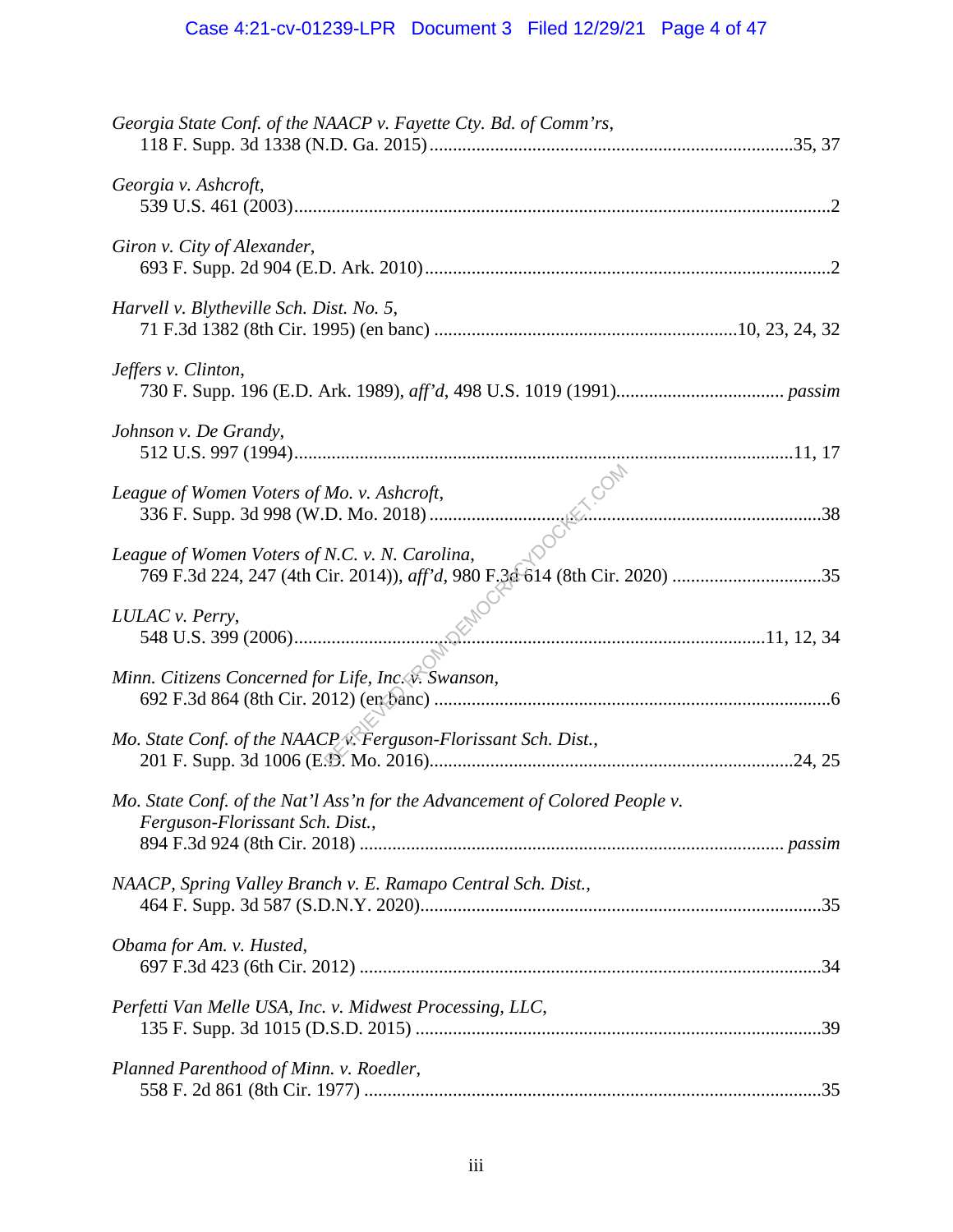# Case 4:21-cv-01239-LPR Document 3 Filed 12/29/21 Page 5 of 47

| Planned Parenthood v. Rounds,                                    |  |
|------------------------------------------------------------------|--|
| Reynolds v. Sims,                                                |  |
| Richland/Wilkin Joint Powers Auth. v. U.S. Army Corps of Eng'rs, |  |
| Rogers Grp., Inc. v. City of Fayetteville, Ark.,                 |  |
| Sanchez v. Cegavske,                                             |  |
| Simmons v. Galvin,                                               |  |
| Smith v. Clinton,                                                |  |
| Stabler v. Cty. of Thurston, Neb.,                               |  |
| Thornburg v. Gingles,                                            |  |
| United States v. Alamosa Cnty.,                                  |  |
| United States v. Berks Cnty., Pá.,                               |  |
| United States v. Blaine Cty., Montana,                           |  |
| United States v. Georgia,                                        |  |
| Wesberry v. Sanders                                              |  |
| Whitfield v. Democratic Party of Ark.,                           |  |
| <b>Statutes</b>                                                  |  |
|                                                                  |  |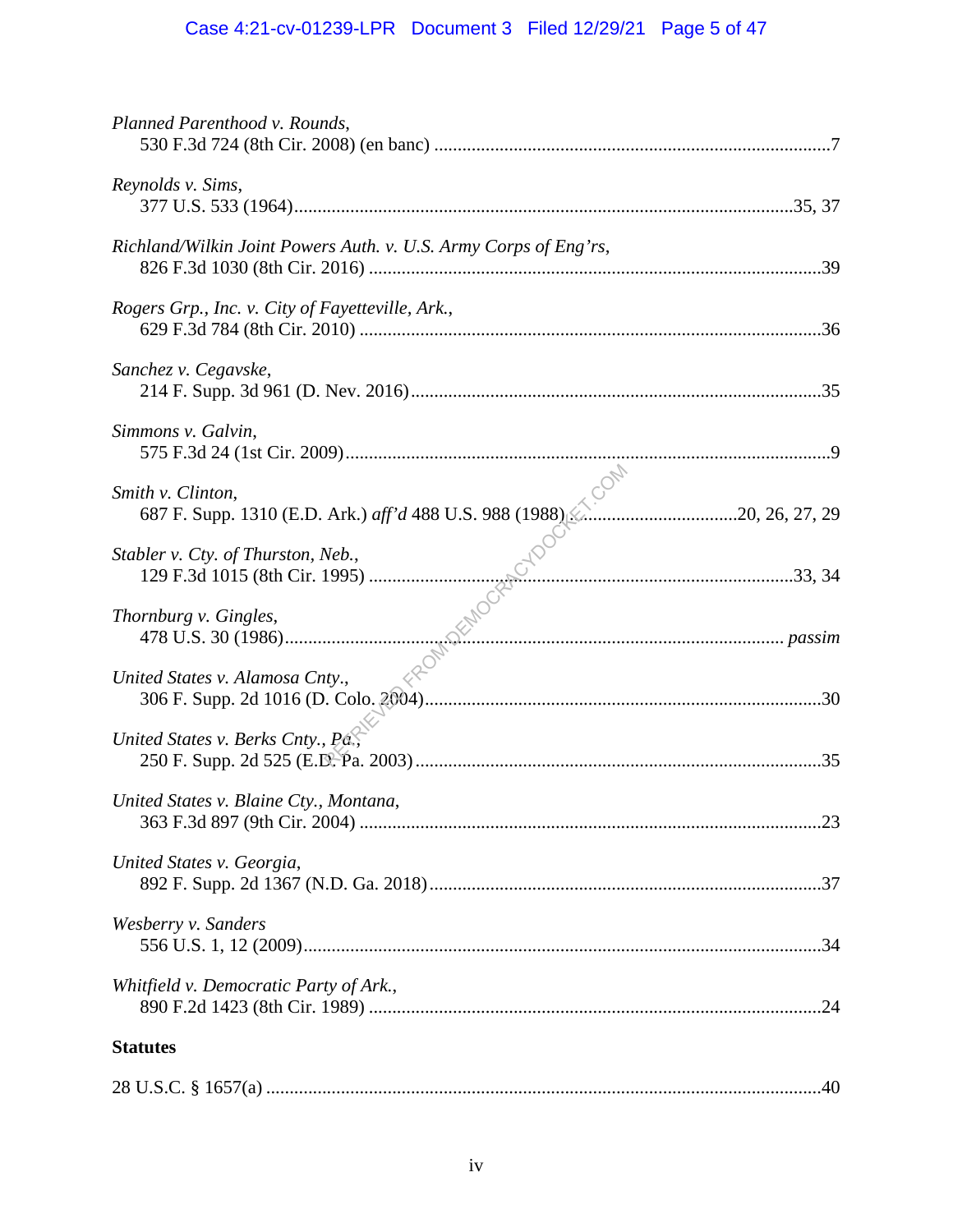# Case 4:21-cv-01239-LPR Document 3 Filed 12/29/21 Page 6 of 47

| <b>Other Authorities</b>                                                                                                                                       |  |
|----------------------------------------------------------------------------------------------------------------------------------------------------------------|--|
| 2019 ACS 1-Year Estimates,<br>https://data.census.gov/cedsci/table?q=S2901%3A%20CITIZEN,%20VOTIN<br>$G-$<br>AGE%20POPULATION%20BY%20SELECTED%20CHARACTERISTICS |  |
| 2020 Census Redistricting Data,<br>https://data.census.gov/cedsci/table?g=0400000US05&y=2020&tid=DECEN                                                         |  |
| 2020 Census Redistricting Data,<br>https://data.census.gov/cedsci/table?g=0400000US05&y=2020&tid=DECEN                                                         |  |
| 2020 Census Redistricting Data,<br>https://data.census.gov/cedsci/table?g=0400000US05&y=2020&tid=DECEN                                                         |  |
| 2020 Census Redistricting Data,                                                                                                                                |  |
|                                                                                                                                                                |  |
|                                                                                                                                                                |  |
|                                                                                                                                                                |  |
|                                                                                                                                                                |  |
|                                                                                                                                                                |  |
|                                                                                                                                                                |  |
|                                                                                                                                                                |  |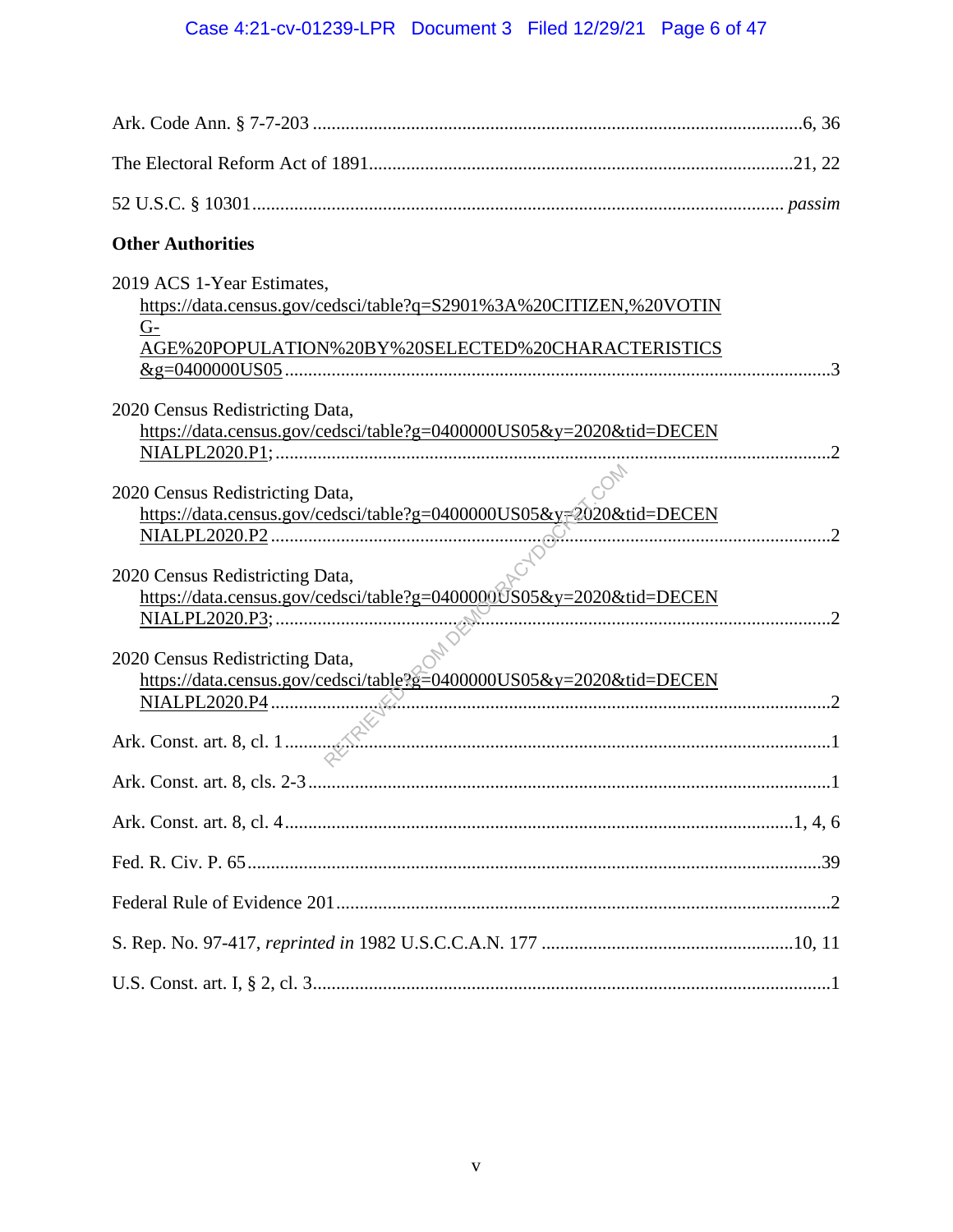#### **INTRODUCTION**

This is an action under Section 2 of the Voting Rights Act ("VRA"), 52 U.S.C. § 10301, challenging the newly adopted reapportionment plan for the Arkansas House of Representatives. The plaintiffs are the Arkansas NAACP and the Arkansas Public Policy Panel ("Plaintiffs"). The defendants are the Arkansas Board of Apportionment, which drew the plan, state officials who are members of the Board, and the State of Arkansas itself ("Defendants").

The challenged plan contains just eleven majority-Black House districts even though more than sixteen percent of the state's population is Black and it would be possible to draw sixteen (out of 100) geographically compact, majority-Black House districts. As a result, the challenged plan impermissibly dilutes Black voting strength in violation of Section 2. Accordingly, plaintiffs seek preliminary injunctive relief prohibiting the State from implementing the dilutive plan for the 2022 election cycle and from failing to implement a plan that complies with Section 2. Machine State From implementing<br>
robibiting the State from implementing<br>
ing to implement a plan final complies wit<br> **STATEMENT OF FACTS**<br>
constitution requires the federal governm<br>
ion of the United States every ten years

## **STATEMENT OF FACTS**

The United States Constitution requires the federal government to undertake an "actual Enumeration" of the population of the United States every ten years. U.S. Const. art. I, § 2, cl. 3. Under the Arkansas Constitution, the results of this Enumeration must be used to determine the legislative boundaries for both houses of the Arkansas General Assembly. *See* Ark. Const. art. 8, cls. 2-3 (as amended). The Arkansas Constitution creates a Board of Apportionment (the "Board") for this purpose, which consists of the Governor, Secretary of State, and Attorney General of Arkansas. Ark. Const. art. 8, cl. 1, 4 (as amended).

The most recent United States Census took place in 2020, and the United States Census Bureau released new population counts in April 2021. The total population of Arkansas reached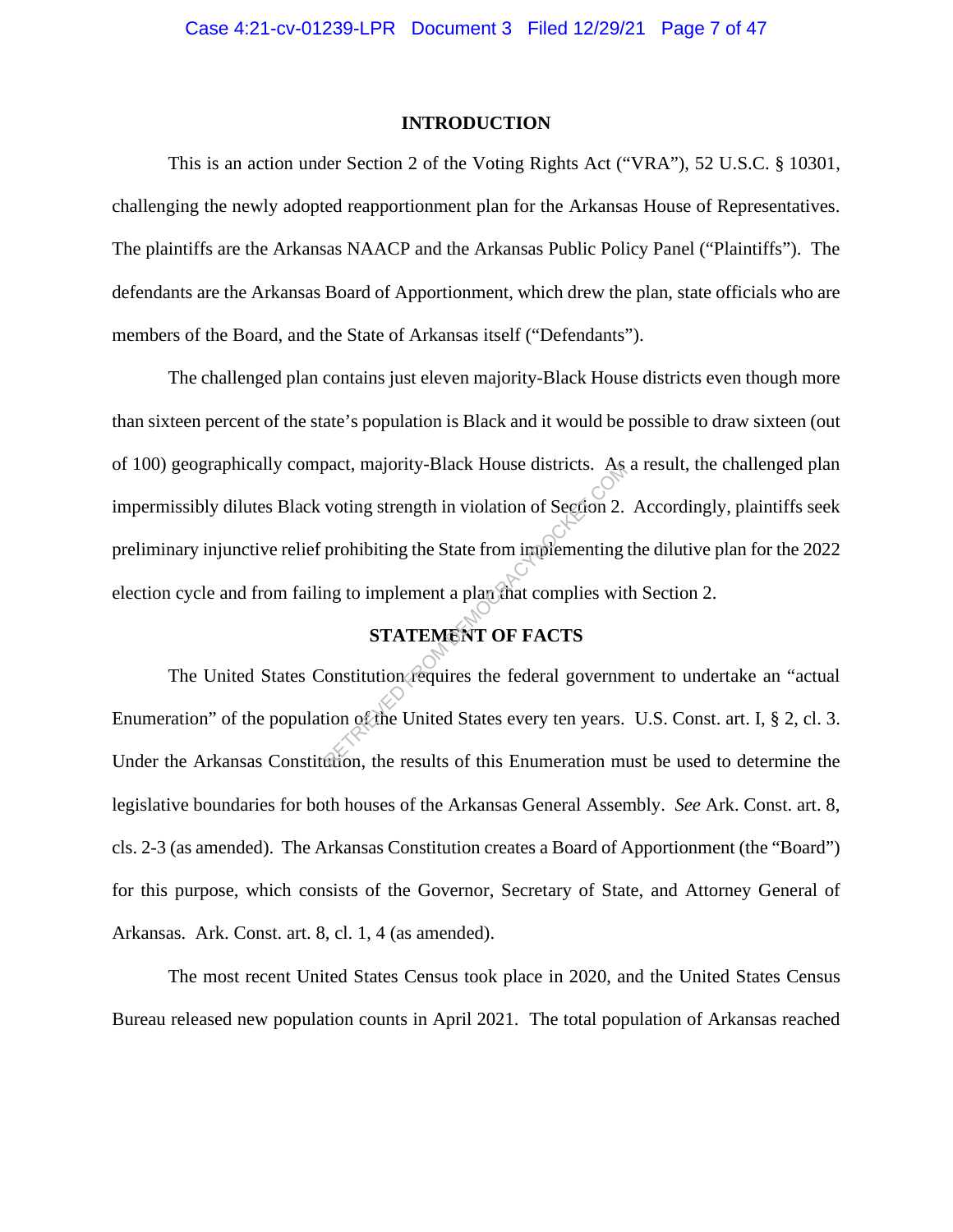#### Case 4:21-cv-01239-LPR Document 3 Filed 12/29/21 Page 8 of 47

just over 3 million people in 2020, an increase of about 3.3% over the past decade.<sup>1</sup> This increase was not uniform; the northwest and northeast sections of Arkansas and the areas around Pulaski County saw significant increases in population, while the population declined in some other areas. Notably, the Black population in the central and northern portions of the state saw significant increases in the last decade.

More specifically, according to the 2020 Census, the State of Arkansas has a total population of 3,011,524 persons, of whom 2,063,550 (68.5%) are non-Hispanic White and 495,968  $(16.5%)$  are Black (alone or in combination with another racial group).<sup>2</sup> Arkansas has a votingage population of 2,312,273 persons, of whom 1,653,772 (71.5%) are non-Hispanic White and 351,878 (15.2%) are Black (alone or in combination with another racial group).<sup>3</sup> According to the 2019 American Community Survey, which is the most recent data available, Arkansas has a citizen voting-age population of 2,235,415 persons, of whom 1,727,484 (77.3%) are non-Hispanic White RETRIED FROM DEMO

<sup>1</sup> U.S. Census Bureau, *Arkansas Population Topped 3 Million in 2020*, August 25, 2021, https://www.census.gov/library/stories/state-by-state/arkansas-population-change-between-census-decade.html (last accessed December 29, 2021). Courts routinely take judicial notice of Census data under Federal Rule of Evidence 201. *See Giron v. City of Alexander*, 693 F. Supp. 2d 904, 931 (E.D. Ark. 2010) (judicially noticing Census data under Rule 201 as such data is "not subject to reasonable dispute" because it is "capable of accurate and ready determination by resort to sources whose accuracy cannot reasonably be questioned.").

<sup>2</sup> U.S. Census Bureau, *P1:Race (Arkansas),* 2020 Census Redistricting Data,

https://data.census.gov/cedsci/table?g=0400000US05&y=2020&tid=DECENNIALPL2020.P1; U.S. Census Bureau, *P2: Hispanic or Latino, and Not Hispanic Or Latino By Race (Arkansas),* 2020 Census Redistricting Data, https://data.census.gov/cedsci/table?g=0400000US05&y=2020&tid=DECENNIALPL2020.P2. The Supreme Court has indicated that "any part" racial data is appropriate when a voting-rights claim involves a single racial group. *See Georgia v. Ashcroft*, 539 U.S. 461, 473, n.1 (2003).

<sup>3</sup> U.S. Census Bureau, *P3: Race for the Population 18 Years and Over (Arkansas)*, 2020 Census Redistricting Data, https://data.census.gov/cedsci/table?g=0400000US05&y=2020&tid=DECENNIALPL2020.P3; U.S. Census Bureau, *P4: Hispanic or Latino, And Not Hispanic Or Latino By Race for the Population 18 Years and Over (Arkansas)*, 2020 Census Redistricting Data,

https://data.census.gov/cedsci/table?g=0400000US05&y=2020&tid=DECENNIALPL2020.P4.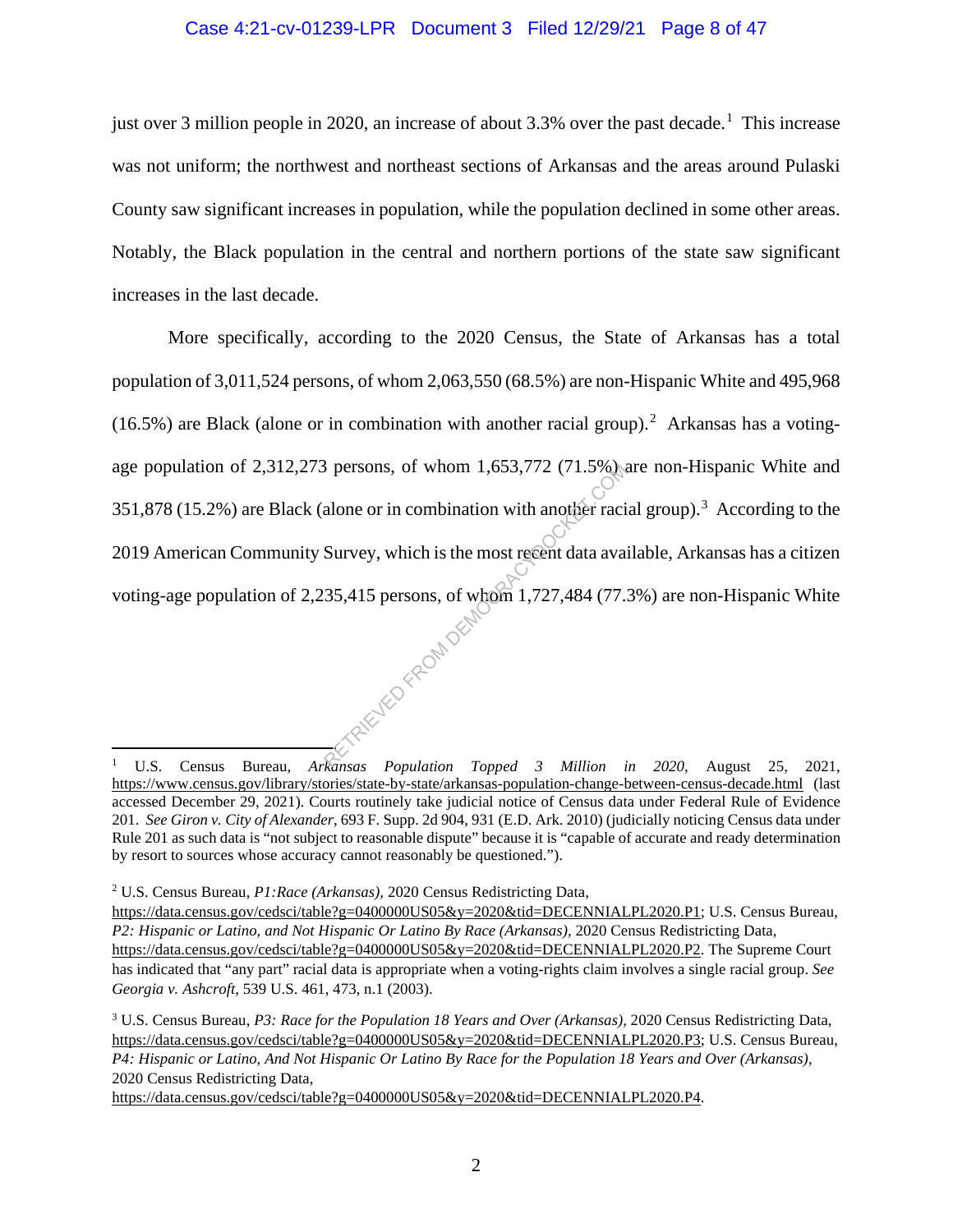#### Case 4:21-cv-01239-LPR Document 3 Filed 12/29/21 Page 9 of 47

and 345,456 (15.5%) are Black alone.<sup>4</sup> In total, Arkansas's Black population has grown by 27,258 people since the previous census, representing a 0.4% increase relative to the total racial makeup of Arkansas.<sup>5</sup> Arkansas's white population fell by 130,717 people since the previous census, representing a 5.8% decrease since 2010.<sup>6</sup>

The Board received these population numbers from the federal census and held an initial meeting on May 24, 2021.<sup>7</sup> Beginning in July 2021, the Board held a series of public hearings across the state regarding the redistricting process. At these meetings, the Board described a series of principles it claimed were underlying its process of drawing new district maps: balancing of district size, prohibition against discrimination based on race, color, or language minority under the Voting Rights Act, the Equal Protection Clause of the Fourteenth Amendment, compactness, continuity, minimizing the splitting of political subdivisions, maintaining communities of interest, continuity of representation, and minimizing partisanship.<sup>8</sup> Inst discrimination based on race, colors<br>Equal Protection Clause of the Fourteenth<br>plitting of political subdivisions, maintair<br>and minimizing partisanship.<sup>8</sup><br>rd repeatedly expressed a commitment t<br>process. See, e.g., Ex

In addition, the Board repeatedly expressed a commitment to fairness and transparency throughout the redistricting process. *See, e.g.*, Ex. 3, Transcript of BOA Public Hearing at 2 (Monticello, July 29, 2021) (Justice Dickey: The redistricting staff are "committed to transparency and fairness[.]"); Ex. 4, Transcript of BOA Public Hearing at 25 (Bentonville, Aug. 5, 2021)

<sup>4</sup> U.S. Census Bureau, *S2901: Citizen, Voting-Age Population by Selected Characteristics* (Arkansas), 2019 ACS 1- Year Estimates, https://data.census.gov/cedsci/table?q=S2901%3A%20CITIZEN,%20VOTING-AGE%20POPULATION%20BY%20SELECTED%20CHARACTERISTICS&g=0400000US05.

<sup>5</sup> U.S. Census Bureau, *Race and Ethnicity in the United States: 2010 Census and 2020 Census*, https://www.census.gov/library/visualizations/interactive/race-and-ethnicity-in-the-united-state-2010-and-2020 census.html

 $6$   $Id.$ 

<sup>7</sup> *Events Calendar*, Arkansas Board, https://arkansasredistricting.org/events-calendar/ (last accessed December 29, 2021).

<sup>8</sup> *See Redistricting Criteria and Goals*, Arkansas Board of Apportionment, https://arkansasredistricting.org/abouttArk.he-process/redistricting-criteria-and-goals/ (last accessed December 29, 2021).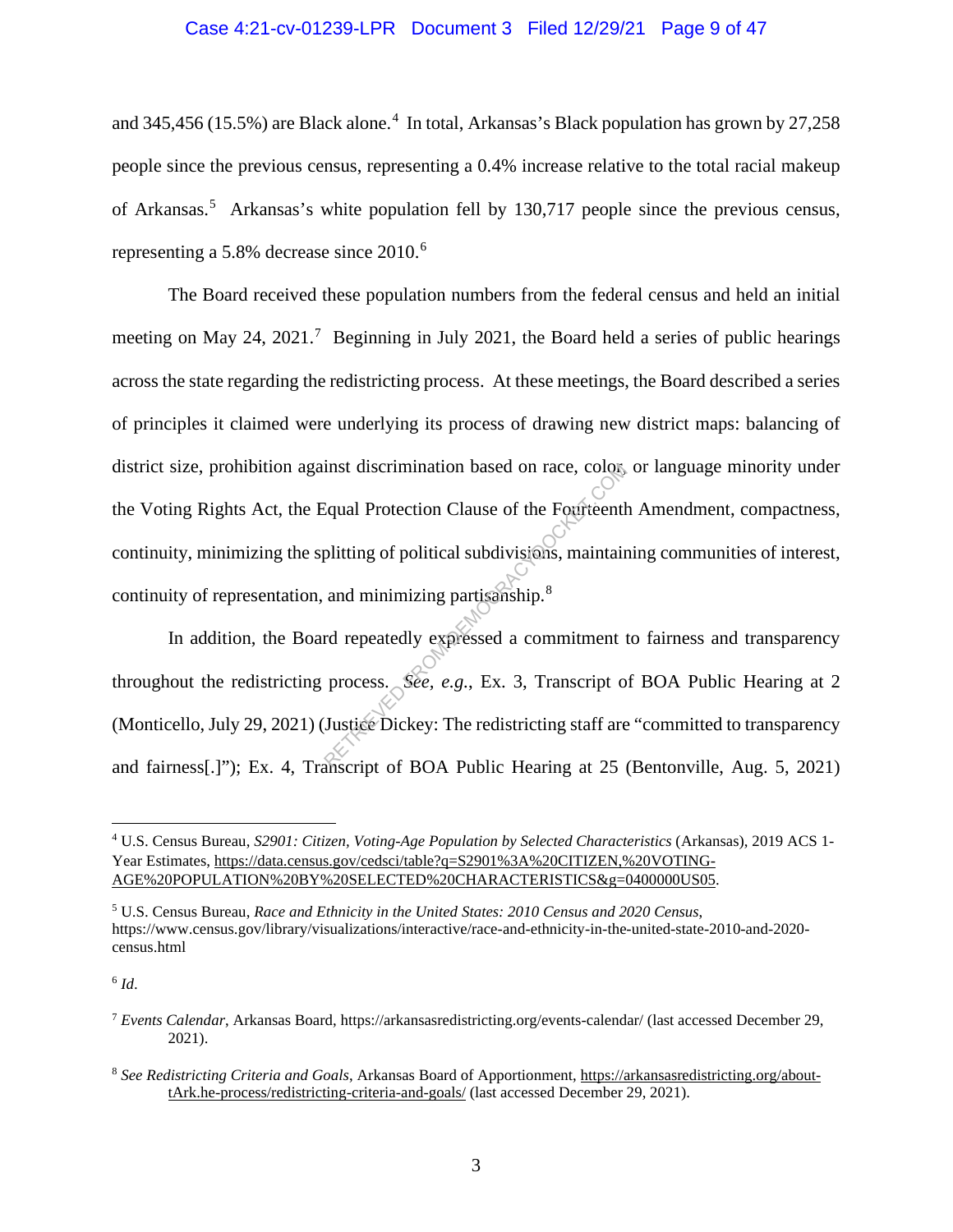#### Case 4:21-cv-01239-LPR Document 3 Filed 12/29/21 Page 10 of 47

(Justice Dickey: "[T]hat's our goal. Fairness [and] transparency."); Ex. 5, Transcript of BOA Public Hearing at 21 (Little Rock, Aug. 24, 2021) (Douglas House: The Board is "there to ensure that it's done, as Justice Dickey said, openly, fairly, comply with all federal and state laws, and is completely transparent."); Ex. 6, Transcript of BOA Meeting at 6, 24 (Little Rock, Oct. 29, 2021) (Attorney General Rutledge: "[U]ltimately, that's who we need to hear from, are the people that are impacted, and to make sure that we are doing our job and holding us accountable.") (Governor Hutchinson: There "might always be something we miss and that's the reason we want to be transparent."). The Board's public hearings included statements from the public expressing concern that redrawn legislative maps may dilute Black voting across the state. *See, e.g.*, Ex. 5, Transcript of August 24, 2021 Board Hearing in Little Rock, at 48:10-49:3.

The Board adopted its final plan for the state House ("Board Plan") on November 29, 2021. Ex. 1. It filed the plan with the Secretary of State on the same day, and the plan became effective under Arkansas law thirty days later, on December 29, 2021. *See* Ark. Const. art. 8, cl. 4 tive maps may dilute Black voting across<br>21 Board Hearing in Little Rock, at 48:10<br>5 final plan for the state House ("Board Pl<br>the Secretary of State on the same day, an<br>ays later, on December 29, 2021. *See* Arl<br>lates Sec

The Board Plan violates Section 2 because it substantially impairs the ability of Black Arkansans to elect candidates of choice. The plan contains only 11 districts (out of 100 districts in the Arkansas House) in which Black voters have a meaningful opportunity to elect candidates of their choice. Those are House Districts 35, 62, 63, 64, 65, 66, 72, 76, 77, 79, and 80. But, as the enclosed illustrative map demonstrates (Ex. 2) (the "Illustrative Plan"), it is possible to draw sixteen reasonably compact majority-Black districts—a number that is perfectly in line with Black Arkansans' share of the state's 2020 population. The Illustrative Plan shows that, compared to the Board Plan, additional majority-Black districts can be drawn in the following areas:

> a. *Central Arkansas*: The Board Plan includes six majority-Black districts in the Central Arkansas region (House Districts 66, 72, 76, 77, 79, and 80). One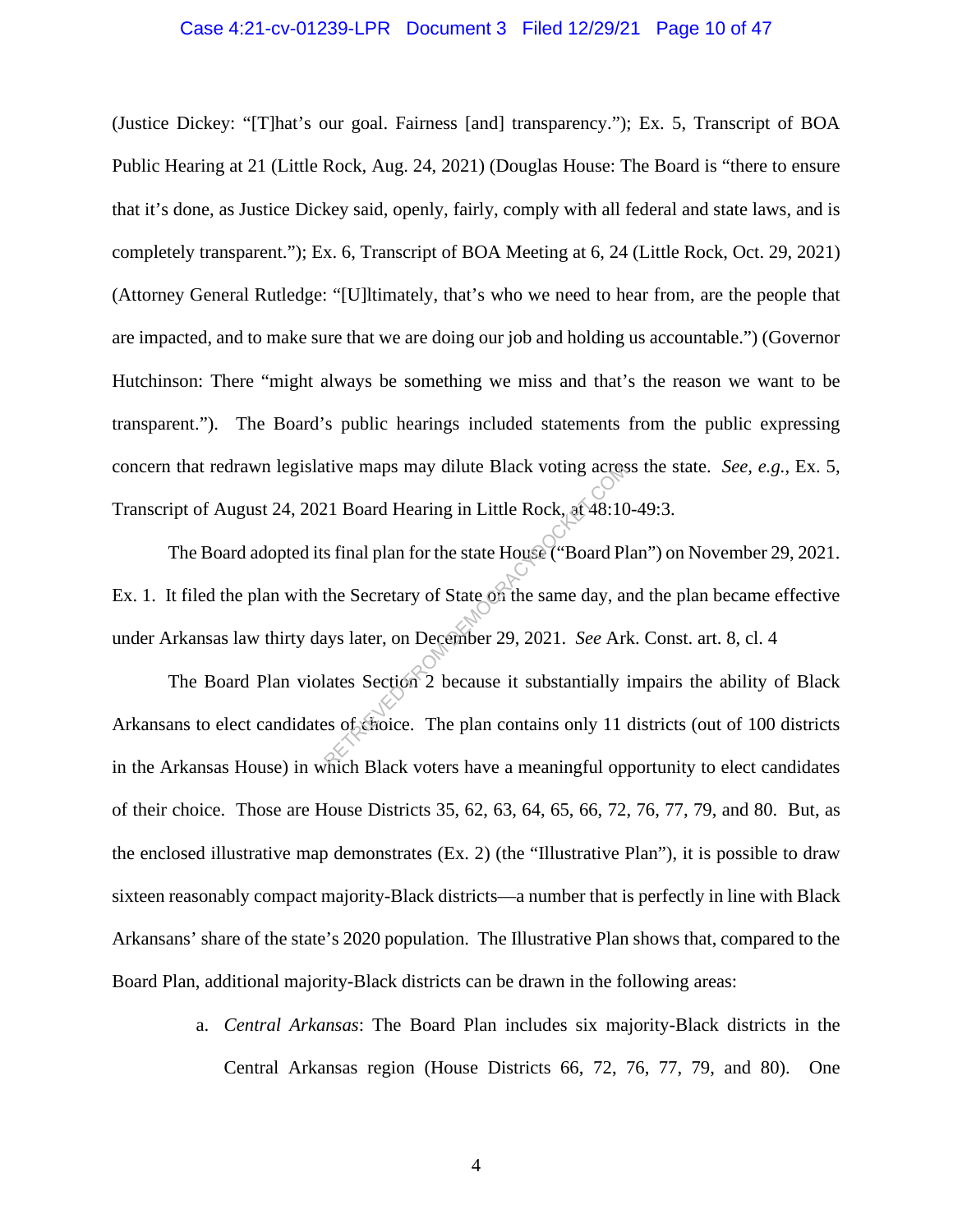additional majority-Black district can be drawn in the Central Arkansas region by "unpacking" the Black population in House Districts 76, 77, 79, and 80, and by "uncracking" the Black populations in House Districts 74 and 75. The Illustrative Plan includes seven reasonably compact majority-black districts in the Central Arkansas region (House Districts 29, 30, 33, 34, 36, 37, and 42).

- b. *Upper Delta*: The Board Plan includes two majority-Black districts in the Upper Delta region (House Districts 35 and 63). One additional majority-Black district can be drawn in the Upper Delta by "uncracking" the Black population split between House Districts 34 and 37. The Illustrative Plan includes three reasonably compact majority-Black districts in the Upper Delta region (House Districts 50, 51, and 55) by restoring one of the three majority-Black districts in the Current Plan that the Board Plan impermissibly cracks. Se Districts 34 and 37. The Illustrative Report<br>Districts in the Upper Delta restoring one of the three majority-Black<br>d Plan impermissibly cracks.<br>The Board Plan includes three majority<br>(House Districts 62, 64, and 65). T
- c. *Lower Delta*: The Board Plan includes three majority-Black districts in the Lower Delta region (House Districts 62, 64, and 65). Two additional majority-Black districts can be drawn in the Lower Delta by "uncracking" the Black population split in the Board Plan between House Districts 94 and 95, by "unpacking" the Black population in House Districts 64 and 65, by reconfiguring House District 62, and by "uncracking" the Black population spread across House Districts 61, 90, 93, and 96. The Illustrative Plan includes five reasonably compact majority-Black districts in the Lower Delta region (House Districts 11, 12, 16, 17, and 48).
- d. *Southwest Arkansas*: The Board Plan includes no majority-Black districts in the Southwest Arkansas region, even though it is clearly possible to maintain the majority-Black district that exists in the region under the Current Plan. That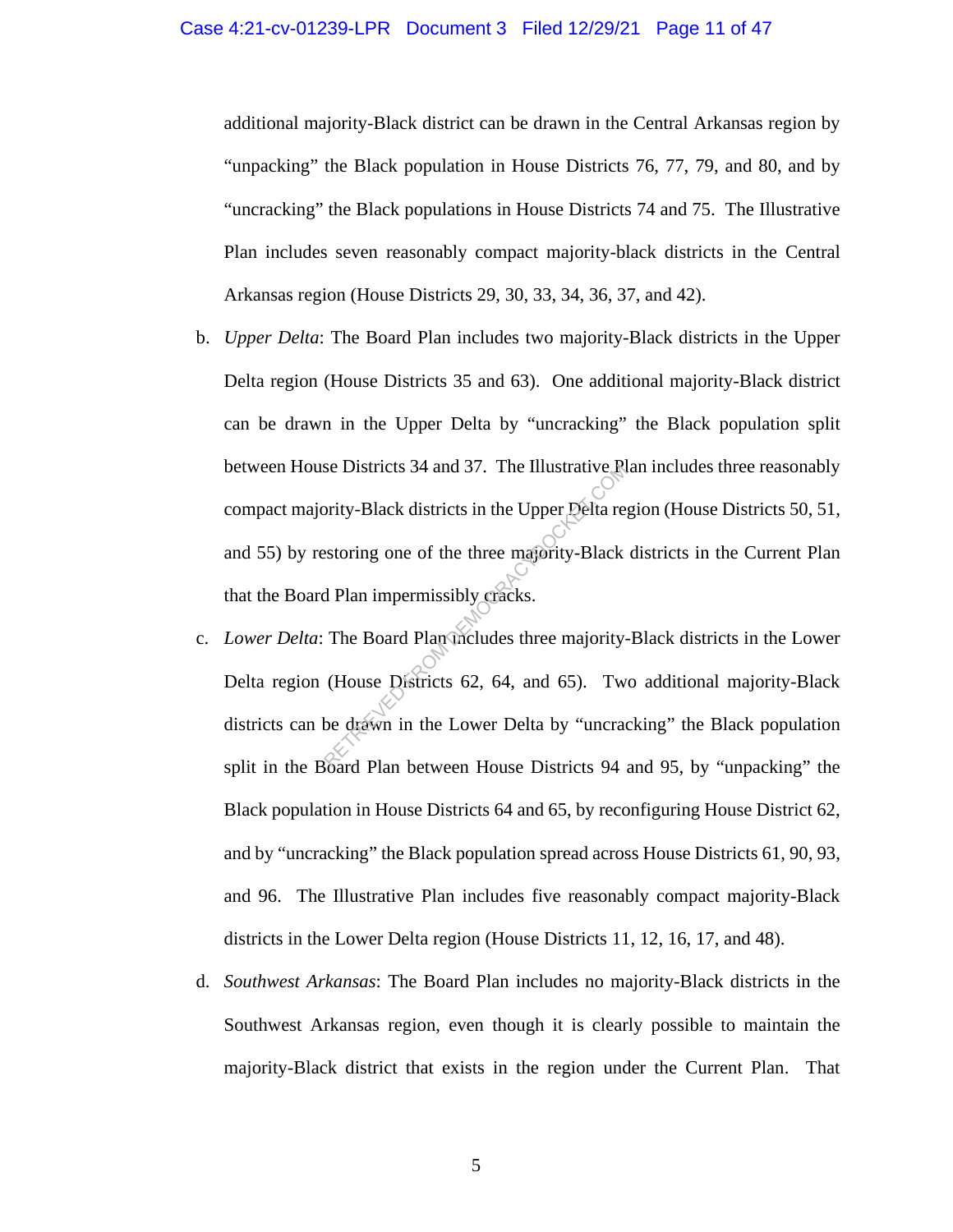#### Case 4:21-cv-01239-LPR Document 3 Filed 12/29/21 Page 12 of 47

additional majority-Black district can be drawn in the Southwest Arkansas region by "uncracking" the Black population split in the Board Plan among House Districts 97, 98, and 99. The Illustrative Plan contains one reasonably compact majority-Black district in the Southwest Arkansas region (House District 5).

In the absence of preliminary injunctive relief, the Board Plan will be in place for the 2022 election cycle in which elections will be held for all one hundred seats in the Arkansas House of Representatives. By statute, the general primary election must be held on "the third Tuesday in June preceding the general election," which would be June 21, 2022. Ark. Code Ann. § 7-7-203. The candidate filing period for the primary election runs from February 22, 2022, to March 1, 2022. *See id.* (party filing period begins "one (1) week prior to the first day in March" and ends "on the first day in March"). Plaintiffs filed the instant suit on December 29, 2021—the first day that the maps became effective, *see* Ark. Const. art. 8, cl. 4—to enjoin use of the dilutive Board Plan for the upcoming election cycle. From the primary election runs from Febre<br>
eriod begins "one (1) week prior to the 1<br>
Plaintiffs filed the instant surt on Decer<br>
ive, see Ark. Const. act. 8, cl. 4—to enjot<br>
on cycle.<br>
LEGAL STANDARD<br>
notion of a prelimin

## **LEGAL STANDARD**

When ruling on a motion for a preliminary injunction, a court must consider: (1) the likelihood of success on the merits; (2) the threat of irreparable harm to the moving party; (3) the balance between the harm to the movant and any injury that an injunction might inflict on other parties; and (4) the public interest. *Dataphase Sys., Inc. v. C L Sys., Inc.*, 640 F.2d 109, 113 (8th Cir. 1981) (en banc). In election cases such as this one, the likelihood of success is the most important factor, and "the other requirements for obtaining a preliminary injunction are generally deemed to have been satisfied." *Minn. Citizens Concerned for Life, Inc. v. Swanson*, 692 F.3d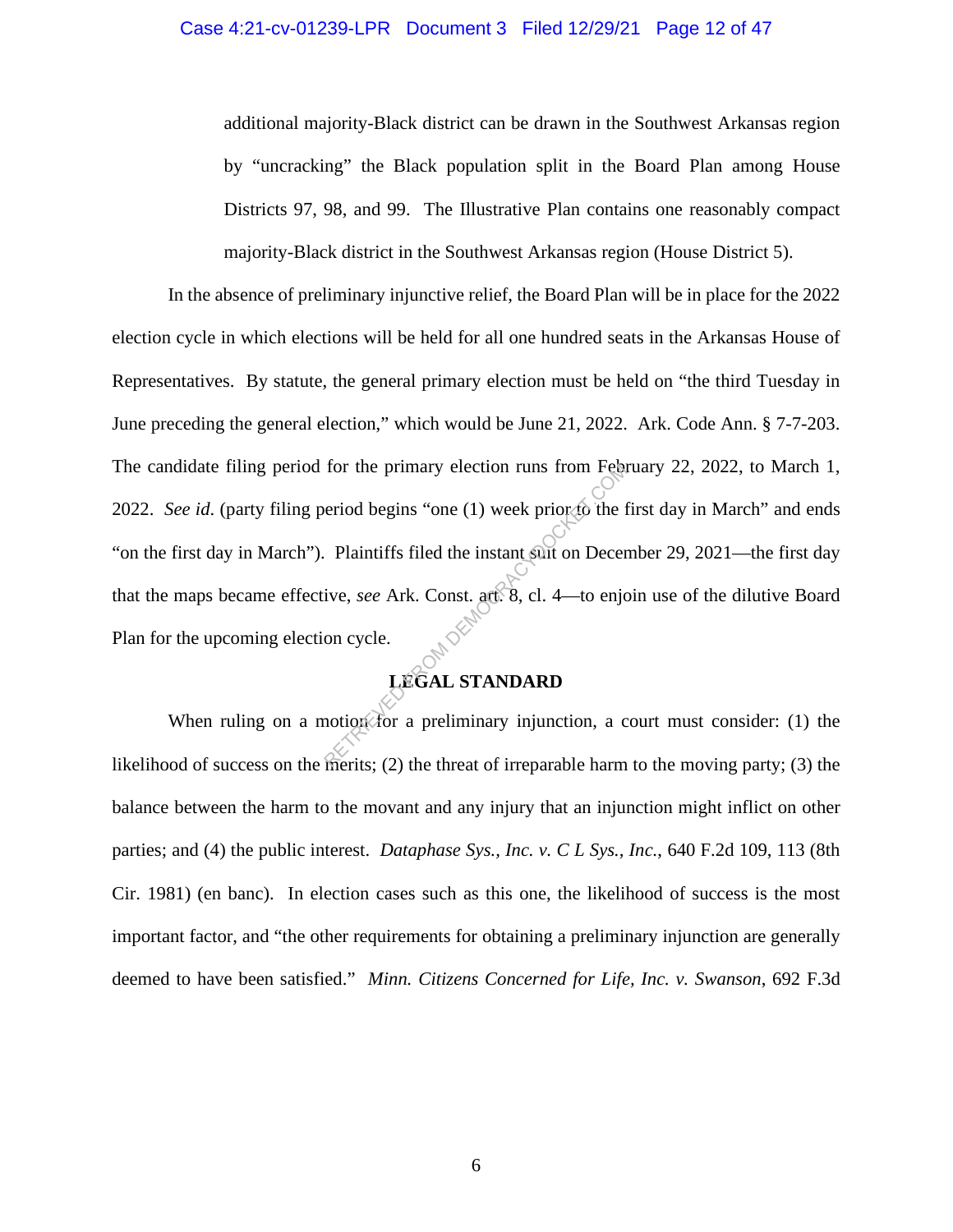864, 870 (8th Cir. 2012) (en banc) (quoting *Phelps-Roper v. Troutman*, 662 F.3d 485, 488 (8th Cir. 2011) (per curiam)).<sup>9</sup>

#### **ARGUMENT**

#### **I. Plaintiffs Are Likely to Succeed on the Merits of their Section 2 Claim**

This is not a close case. The Plaintiffs are likely to prevail on their Section 2 claim because the Board Plan substantially underrepresents Black voters in Arkansas and thereby dilutes Black voting strength. *See, e.g.*, *Bone Shirt v. Hazeltine*, 461 F.3d 1011, 1022 (8th Cir. 2006) (finding that South Dakota's legislative redistricting plan violated Section 2 because it diluted Native Americans' right to vote); *Mo. State Conf. of the Nat'l Ass'n for the Advancement of Colored People v. Ferguson-Florissant Sch. Dist.*, 894 F.3d 924 (8th Cir. 2018) ("*Missouri NAACP*") (holding that a Missouri school district's use of at-large, top-three-vote-getters election system that favored white candidates diluted Black citizens' voting strength in violation of Section 2). Black Arkansans constitute more than sixteen percent of Arkansas's 2020 population, and it was possible for the Board to have drawn 16 (out of 100) House districts in which Black voters would have a meaningful opportunity to elect candidates of their choice. But the Board Plan includes only eleven majority-Black districts—a deficit of *five* additional majority-Black House districts that could provide Black voters an opportunity to elect candidates of their choice. Indeed, Plaintiffs' counsel made specific suggestions to include many of these additional districts during the public comment period — but the Board chose not to do so. ant Sch. Dist., 894 F.3d 924 (8th Cir.<br>bol district's use of at-large, top-three-vote<br>uted Black citizens' voting strength in vi<br>an sixteen percent of Arkansas's 2020 po<br>16 (out of 100) House districts in which<br>elect cand

<sup>9</sup> Although it is true that, when a movant is challenging "a duly enacted statute," a court must "make a threshold finding that [the plaintiff] is likely to prevail on the merits," the Eighth Circuit has not directly addressed the question of what standard should apply when, as here, the plaintiffs challenge governmental action that is not embodied in a statute. *See Planned Parenthood v. Rounds*, 530 F.3d 724, 732 (8th Cir. 2008) (en banc). Indeed, the Eighth Circuit has suggested that the level of success required depends on the extent to which the challenged action represents "the full play of the democratic process." *Id.* at 732 n. 6 (quoting *Able v. United States*, 44 F.3d 128, 131- 32 (2d Cir. 1995)).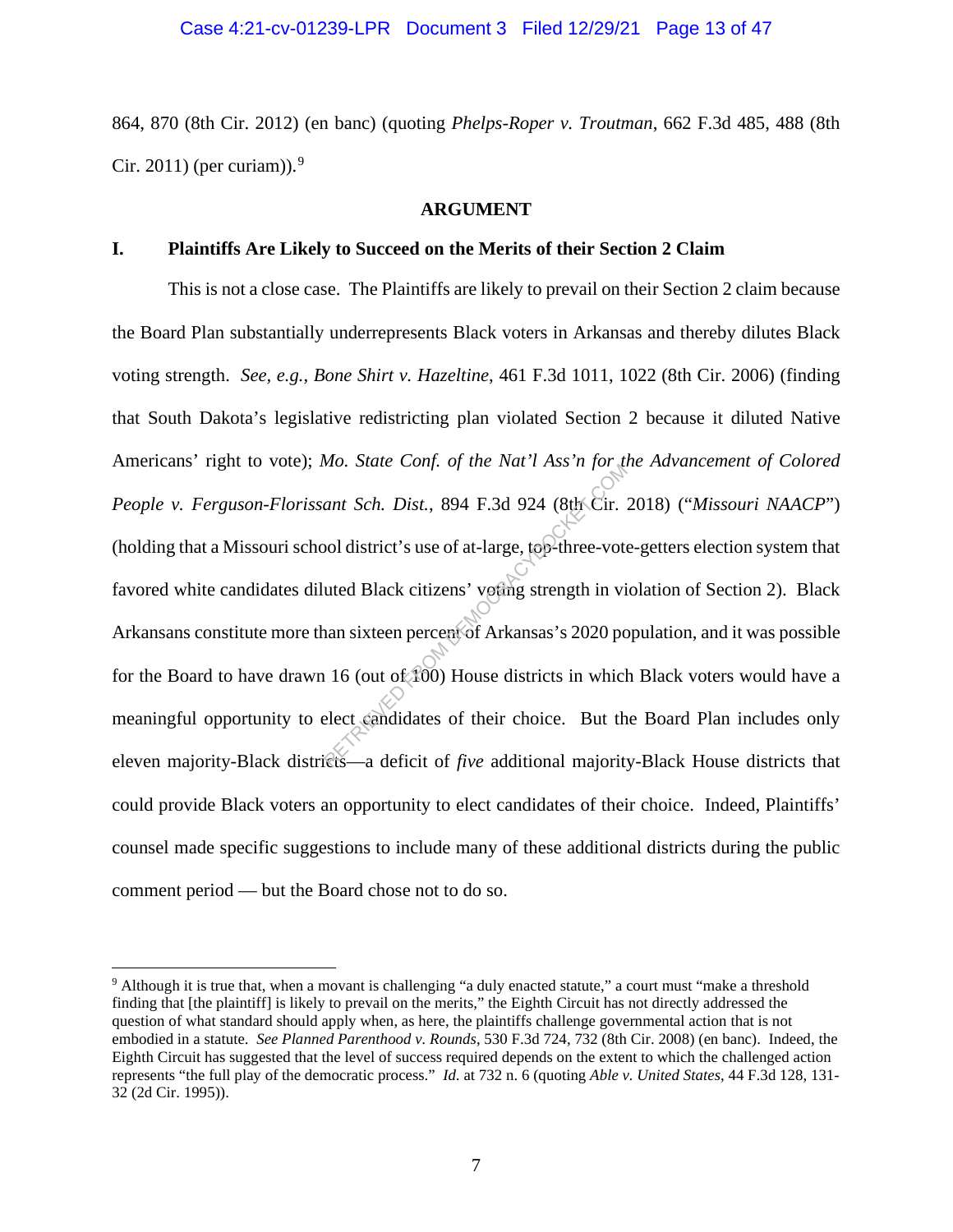#### Case 4:21-cv-01239-LPR Document 3 Filed 12/29/21 Page 14 of 47

For that reason alone, Plaintiffs are likely to succeed on this straightforward vote-dilution claim.

#### **A. The Voting Rights Act prohibits vote dilution.**

Section 2 of the VRA mandates that "[n]o voting qualification or prerequisite to voting or standard, practice, or procedure shall be imposed or applied by any State or political subdivision in a manner which results in a denial or abridgement of the right of any citizen of the United States to vote on account of race or color  $\dots$ " 52 U.S.C. § 10301(a). A violation [of Section 2]  $\dots$  is established if, based on the totality of circumstances, it is shown that the political processes leading to nomination or election in the State or political subdivision are not equally open to participation by members of a class of citizens protected by subsection (a) of this section in that its members have less opportunity than other members of the electorate to participate in the political process and to elect representatives of their choice. *Id.* § 10301(b). tizens protected by subsection (a) of this<br>ther members of the electorate to partic<br>of their choice. *Id.* § 10301(b).<br>ubstantially revised § 2 to make clear tha<br>effect alone and to establish as the releval<br>ngles, 478 U.S

In 1982, "Congress substantially revised § 2 to make clear that a violation could be proved by showing discriminatory effect alone and to establish as the relevant legal standard the 'results test' . . . ." *Thornburg v. Gingles*, 478 U.S. 30, 35-36 (1986). "The essence of a § 2 claim is that a certain electoral law, practice, or structure interacts with social and historical conditions to cause an inequality in the opportunities enjoyed by black and white voters to elect their preferred representatives." *Id*. at 47.

Section 2 prohibits both vote denial and vote dilution. *Bone Shirt*, 461 F.3d at 1017-18 (8th Cir. 2006) (explaining that vote dilution amounts to denial of the right to vote); *see also Burton v. City of Belle Glade*, 178 F.3d 1175, 1197-99 (11th Cir. 1999) ("two distinct types of discriminatory practices and procedures are covered under Section 2: those that result in 'vote denial' and those that result in 'vote dilution'"; though finding no Section 2 violation because remedy sought, court-ordered annexation of housing project into city limits, was inappropriate on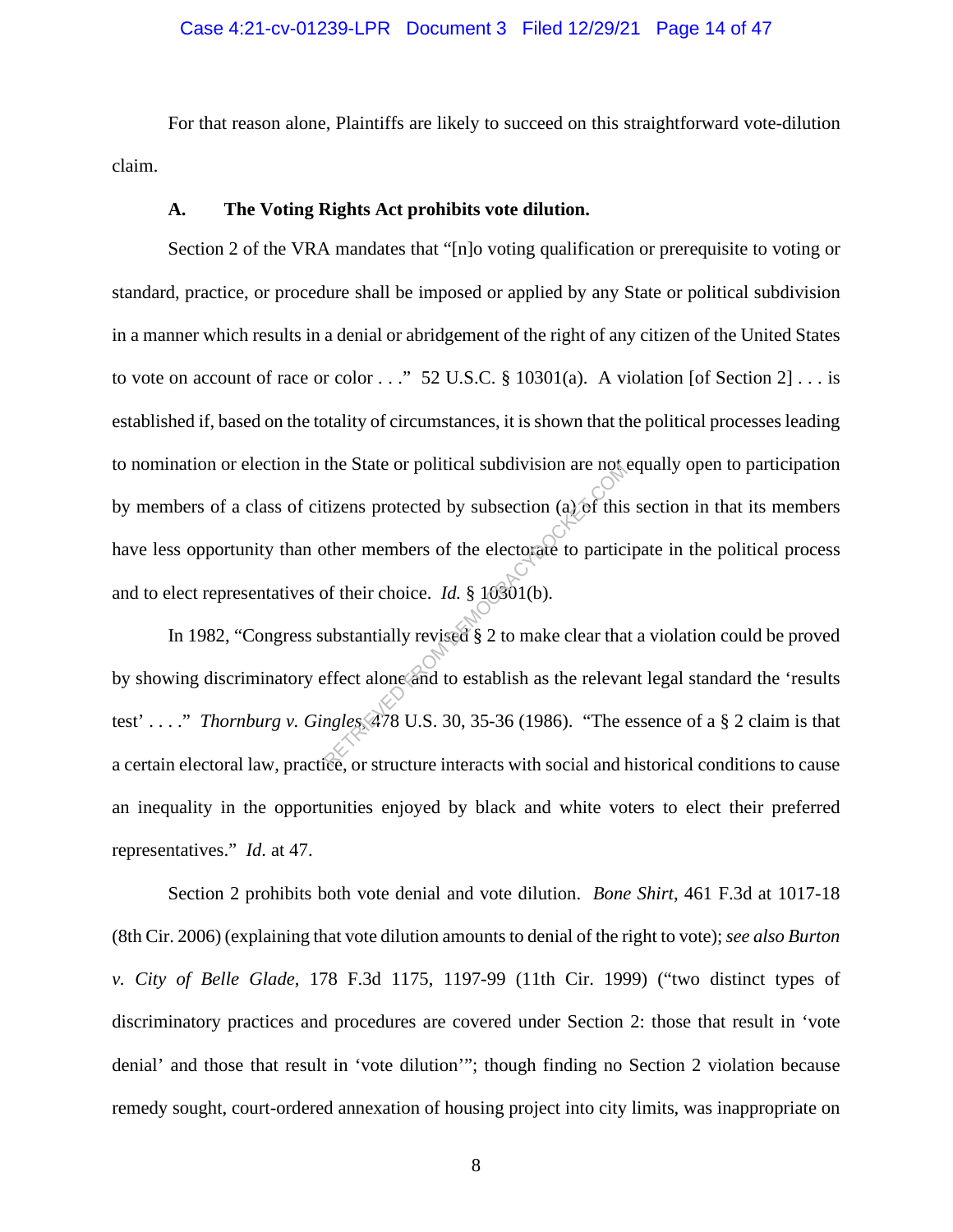#### Case 4:21-cv-01239-LPR Document 3 Filed 12/29/21 Page 15 of 47

facts presented). "The right to vote can be affected by a dilution of voting power as well as by an absolute prohibition on casting a ballot." *Allen v. State Bd. of Elections*, 393 U.S. 544, 569 (1969).

"In voting parlance" . . . "vote dilution challenges involve 'practices that diminish minorities' political influence,' such as at-large elections and redistricting plans that either weaken or keep minorities' voting strength weak." *Simmons v. Galvin*, 575 F.3d 24, 29 (1st Cir. 2009) (denying Section 2 claim because VRA did not limit states' ability to disenfranchise imprisoned felons) (internal quotation marks omitted); *Buckanaga v. Sisseton Indep. Sch. Dist., No. 54-5, S. Dakota*, 804 F.2d 469, 471 (8th Cir. 1986) (stating legislative history of 1982 amendments show Congress was primarily concerned about election systems that dilute minority voting strength). To prove a vote-dilution claim requires establishing that the challenged practice or procedure disproportionately impairs minority voters' ability to participate in the political process and to elect candidates of their choice and that there is an alternative election scheme that safeguards the equal electoral opportunities of all racial groups. *Gingles*, 478 U.S. at 50-51; *Burton*, 178 F.3d at 1198- 99 & n.24. The focus of a vote-dilution claim is that a particular election practice "minimize[s] or cancel[s] out the voting strength of racial minorities in the voting population." *Gingles*, 475 U.S. at 47-48 (internal alterations, citations, and quotation marks omitted). Example about election systems that diluted<br>aim requires establishing that the challe<br>iniority voters' ability to participate in the<br>d that there is an alternative election sche<br>racial groups. *Gingles*, 478 U.S. at 50-5<br>b

In *Gingles*, the Supreme Court identified three preconditions for a vote-dilution claim under Section 2 (the "*Gingles* preconditions"). "First, the minority group must be able to demonstrate that it is sufficiently large and geographically compact to constitute a majority in a single-member district." *Gingles*, 478 U.S. at 50. "Second, the minority group must be able to show that it is politically cohesive." *Id.* at 51. "Third, the minority must be able to demonstrate that the white majority votes sufficiently as a bloc to enable it—in the absence of special circumstances, such as the minority candidate running unopposed—usually to defeat the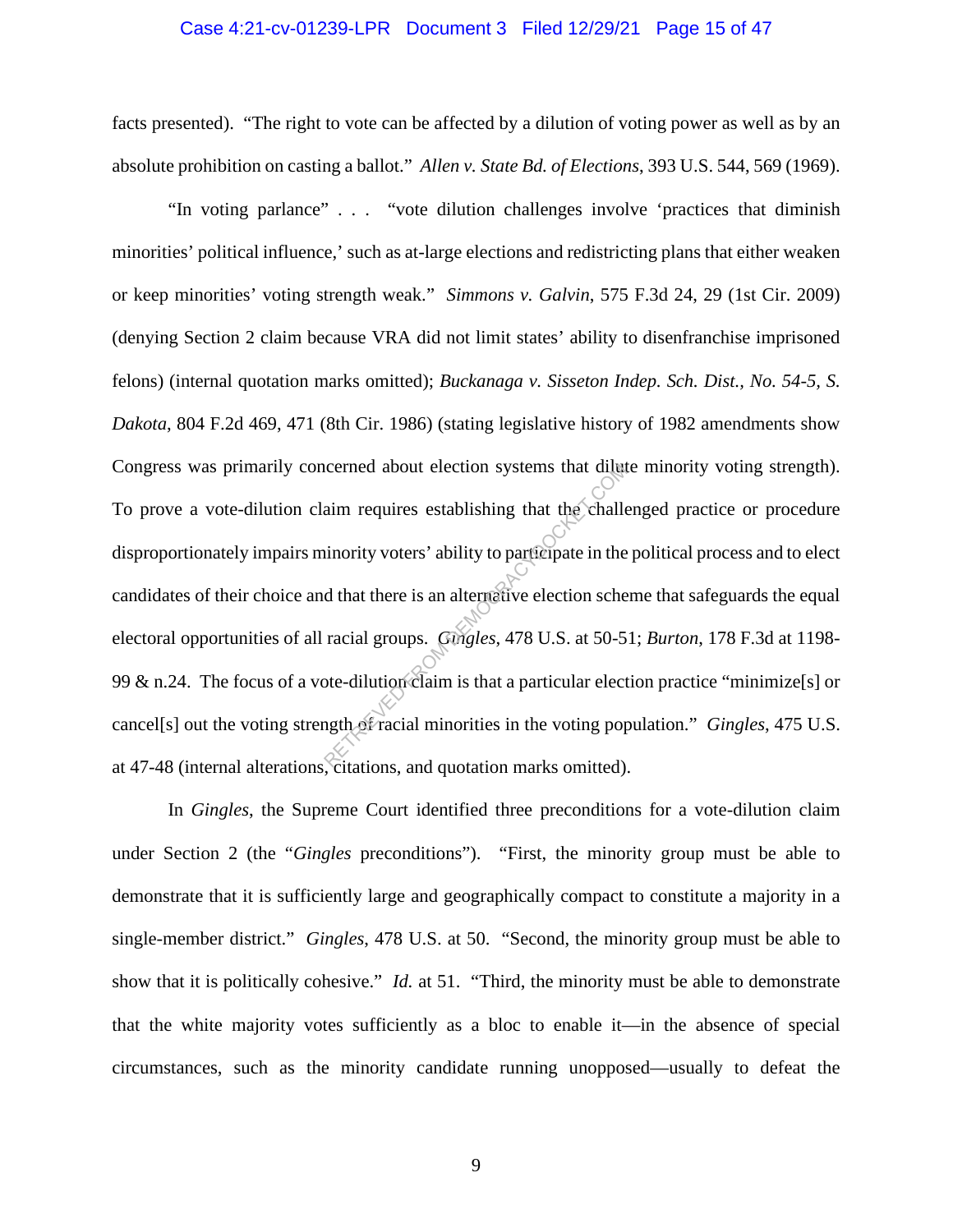#### Case 4:21-cv-01239-LPR Document 3 Filed 12/29/21 Page 16 of 47

minority's preferred candidate." *Id.* (internal citations omitted). Satisfaction of the *Gingles* preconditions "carries a plaintiff a long way towards showing a Section 2 violation." *Harvell v. Blytheville Sch. Dist. No. 5*, 71 F.3d 1382, 1390 (8th Cir. 1995) (en banc).

If plaintiffs establish the three *Gingles* preconditions, a court must next determine, under the "the totality of the circumstances," whether minority voters have "less opportunity than other members of the electorate to participate in the political process and to elect representatives of their choice," *Gingles*, 478 U.S. at 42 (quoting 52 U.S.C. § 10301(b)). This inquiry requires "a searching practical evaluation of the past and present reality, and on a functional view of the political process." *Id.* at 45 (internal quotation marks omitted). In enacting Section 2's results standard, Congress explained that "a variety of factors, depending upon the kind of rule, practice, or procedure called into question" can be relevant when determining whether a plan "results" in discrimination based on the totality of circumstances. S. Rep. No. 97-417, at 28-29, *reprinted in*  1982 U.S.C.C.A.N. 177, 206-07 (the "Senate Report"). (internal quotation marks omitted). In<br>d that "a variety of factors, depending up<br>stion" can be relevant when determining<br>totality of circumstances. S. Rep. No. 9<br>5-07 (the "Senate Report").<br>has ... instructed that, in ap

"The Supreme Court has . . . instructed that, in applying this standard, we are to consider a list of factors that were included in the Senate Report . . . ." *Missouri NAACP*, 894 F.3d at 931. The Senate Report identifies seven factors that are typically relevant to a discriminatory-results claim. These so-called "Senate Factors" are:

- 1. the extent of any history of official discrimination in the state or political subdivision that touched the right of the members of the minority group to register, to vote, or otherwise to participate in the democratic process;
- 2. the extent to which voting in the elections of the state or political subdivision is racially polarized;
- 3. the extent to which the state or political subdivision has used unusually large election districts, majority vote requirements, anti-single shot provisions, or other voting practices or procedures that may enhance the opportunity for discrimination against the minority group;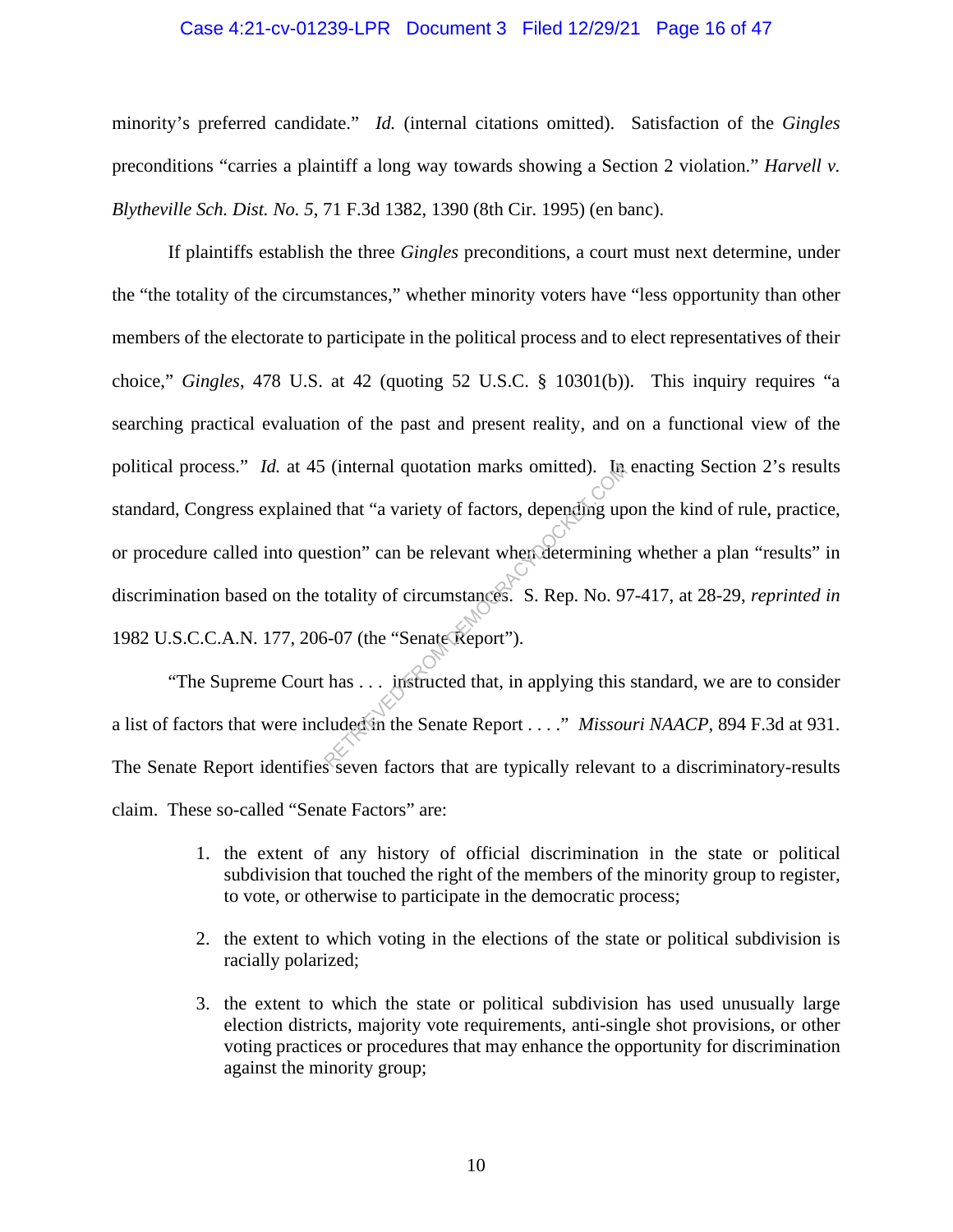- 4. if there is a candidate slating process, whether the members of the minority group have been denied access to that process;
- 5. the extent to which members of the minority group in the state or political subdivision bear the effects of discrimination in such areas as education, employment and health, which hinder their ability to participate effectively in the political process;
- 6. whether political campaigns have been characterized by overt or subtle racial appeals;
- 7. the extent to which members of the minority group have been elected to public office in the jurisdiction.

Senate Report at 28-29. In addition, the Senate Report identified two other factors that have had a "probative value" and that are often considered alongside the other factors, namely: (8) whether there is a significant lack of responsiveness on the part of elected officials to the particularized needs of the members of the minority group; and (9) whether the policy underlying the state or political subdivision's use of such voting qualification, prerequisite to voting, or standard, practice or procedure is tenuous. *Id.* at 29. Fresponsiveness on the part of elected of<br>e minority group; and (9) whether the person is such voting qualification, prerequisite to<br>at 29.<br>The mate, and the committee intends that then<br>be preved, or that a majority of the

"The cases demonstrate, and the committee intends that there is no requirement that any particular number of factors be proved, or that a majority of them point one way or the other." *Id.* at 29; *Gingles*, 478 U.S. at 45 (noting the list is "neither comprehensive nor exclusive").

### **B. Plaintiffs satisfy the three** *Gingles* **preconditions**

## **1. Plaintiffs meet the first** *Gingles* **precondition because Arkansas's Black population is sufficiently numerous and geographically compact**

When, as is the case here, a plaintiff challenges the failure to draw a sufficient number of majority-minority districts, *Gingles* first requires the plaintiff to show "the possibility of creating more than the existing number of reasonably compact districts with a sufficiently large minority population to elect candidates of its choice." *Johnson v. De Grandy*, 512 U.S. 997, 1008 (1994); *accord LULAC v. Perry*, 548 U.S. 399, 430 (2006). In *Bartlett v. Strickland*, the Supreme Court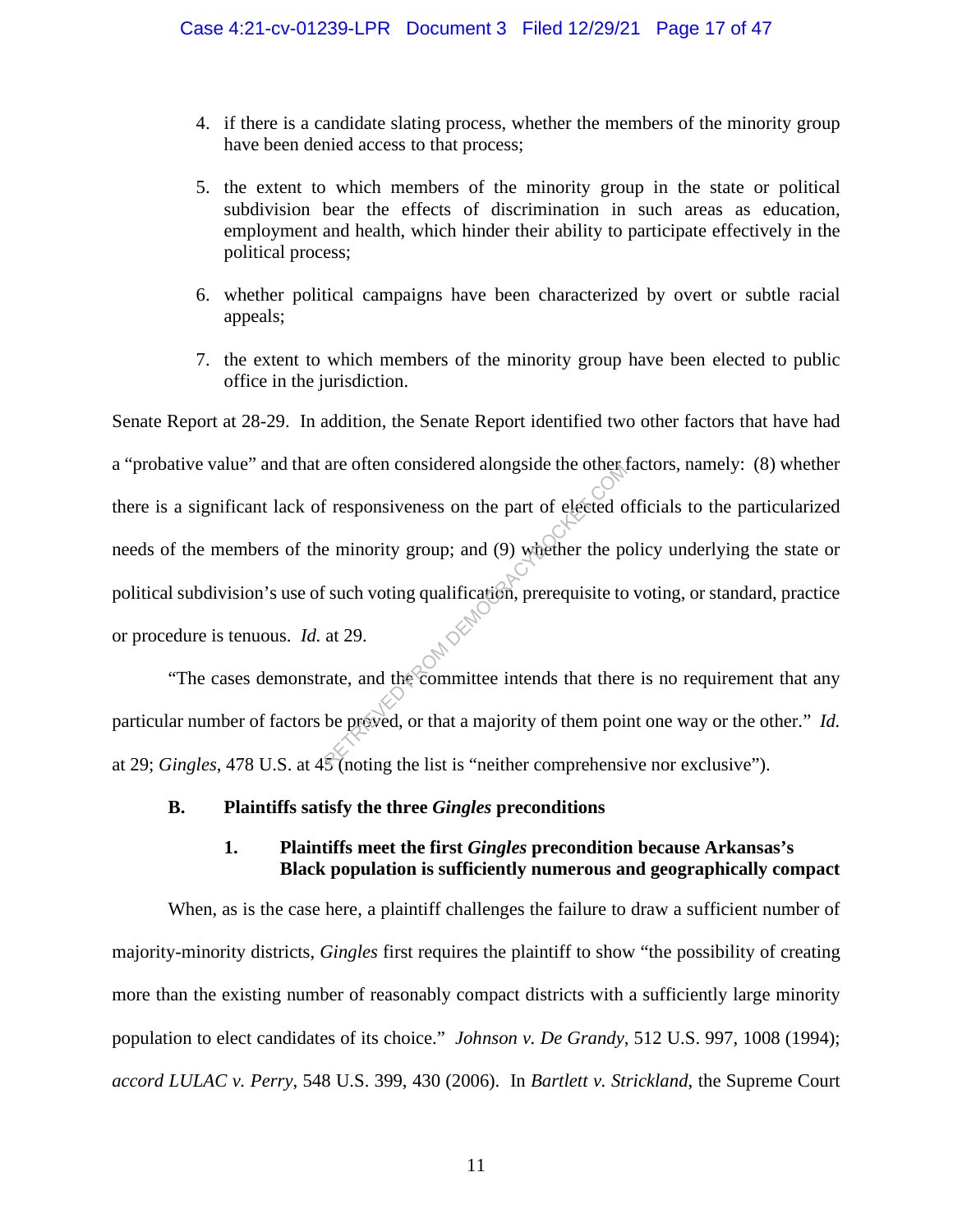#### Case 4:21-cv-01239-LPR Document 3 Filed 12/29/21 Page 18 of 47

explained that the minority group must establish that it would constitute more than 50 percent of the population in one or more additional districts. 556 U.S. 1, 12 (2009). But there is no need for a plaintiff to prove that a potential district would guarantee that it would always allow the minority group at issue to elect its preferred candidate. *LULAC*, 548 U.S. at 428-29; *see also Gingles*, 478 U.S. at 51 n.17 (explaining that a majority in a single-member district is sufficient to establish "the *potential* to elect representatives of choice"); *Bone Shirt*, 461 F.3d at 1019 (rejecting the argument that "the plaintiffs must prove that the minority group will enjoy sufficient super-majority status in the proposed remedial district").

To satisfy the first *Gingles* precondition here, expert cartographer Anthony Fairfax drew an alternative redistricting plan for the Arkansas House. The Illustrative Plan contains 16 districts where the Black Voting Age Population ("BVAP") is greater than 50%. Ex. 7, Fairfax Report at ¶ 27. All sixteen of those districts also have a Black Citizen Voting Age Population ("BCVAP") greater than 50%. *Id.* And as shown in the expert report of Dr. Lisa Handley, Black citizens in all 16 of these districts are expected to have a meaningful opportunity to elect the candidate of their choice. Ex. 8, Expert Report of Dr. Lisa Handley ("Handley Report") at 4-5. By contrast, the Board's adopted map contains only 11 districts where the BVAP is greater than 50%.<sup>10</sup> Ex. 7, Fairfax Report at ¶ 25; Ex. 8, Handley Report at 3-4. These analyses show that the Board had the ability to draw additional majority-Black districts in compliance with Section 2 of the VRA, but failed to do so. ringles precondition here, expert cartogram<br>
an for the Arkansas House. The Hustrat<br>
Population ("BVAP") is greater than 50<br>
istricts also have a Black Citizen Voting<br>
is shown in the expert report of Dr. Lisa B<br>
ected to

The first *Gingles* precondition also requires that the proposed districts be "sufficiently compact." *Abrams v. Johnson*, 521 U.S. 74, 91 (1997). That "compactness inquiry should take into account traditional districting principles such as maintaining communities of interest and

<sup>&</sup>lt;sup>10</sup> Only nine of those 11 districts in the Board Plan have a BCVAP greater than 50%. Ex. 7, Fairfax Report at  $\P$  25.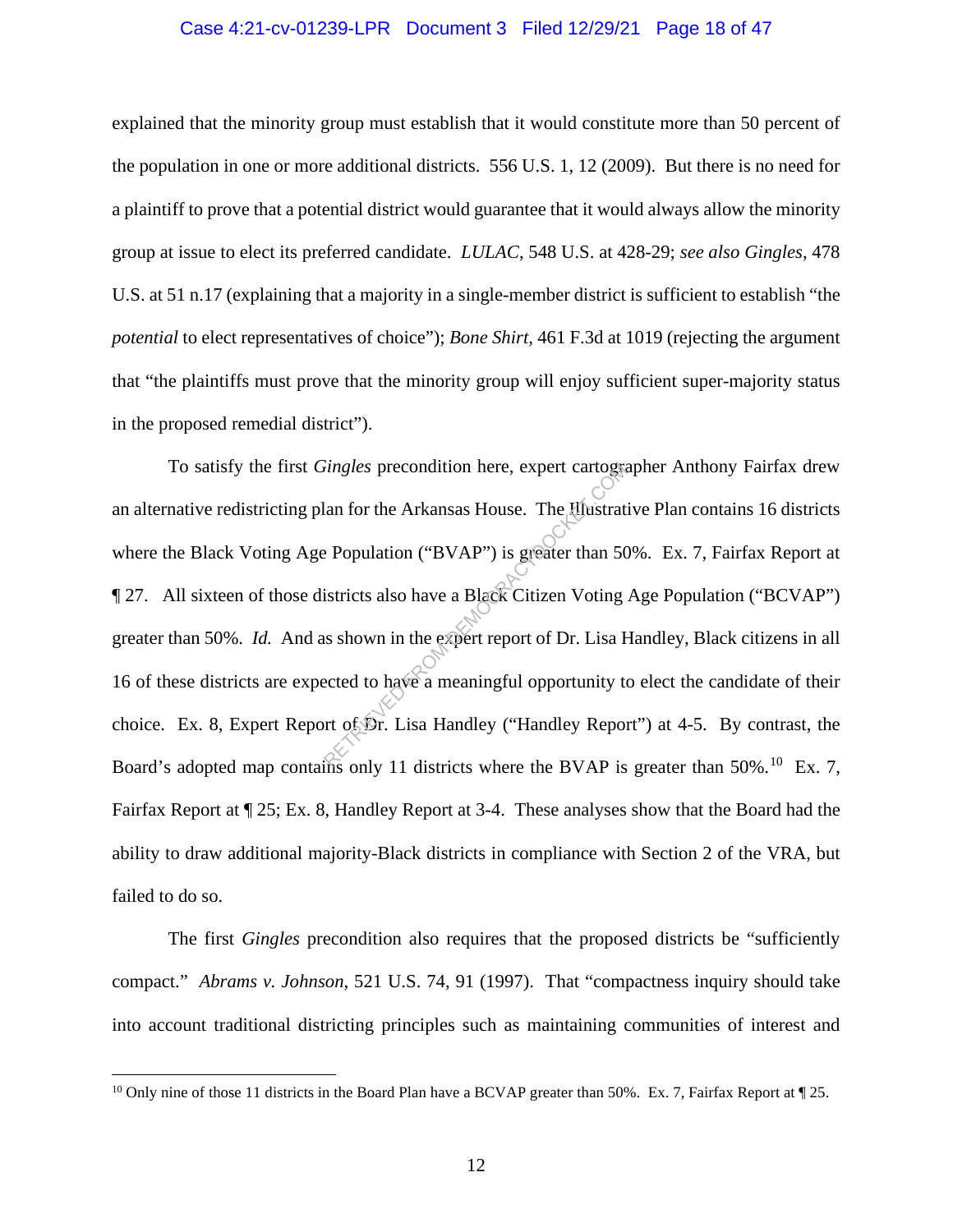#### Case 4:21-cv-01239-LPR Document 3 Filed 12/29/21 Page 19 of 47

traditional boundaries." *Id.* at 92 (internal quotation marks removed) (citing *Bush v. Vera*, 517 U.S. 952, 977 (1996)) (finding no Section 2 vote dilution because Black population was not sufficiently compact to create an additional majority-Black district). The Illustrative Plan meets this standard. The Illustrative Plan is statistically indistinguishable from the Board Plan in terms of compactness, and splits only 98 voting districts ("VTDs"), far fewer than the Board Plan, which splits 282. *See* Ex. 7, Fairfax Report at ¶ 32.

Further, the Illustrative Plan better preserves communities of interest in the districts at issue in this litigation. For example, in the Upper Delta region, the Board Plan divides the City of West Memphis into Districts 35 and 63, as shown below.



The Board Plan would have the effect of "wiping out the separate communities of interest in West Memphis and Forrest City," according to one comment from the public. *See* Ex. 10. In that same region, the Board Plan's District 37 bisects the small city of Marked Tree along the railroad tracks at the center of town, as shown below.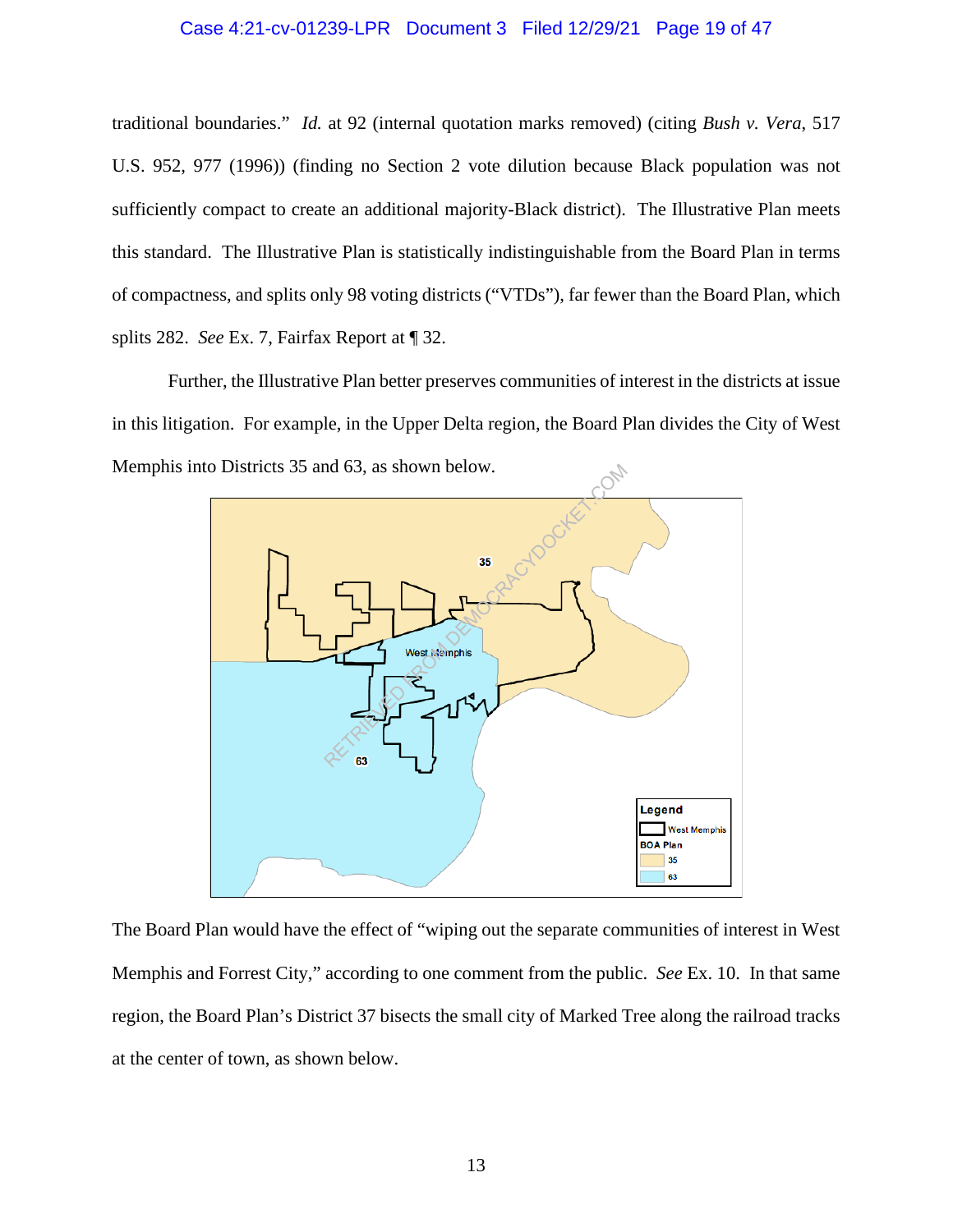

As one member of the public commented on the Board's proposed map, which similarly divided the city, "You had to split Marked Tree? Really?" Ex. 10. The Illustrative Plan maintains both the West Memphis and Marked Tree communities of interest in Districts 51 and 52, respectively, as shown in the below images. Commented on the Board's proposed not all the Board of Second Marked Tree? Really  $\mathbb{R}^{\mathbb{C}}$  Ex. 10. The Illum ked Tree communities of interest in Distress.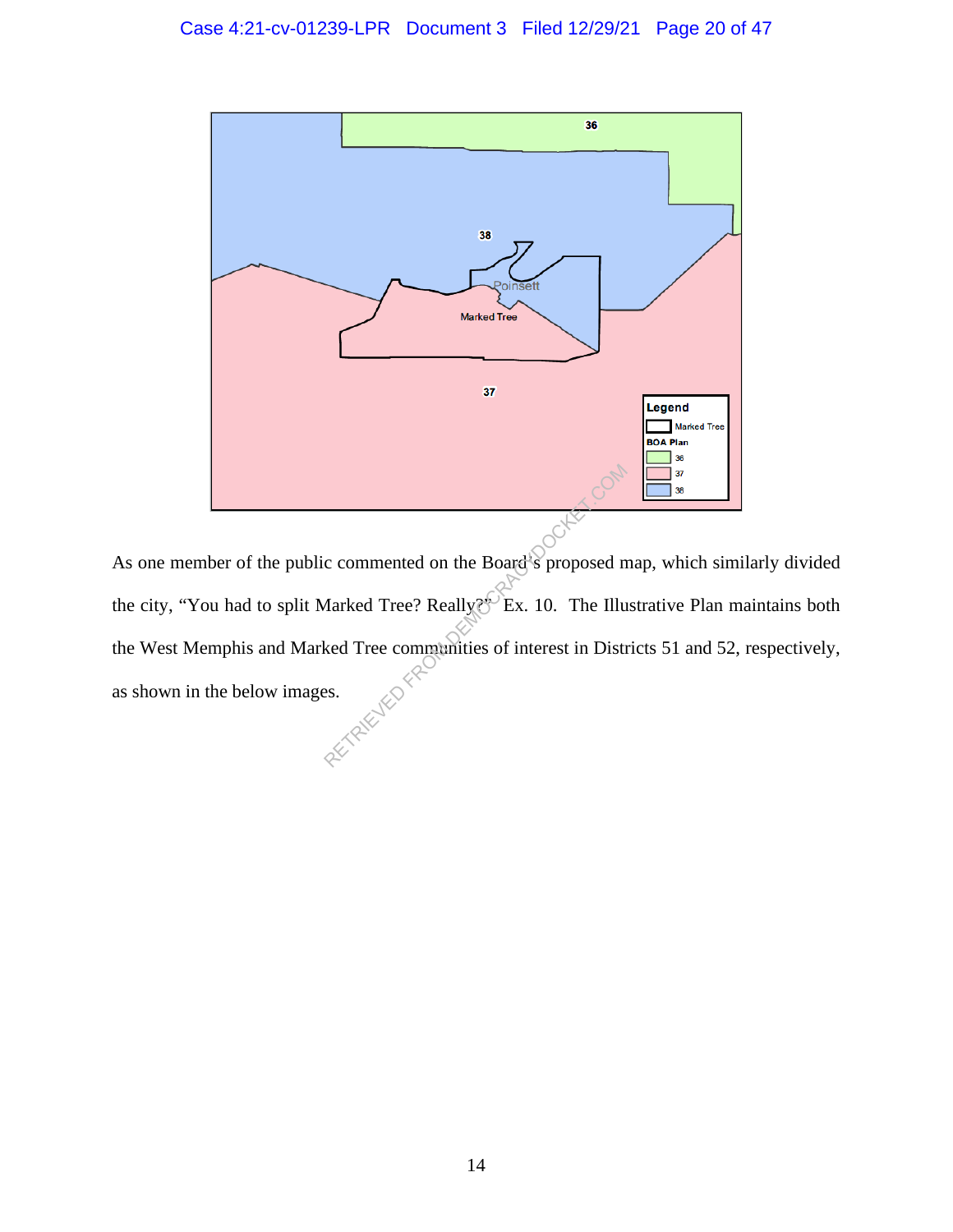

Farther south in the Delta region, the Board's adopted House map splits Desha County, one of the least populated counties in Arkansas, among three House Districts: 62, 64, and 94, as shown below.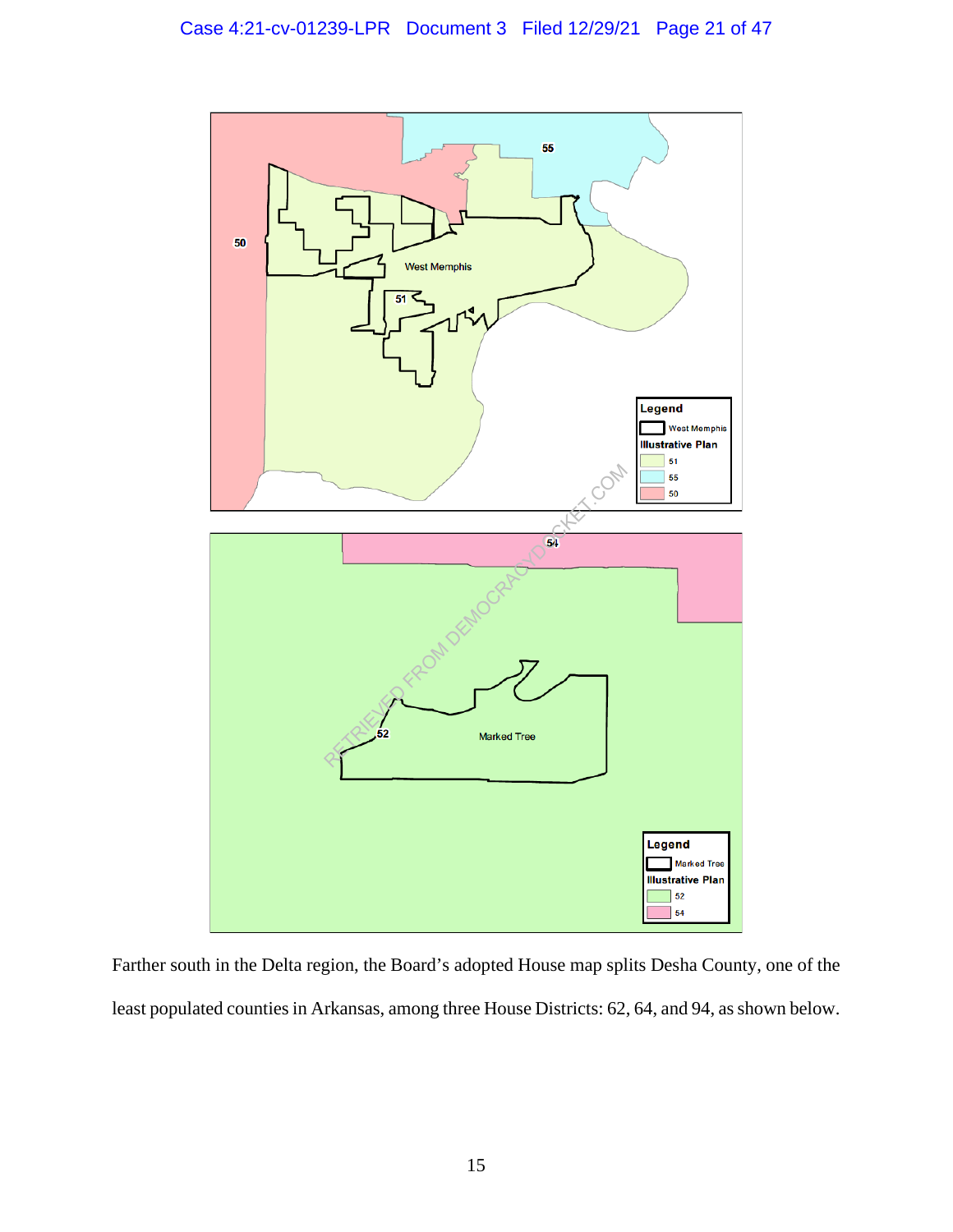

Several public comments on the Board's proposed map, which split Desha County into an additional fourth district, noted how this small, turnal county should be kept together as a community of interest. *See* Ex. 10 at 3-5. In the Illustrative Plan, Desha County is kept whole in District 11, as shown below. 95 Chicot<br>
Don the Board's proposed map, which is<br>
noted how this small, and county she<br>
Ex. 10 at 3-5. In the Illustrative Plan, De



The Fairfax Report shows that it is possible to draw "more than the existing number of reasonably compact districts with a sufficiently large minority population to elect candidates of its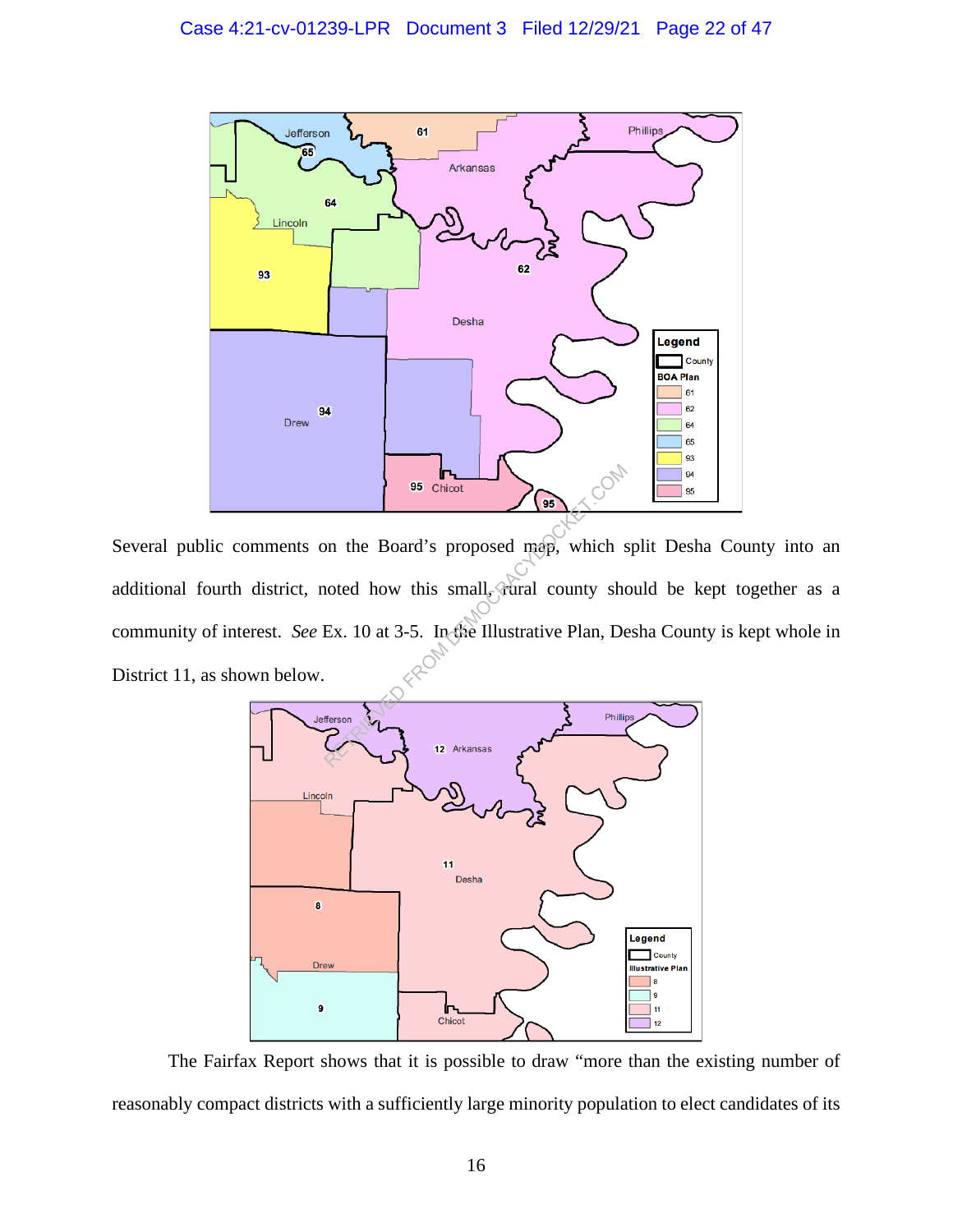#### Case 4:21-cv-01239-LPR Document 3 Filed 12/29/21 Page 23 of 47

choice." *De Grandy*, 512 U.S. at 1008; Ex. 7, Fairfax Report at ¶ 41. As a result, plaintiffs satisfy the first *Gingles* factor. The fulfillment of this first precondition supports a finding that Plaintiffs are likely to succeed on the merits.

## **2. The second** *Gingles* **precondition is satisfied because Black voters in Arkansas are a politically cohesive group**

The second *Gingles* factor requires a plaintiff to show that the minority group is "politically cohesive." *Gingles*, 478 U.S. at 50. One such way to demonstrate this is by "showing that a significant number of minority group members usually vote for the same candidates," which is most often accomplished by examining statistical analysis of actual election results which estimate the voting patterns of minority and non-minority voters. *Id.* at 56.

The evidence here meets this standard. Plaintiffs' expert, Dr. Lisa Handley, analyzed voting patterns by race in the State of Arkansas to determine whether voting in Arkansas is racially polarized. Ex. 8, Handley Report at 6. It is. Dr. Handley examined nine statewide general elections between 2016 and 2020 and found that Black voters overwhelmingly supported their preferred candidates in all nine. *Id.* at 44. The Black-preferred candidates were usually Democrats, but Black voters preferred the Libertarian candidate in two of the nine elections. *Id*. In the only recent statewide election that included an African-American major-party candidate — the 2018 race for Lieutenant Governor — Black voters supported their preferred candidate with around 90 percent of their votes. *Id*. Dr. Handley also analyzed 17 state house contests in districts that overlap with the five new Black opportunity districts contained in Fairfax's Illustrative Plan. *Id.* at 9-10. In those contests, Black voters also supported their preferred candidates with overwhelming margins. *Id.* at 11-12. The standard. Plaintiffs<sup>2</sup> expert.<br>
Returning the standard. Plaintiffs<sup>2</sup> expert.<br>
Returning whether vectors of Arkansas to determine whether vectors.<br>
From a found that Byack voters overwhelming<br>
at 44. The Black-prefer

This statistical evidence more than adequately demonstrates that African Americans in Arkansas are a politically cohesive minority group for the purposes of a Section 2 challenge.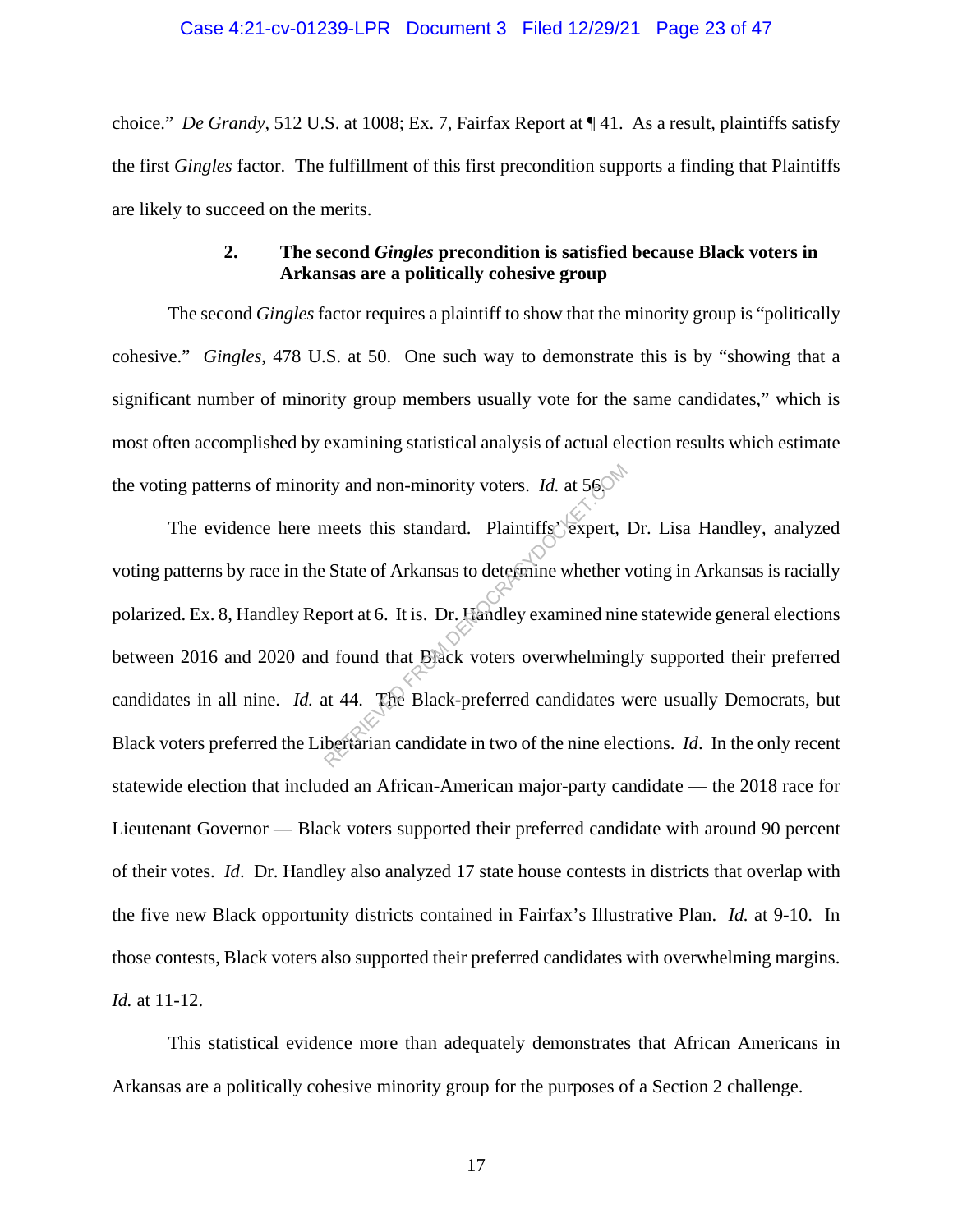### **3. The third** *Gingles* **requirement is met because the white majority population is usually able to defeat Black-preferred candidates**

The third *Gingles* precondition requires plaintiffs "to demonstrate that the white majority votes sufficiently as a bloc to enable it . . . usually to defeat the minority's preferred candidate." *Gingles*, 478 U.S. at 51. Meeting this element involves a three-step process: "(1) identifying the minority-preferred candidates; (2) determining whether the white majority vote as a bloc to defeat the minority preferred candidate; and (3) determining whether there were special circumstances such as the minority candidate running unopposed present when minority-preferred candidates won." *Bone Shirt*, 461 F.3d at 1020 (citation and internal quotation marks omitted).

Here, Dr. Handley's statistical analysis of voting patterns also establishes the third *Gingles* precondition. She found that white voters successfully voted to defeat the Black-preferred candidate in all nine of the statewide elections she analyzed. *Id.* at 11. In the 2018 race for Lieutenant Governor, the Black-preferred candidate received less than 20 percent of white votes. *Id.* Dr. Handley also found that — with just a single exception — white voters were able to defeat the Black-preferred candidates in polarized state House contests unless the district was majority-Black. *Id.* at 11-12. The one exception was the 2018 election in House District 11, when white voters split their votes between an African-American Republican and a white Independent, allowing a Black Democrat to win with a plurality of the vote. *Id*. statistical analysis of voting patterns also<br>hat white voters successfully voted to<br>statewide elections she analyzed. Id.<br>ack-preferred candidate received less tha<br>hat — with just a single exception — wh<br>tes in polarized s

Taken together, these results show that white majorities are usually able to defeat the Black-preferred candidates in the absence of special circumstances.

### **C. The totality of the circumstances shows that the Board's redistricting plan would illegally dilute Black votes**

The evidence also demonstrates that the "totality of the circumstances" show that the Board's map is likely to amount to vote dilution that is prohibited by Section 2 of the VRA. *Missouri NAACP*, 894 F.3d at 930. The Senate factors provide a guide for this analysis. *See*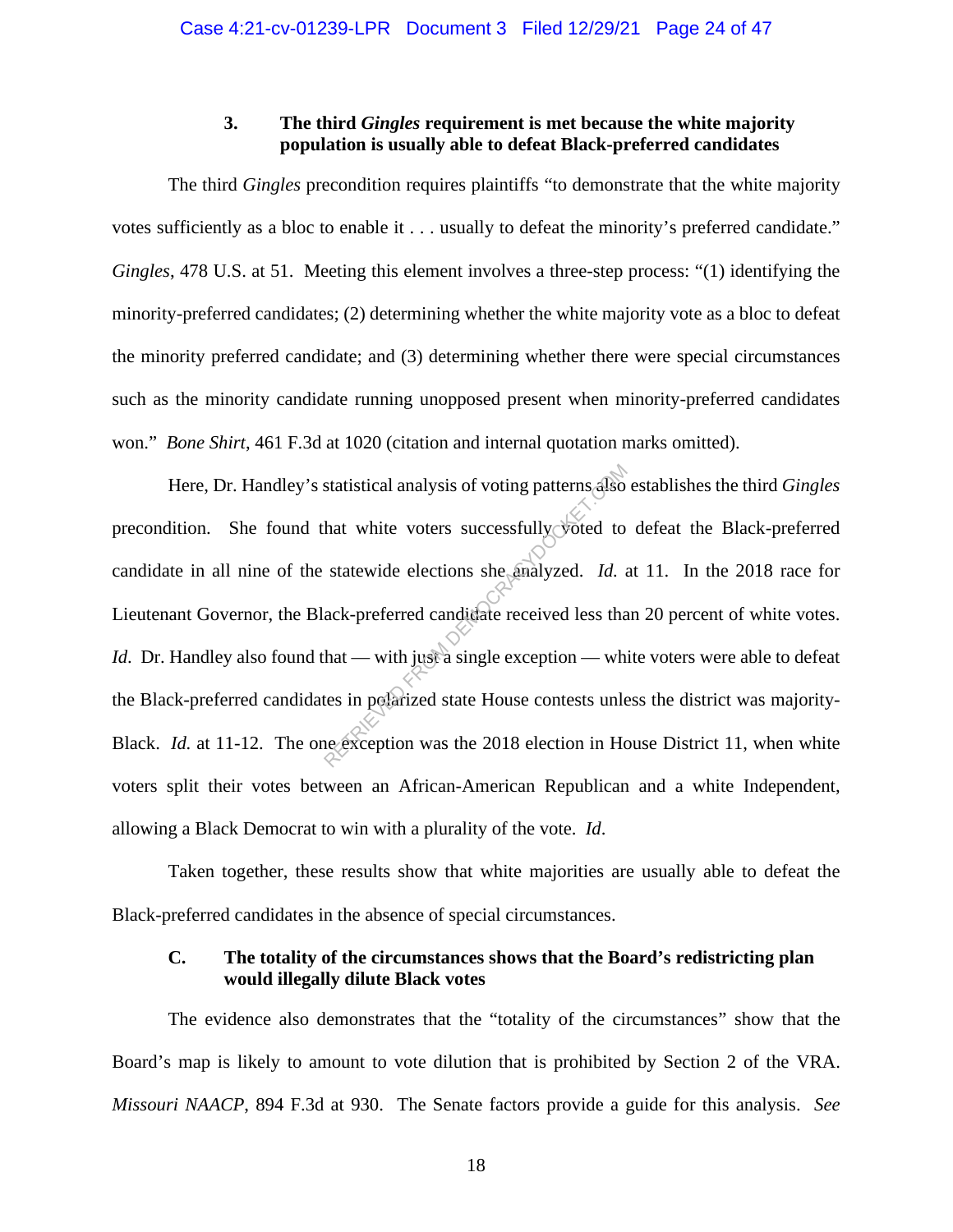#### Case 4:21-cv-01239-LPR Document 3 Filed 12/29/21 Page 25 of 47

*Gingles*, 478 U.S. at 45. "[T]here is no requirement that any particular number of factors be proved, or that a majority of them point one way or the other." *Id.* (internal quotation marks omitted). Plaintiffs' expert Dr. Jay Barth specializes in the history of politics and race in Arkansas and has conducted a thorough analysis of the Senate Factors at issue. *See* Ex. 9, Expert Report of Dr. Jay Barth ("Barth Report"). As Dr. Barth concludes, "Arkansas clearly satisfies Senate Factors One, Three, Five, Six, and Seven when it comes to the status of Black residents in the state." *Id*. at ¶ 123.

#### Senate Factor 1: History of Official Discrimination

The first Senate Factor is the extent of any history of discrimination "that touched the right of members of the minority group to register, to vote, or otherwise participate in the democratic process." Senate Report at 28; *accord Gingles*, 478 U.S. at 37. The Eighth Circuit has recognized that "a history of discrimination against a minority is important evidence of both discriminatory intent and discriminatory results." *Buckanaga*, 804 F.2d at 474; *Missouri NAACP*, 894 F.3d at 940 (endorsing district court's "extensively recounted the history of official discrimination" in the relevant regions, "even where some [findings] are based on statewide data or expert testimony applying general data to the district."). Solventies and the extent of any mistory of discriming<br>group to register, to vote, or otherwise p<br>8; accord Gingles, 478 U.S. at 37. The E<br>tion against a minority is important evid<br>sults." *Buckanaga*, 804 F.2d at 474; *Mi* 

Courts have considered a broad range of discriminatory practices to be probative of the first senate factor. *Bone Shirt v. Hazeltine*, 336 F. Supp. 2d 976, 1018-34 (D.S.D. 2004) (reviewing history of excluding Native Americans from voting, holding office, and serving as poll workers, and barriers to Native American voter registration, access to polling places, lack of bilingual voter services and education, prior failure of state lawmakers to seek preclearance for voting laws, prior discriminatory redistricting, and general history of official discrimination against Native Americans in South Dakota); *Gingles*, 478 U.S. at 38-39 (upholding district court's finding of official discrimination across seven decades based on a poll tax, literacy test, several complex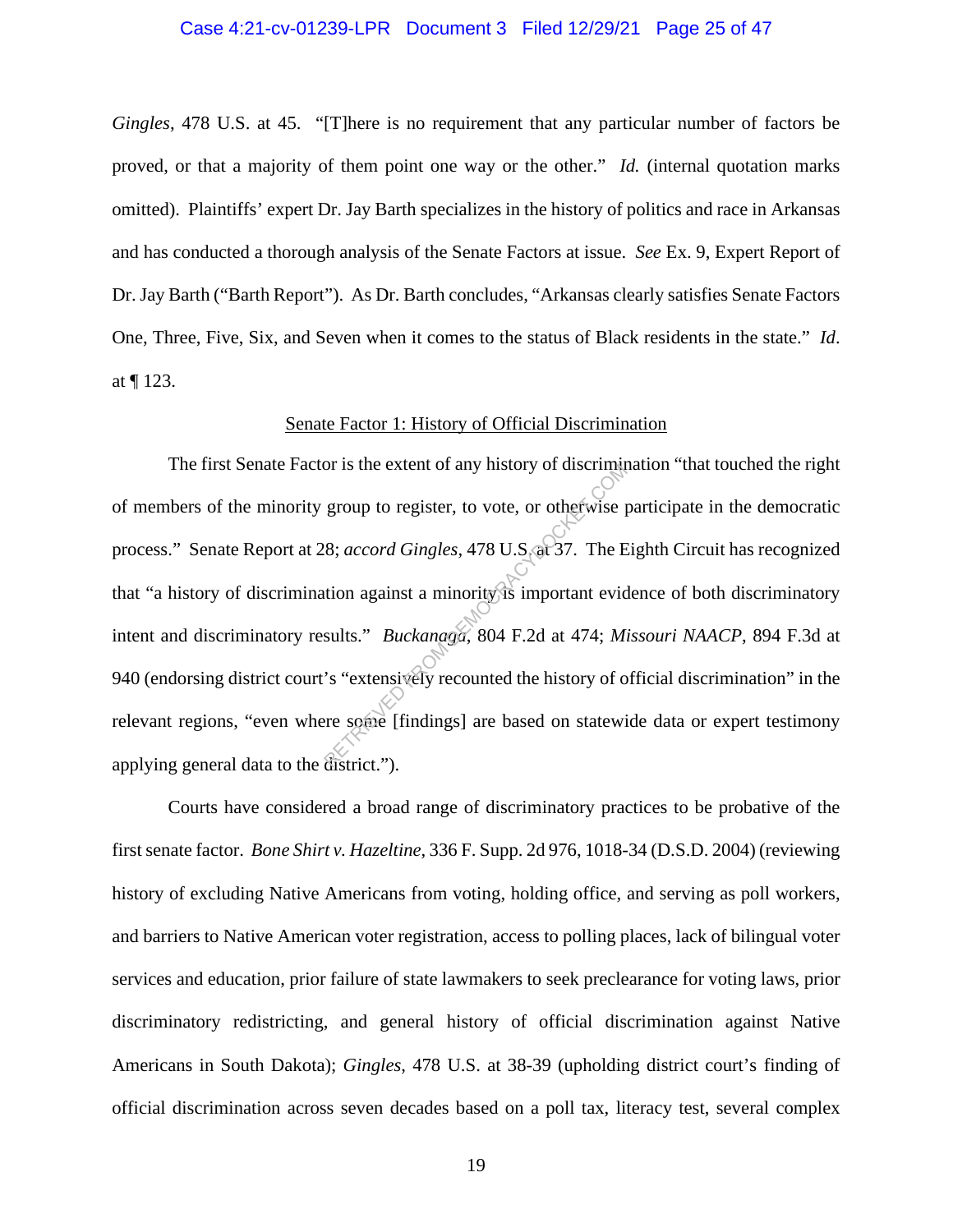#### Case 4:21-cv-01239-LPR Document 3 Filed 12/29/21 Page 26 of 47

voting prohibitions aimed at requiring minorities to vote for white candidates, and overall low Black voter registration even after official barriers were removed).

As a preliminary matter, Defendants cannot realistically dispute that Arkansas has a long and extensive history of official discrimination in voting that has sharply limited the voting power of Black Arkansans. *See Jeffers v. Clinton*, 730 F. Supp. 196, 210 (E.D. Ark. 1989), *aff'd*, 498 U.S. 1019 (1991) (describing Arkansas's "long history of official discrimination. It has a present effect. And some instances of it are still occurring."). Indeed, that history of discrimination is so well-settled that courts in this District have recognized that the first Senate Factor need not "be proved anew in each case under the Voting Rights Act." *Smith v. Clinton*, 687 F. Supp. 1310, 1317 (E.D. Ark.) (three-judge district court) ("The Court takes judicial notice that there is a history of racial discrimination in the electoral process in Arkansas. . . . We do not believe that this history of discrimination, which affects the exercise of the right to vote in all elections under state law, must be proved anew in each case under the Voting Rights Act") *aff'd* 488 U.S. 988 (1988) (mem.). nder the Voting Rights Act." Smith v.<br>
e district court) ("The Court takes judicial<br>
e electoral process in Arkansas.... We denote the exercise of the right to vote in a<br>
case under the Voting Rights Act") *aff'd*<br>
urther

Dr. Barth's report further confirms that Arkansas has had a long history of official discrimination grounded in race that continues to affect voting today. Even before it was admitted as a state, slavery and white supremacy defined Arkansas's political identity. Indeed, leaders of the future state pushed for its hasty (and arguably premature) admission to the Union to cement its status as a slave state before the practice was outlawed. *See* Ex. 9, Barth Report, at ¶¶ 7-8. A hugely disproportionate percentage of Arkansas's elected officials were white men who owned at least twenty slaves. *Id*. at ¶ 9. These slave owners were determined to maintain slavery in Arkansas and voted overwhelmingly to secede shortly before the Civil War. *Id*.

Some progress was made in the state during Reconstruction, particularly in the late 1860s to early 1870s, when Black Arkansans received some measure of civil rights, the Ku Klux Klan's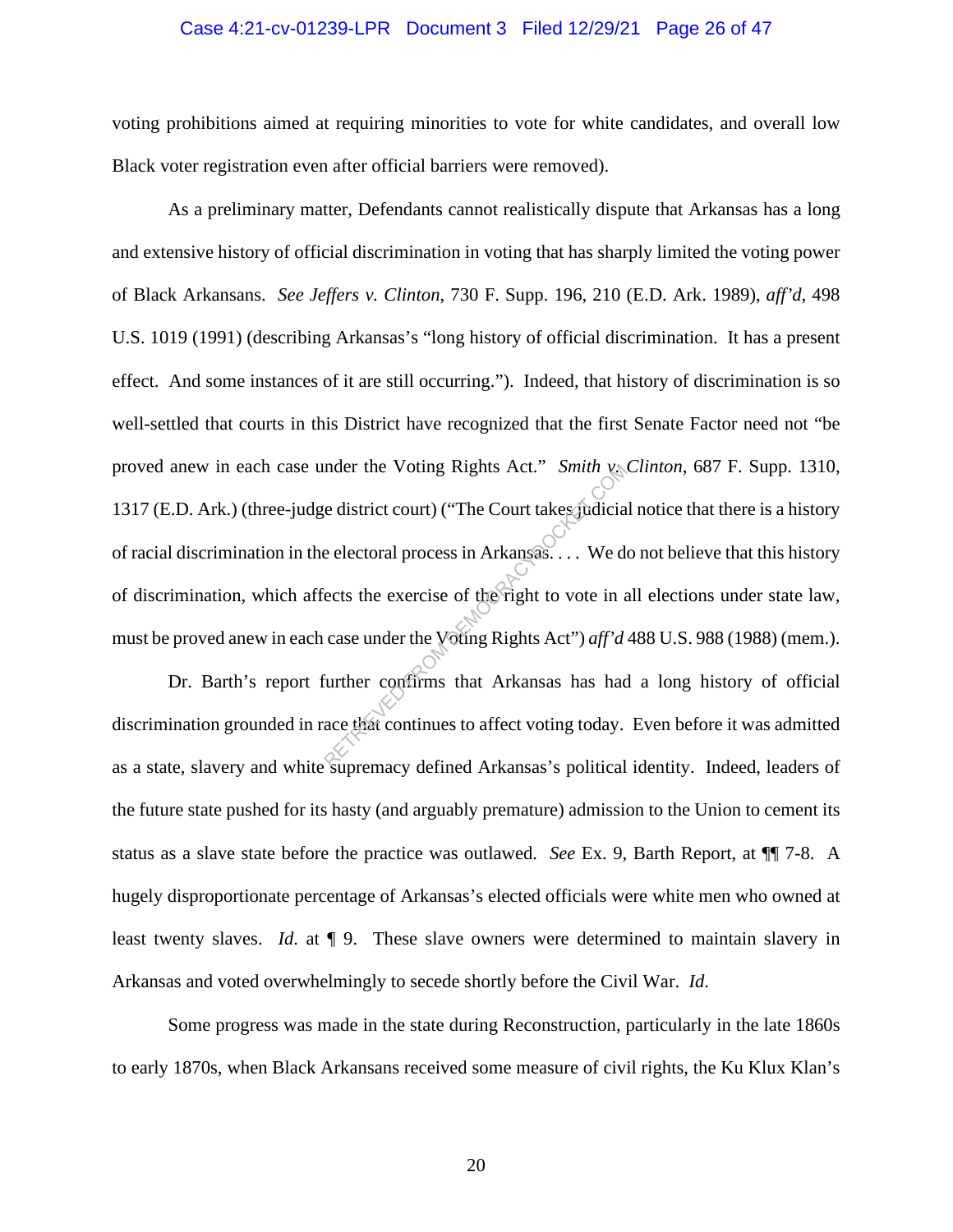#### Case 4:21-cv-01239-LPR Document 3 Filed 12/29/21 Page 27 of 47

influence was thwarted by government forces, and educational and economic advances were made. *Id.* at  $\P$  10. This progress was short lived. After Reconstruction ended in 1874, the same white elites, the so-called "Redeemers," returned to power championing "the Lost Cause of the Confederacy" in political campaigns. *Id.* at  $\P$  11. Ultimately, alarmed by the electoral threat posed by a biracial coalition of Republican populists, in the early 1890s these white Democrats passed a series of anti-democratic reforms aimed at entrenching their own power at the expense of Black Arkansans. The Electoral Reform Act of 1891 essentially turned over Arkansas's election machinery to the Democratic Party, providing only the possibility of token representation to Republicans on county election commissions. *Id.* at  $\P$  12-13. That same bill significantly disenfranchised illiterate citizens, a majority of whom were Black. *Id*. A year later, the legislature passed a poll tax. *Id.* at ¶ 14. Heavy gerrymandering similarly preserved the political power of white Democrats at the expense of Black Arkansans, who constituted at least a third of the Republican vote at the time. *Id*. These measures had the effect, and likely the intent, of excluding Blacks from the political process in Arkansas, with voting rates dropping from 71% to 38% in just two years. This period also marked the total disappearance of Black legislators, from at least 87 Black members serving between 1868 and 1893 to zero Black members in 1895. *Id*. at ¶¶ 14-15. Extrapressions. *Id.* at  $||||$  12-13.<br>
Extrapressed and a majority of whom were Black. *Id*<br>
4. Heavy gerrymandering similarly prespense of Black Arkansans, who constit<br> *Id.* These measures had the effect, and licenses in

Arkansas's embrace of Jim Crow segregation resulted in consistently inferior public services for Black Arkansans, such as inequitable schools. White segregationists fiercely resisted integration as long as possible, most famously with the crisis at Little Rock Central High, in which Governor Faubus ordered the National Guard to seize the school to prevent the Little Rock Nine from entering and white rioters threatened physical violence. *Id.* at ¶ 28. Desegregation litigation persisted in Little Rock and other school districts for decades because of education officials' inability or unwillingness to remedy the effects of segregation. *Id*. at ¶ 30. These measures further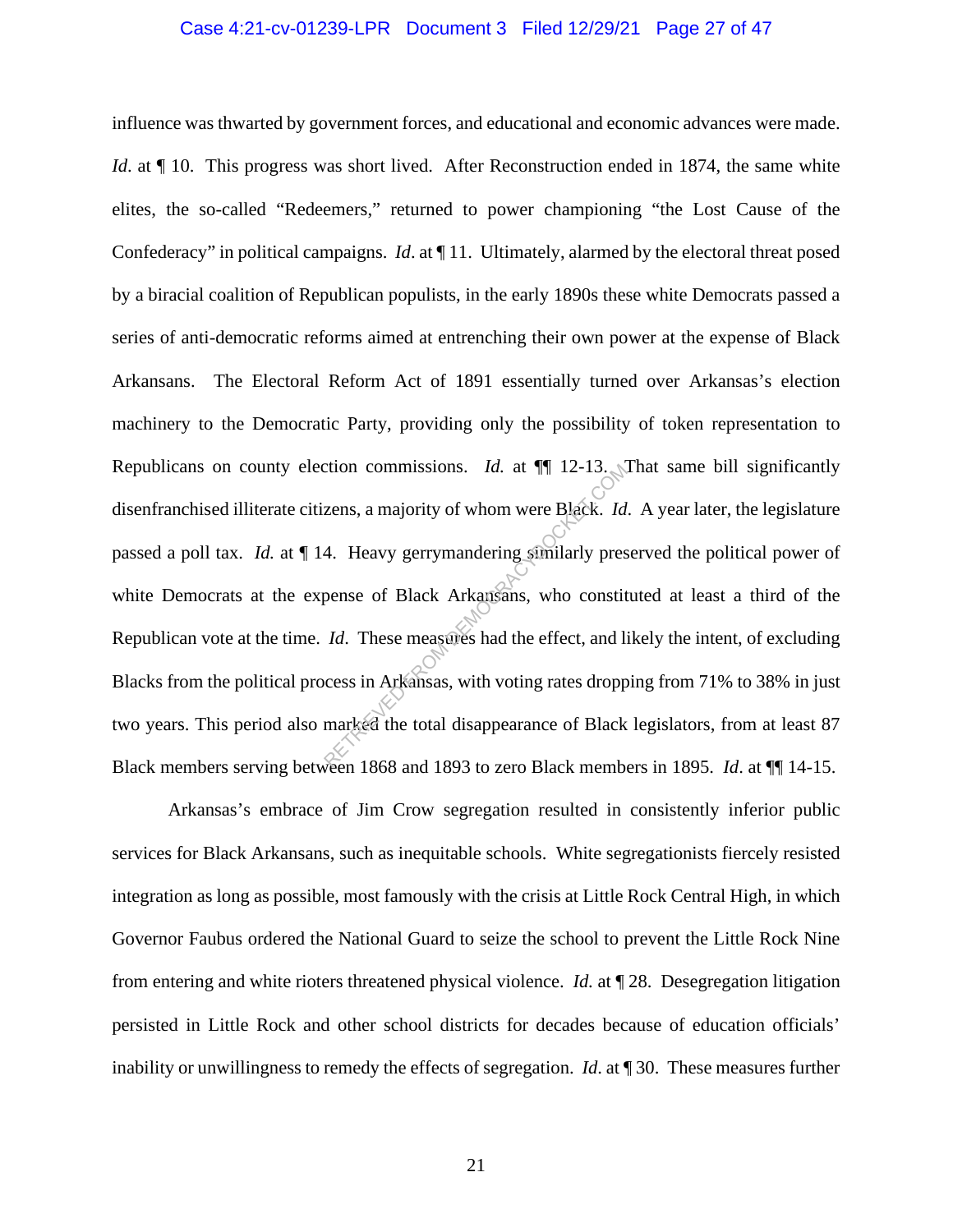#### Case 4:21-cv-01239-LPR Document 3 Filed 12/29/21 Page 28 of 47

allowed white supremacy to flourish in Arkansas's electoral politics, with members of the KKK capturing effective control over the state legislature, as well as Arkansas's largest county, Pulaski, in the 1920s. *Id*. at ¶ 25. The Arkansas Klan had tens of thousands of members across 150 chapters, and the group wielded its power across all aspects of Arkansas life during this time. *Id*. The KKK-dominated legislature took many actions to promote the Klan's goals, including altering the public school curriculum; changing firearms laws; and adding the fourth star on the state's flag representing Arkansas's identity as a former Confederate state, which remains to this day. *Id*. at ¶ 26. Clearly discriminatory election laws persisted through the 1960s, with plantation owners even using poll-tax receipts to cast proxy votes on behalf of sharecroppers on their land, effectively stealing Black votes. *Id.* at ¶ 31. The poll tax was not eliminated until 1964.

Arkansas also has a well-documented history of official support for racial violence. Examples abound of white mobs and militias committing extreme acts of race-based violence against Black Arkansans and their communities. *See id.* at ¶¶ 17, 22-24 (discussing the 1919 Elaine Race Massacre, likely the deadliest event of racial violence in U.S. history, and the 1927 lynching of John Carter in Little Rock). Threats of further violence continued into the 1970s in "sundown towns" around northwest and western Arkansas, where Black Arkansans were forced out of their homes and cities in dramatic examples of racial cleansing of entire communities. *Id*. at ¶ 21. While many of these acts were carried out by private citizens, state officials either outright supported the violence and intimidation or did little to intervene. *See id*. This history of official discrimination in Arkansas still casts a shadow over Black participation in state politics. Arkansas has one of the lowest voting rates in the nation and, after a century of racist voting prohibitions, less than 50% of eligible Black Arkansans have voted in recent elections. *Id*. at ¶ 33. Example 131. The poll tax was not eliminated unt<br>a well-documented history of official s<br>mobs and militias committing extreme<br>d their communities. *See id.* at  $\P$  17,<br>y the deadliest event of racial violence in<br>Little Ro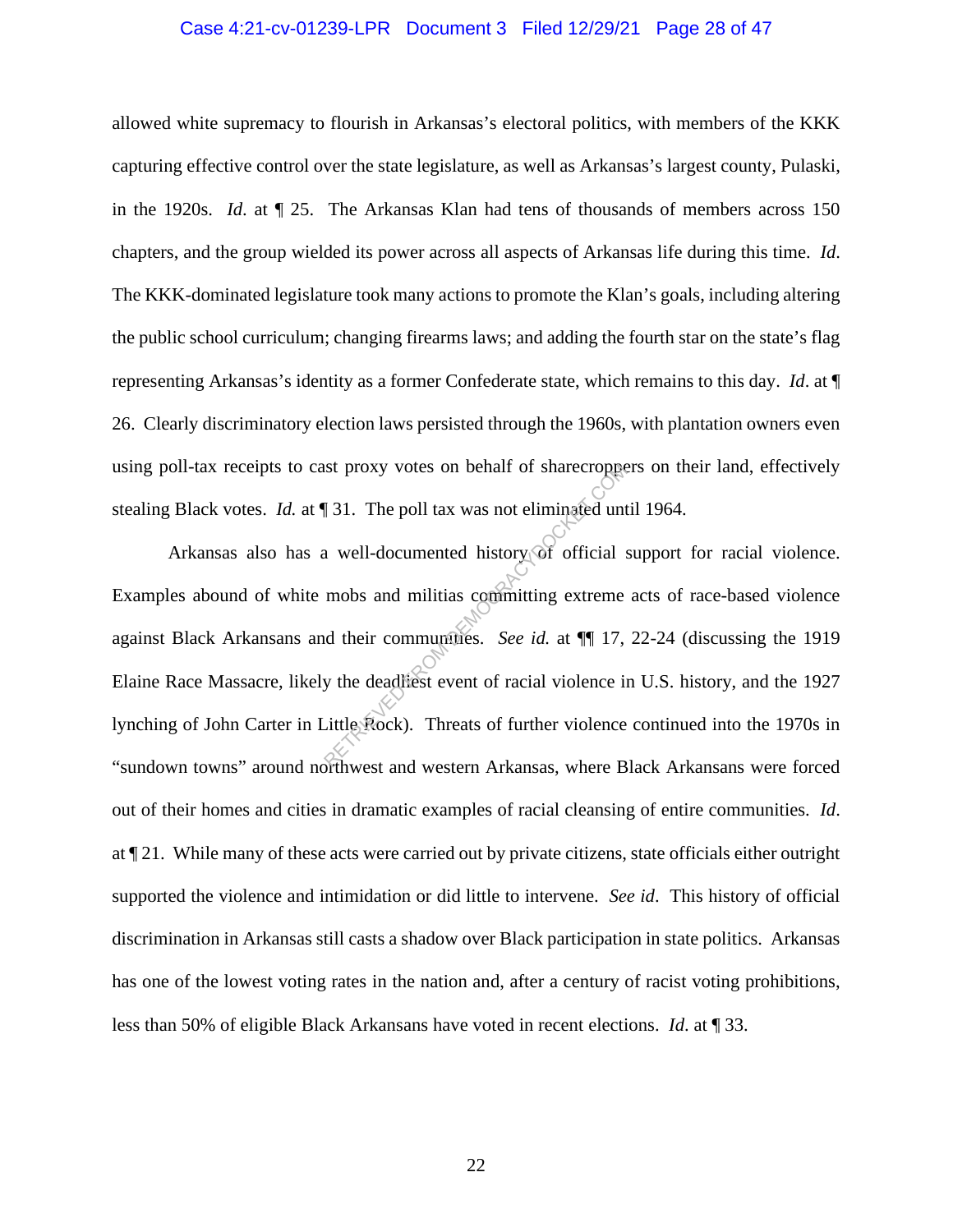#### Senate Factor 2: Racially Polarized Voting

The second Senate Factor is the extent to which voting is racially polarized. Senate Report at 29. This factor is one of the most important considerations in the totality of the circumstances analysis. *Gingles*, 478 U.S. at 48-49. Indeed, racial polarization in voting is one of two "primary factors considered in our totality analysis." *Harvell v. Blytheville Sch. Dist. No. 5*, 71 F.3d 1382, 1390 (8th Cir. 1995)(en banc); *see also United States v. Blaine Cty., Montana*, 363 F.3d 897, 903 (9th Cir. 2004); *Collins v. City of Norfolk, Va.*, 816 F.2d 932, 935 (4th Cir. 1987). Racially polarized voting can be shown by comparing a regression analysis that identifies the minority's preferred candidates with a history of majority-preferred candidates prevailing. *See Harvell*, 71 F.3d at 1386-87.

Here, Dr. Handley's analysis of voting patterns shows that voting in Arkansas is highly polarized along racial lines. Voting was racially polarized in all nine of the recent statewide elections she analyzed. Ex. 8, Handley Report at 11. In the most recent statewide election to feature an African-American candidate—the 2018 contest for Lieutenant Governor—Black voters supported the Black candidate with around 90 percent of their votes, while white voters cast less than 20 percent of their votes for the Black candidate. *Id*. Voting was also polarized in at least 13 of the 17 state House contests she analyzed. *Id.* at 11-12. In the four contests that were not clearly polarized, moreover, either both candidates were Black, both candidates were white, or the Black candidate faced a minor-party opponent. *Id*. analysis of voting patterns shows that v<br>analysis of voting patterns shows that v<br>Noting was racially polarized in all 1.<br>8, Handley Report at 11. In the most<br>and candidate the 2018 contest for Lieuten<br>te with around 90 pe

This expert evidence clearly establishes that voting is racially polarized in the districts at issue and in Arkansas more generally. Given the importance of racially polarized voting as a "primary factor" in the totality of the circumstances analysis, *Harvell*, 71 F.3d at 1390, Plaintiffs are likely to succeed on the merits of their vote dilution claim.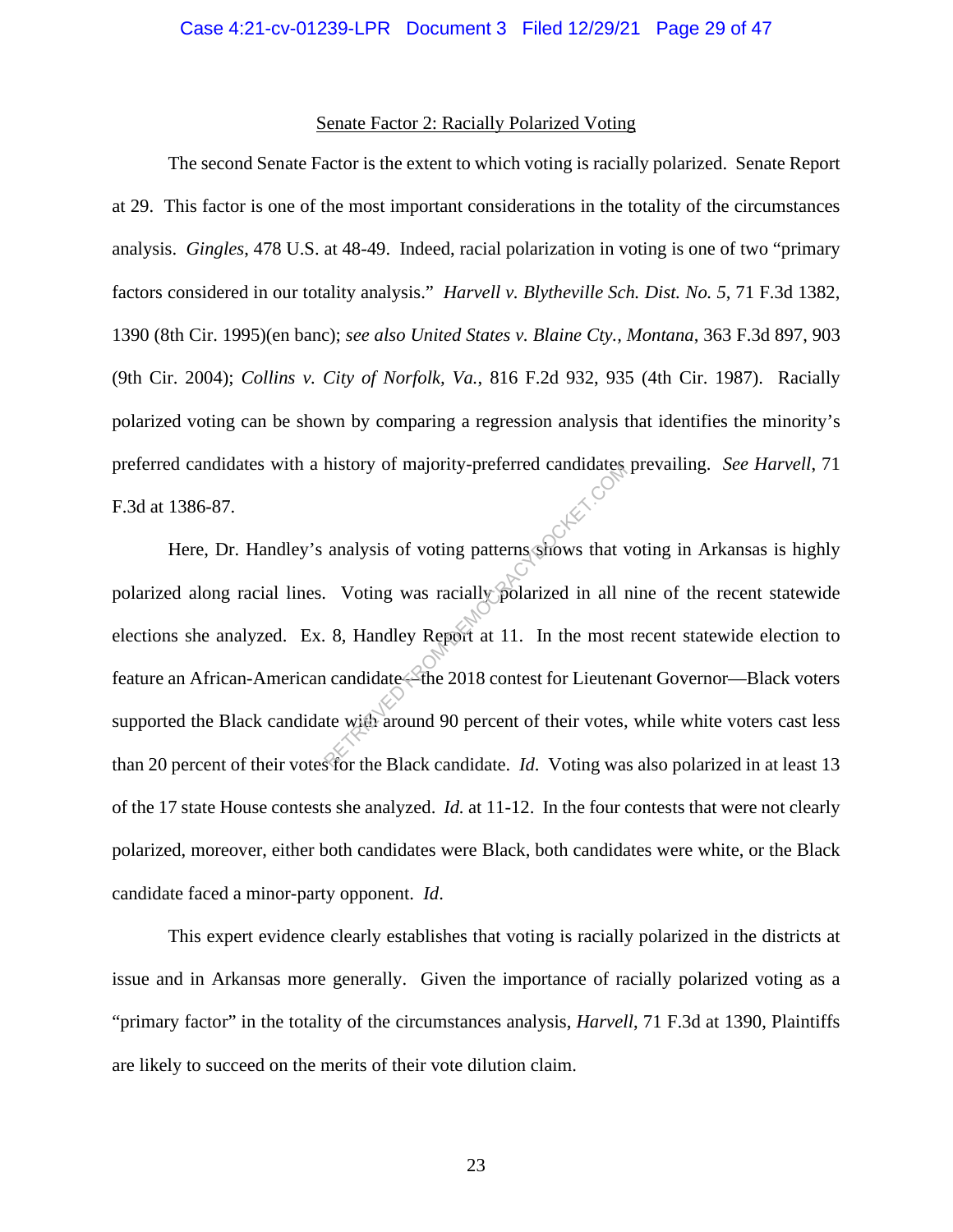#### Case 4:21-cv-01239-LPR Document 3 Filed 12/29/21 Page 30 of 47

#### Senate Factor 3: Election Procedures that Dilute Minority Voting Power

The third Senate Factor is the extent to which the state has used voting procedures that may "enhance the opportunity for discrimination against the minority group." Senate Report at 29. This factor can be shown by examining "voting procedures that may operate to lessen the opportunity of black voters to elect candidates of their choice." *Gingles*, 478 U.S. at 40-41 (endorsing district court's examination of North Carolina's majority-vote requirement for primary elections); *Harvell*, 71 F.3d 1382 at 1390 (finding that the "majority vote requirement, staggered terms, and at-large structure also tend to suppress minority voters' influence.").

Arkansas has a long and continuing history of using voting procedures that limit the electoral influence of Black Arkansans. Arkansas has majority-vote requirements for its primary elections for federal office and all state and county-level executive, judicial, and legislative offices. *See* Ex. 9, Barth Report at ¶ 38. Majority-vote requirements inherently limit the political influence of Black communities where—as is the case in Arkansas—racially polarized voting exists. *Id.* at ¶ 37; *see Whitfield v. Democratic Party of Ark.*, 890 F.2d 1423, 1428 (8th Cir. 1989) (noting that "[t]he [Supreme] Court has specifically recognized majority vote requirements as 'potentially dilutive electoral devices.'") (quoting *Gingles*, 478 U.S. at 56); *Harvell*, 71 F.3d at 1390 ("The majority vote requirement . . . tend[s] to suppress minority voters' influence."). and continuing instory of using volation<br>Arkansans. Arkansas has majority-vote<br>and all state and county-level executive, jue<br>38. Majority-vote requirements inherently<br>2-as is the case in Arkansas—racially p<br>2-as is the cas

Arkansas state law also explicitly permits all municipalities to use at-large elections for municipal elections. Ex. 9, Barth Report at ¶ 54. Consequently, Arkansas's school districts and municipal elections commonly use at-large elections—including in Little Rock, where several city directors are elected in at-large elections. *See id.* at ¶¶ 52-54. "As the Supreme Court has long recognized, at-large voting schemes can 'minimize or cancel out the voting strength of racial [minorities in] the voting population.'" *Mo. State Conf. of the NAACP v. Ferguson-Florissant Sch. Dist.*, 201 F. Supp. 3d 1006, 1079 (E.D. Mo. 2016) ), *aff'd* 894 F.3d 924 (8th Cir. 2018)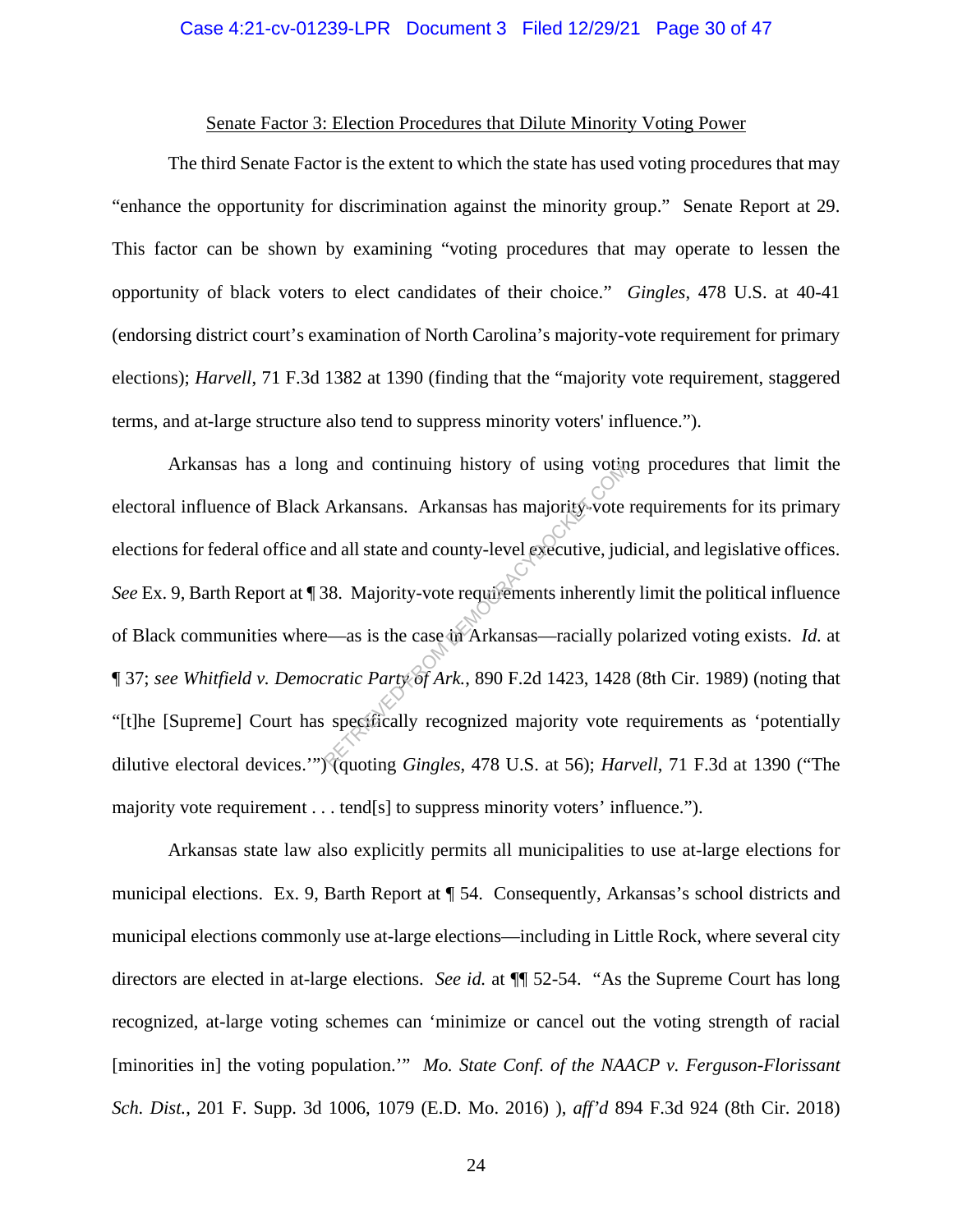#### Case 4:21-cv-01239-LPR Document 3 Filed 12/29/21 Page 31 of 47

(quoting *Gingles*, 478 U.S. at 47). Data indicate that 1) Black and Black-preferred candidates are less likely to win at-large elections than ward based elections, 2) ward elections are less costly for candidates than at-large elections, making it easier for members of historically disenfranchised groups to run and win, and 3) ward elections bring about more Black-preferred policy outcomes. Ex. 9, Barth Report at ¶¶ 49-50. The evidence in Arkansas bears this out. In Little Rock, those elected by ward election are much more likely to be Black, likelier to be female, and likelier to be elected with lower campaign spending. *Id.* at ¶ 56.

The vast majority of statewide elections in Arkansas also take place in non-presidential years. *Id.* at  $\P$  47. "Off-cycle elections also enhance the opportunity for discrimination" because they "generate unusually low voter turnout generally and disproportionately low turnout among African American voters," and "increase the relative influence of well-organized interest groups in maintaining the status quo." *Missouri NAACP*, 201 F. Supp. 3d at 1079-80. Indeed, data show that voters of color are more likely to participate in presidential election cycles than are their white peers, and that Black voters' share of the electorate in Arkansas decreases in midterm elections as compared to presidential elections. Ex. 9, Barth Report at ¶ 45. Le elections also enhance the opportunity<br>w voter turnout generally and disproport<br>and "increase the relative influence of we<br>or." Missouri NAACP 291 F. Supp. 3d at<br>likely to participate in presidential elections<br>share of

Further, other existing voting laws disproportionately burden Black Arkansans. Arkansas disenfranchises individuals convicted of a felony—even if they have completed probation or parole—if they have not repaid all legal financial obligations associated with their sentences. Ex. 9, Barth Report at ¶¶ 57-58. Black Arkansans are disenfranchised for a felony conviction at more than double the rate (9%) of the rest of the state's population (4%). *Id*. More than three-quarters of disenfranchised Black Arkansans are no longer in prison. *Id*. Further, prison gerrymandering also reduces the political power of Black communities in Arkansas, given that a disproportionate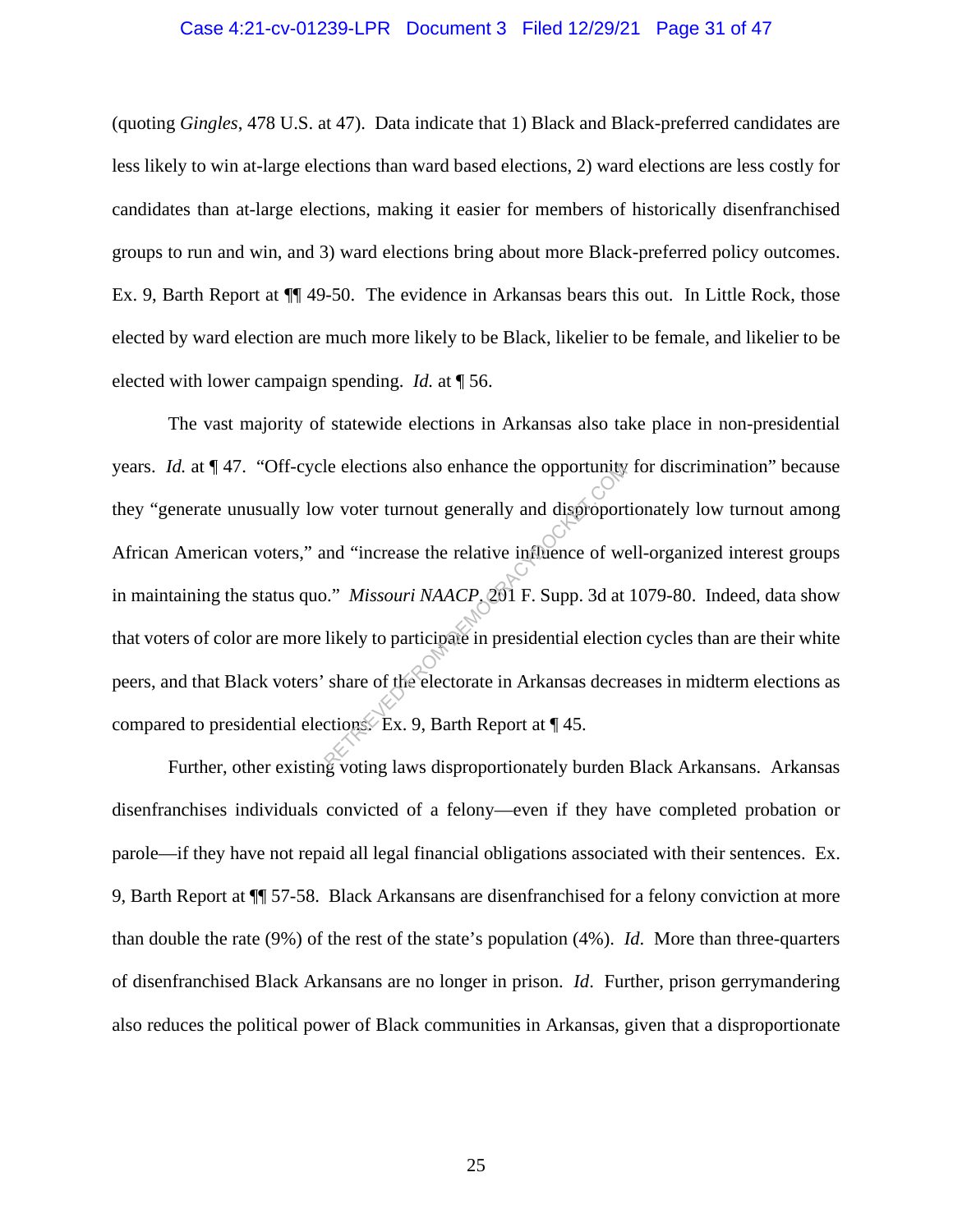#### Case 4:21-cv-01239-LPR Document 3 Filed 12/29/21 Page 32 of 47

number of prisoners are Black and a disproportionate number of prisons are located in white, rural areas. *Id.* at ¶ 59.

There is no question that Arkansas has a slew of election procedures and practices that dilute Black voting power. Plaintiffs' proof on this issue supports a finding of illegal vote dilution.

#### Senate Factor 5: Discrimination in Related Areas

The totality of circumstances inquiry evaluates evidence of minority political access as well as social, economic, and historical background for that participation. Senate Report at 29. Relevant evidence includes "the legacy of official discrimination in voting matters, education, housing, employment, and health services." *Gingles*, 478 U.S. at 80; *see also Missouri NAACP*, 894 F.3d at 940 (upholding district court's reliance on expert testimony linking history of discrimination to continued impacts on African Americans' political power). As to this fifth factor, census and American Community Survey (ACS) data confirm the existence of significant income and educational disparities between Black and white residents of Arkansas. reality services. Gingles, 478 U.S. at 89<br>Ig district court's reliance on expert to<br>mpacts on African Americans political p<br>nunity Survey (ACS) data confirm the existence<br>etween Black and white residents of Ark<br>atte Factor

As with the first Senate Factor, Defendant cannot meaningfully contest the applicability of the fifth Senate factor in Arkansas because this Court has already "taken judicial notice" of it. *Jeffers*, 730 F. Supp. at 210. As this Court has found, Arkansas's "history of discrimination has adversely affected opportunities for black citizens in health, education, and employment" in a way that "necessarily inhibits full participation in the political process" for Black Arkansans. *Smith*, 687 F. Supp. at 1317.

"Political participation by minorities tends to be depressed where minority group members suffer effects of prior discrimination such as inferior education, poor employment opportunities, and low incomes." *Bone Shirt*, 461 F.3d at 1037 (8th Cir. 2006) (quoting *Gingles*, 478 U.S. at 69) (alterations omitted). Black Arkansans continue to bear the effects of the State's long history of racial discrimination across a wide array of core metrics in a way that impedes their political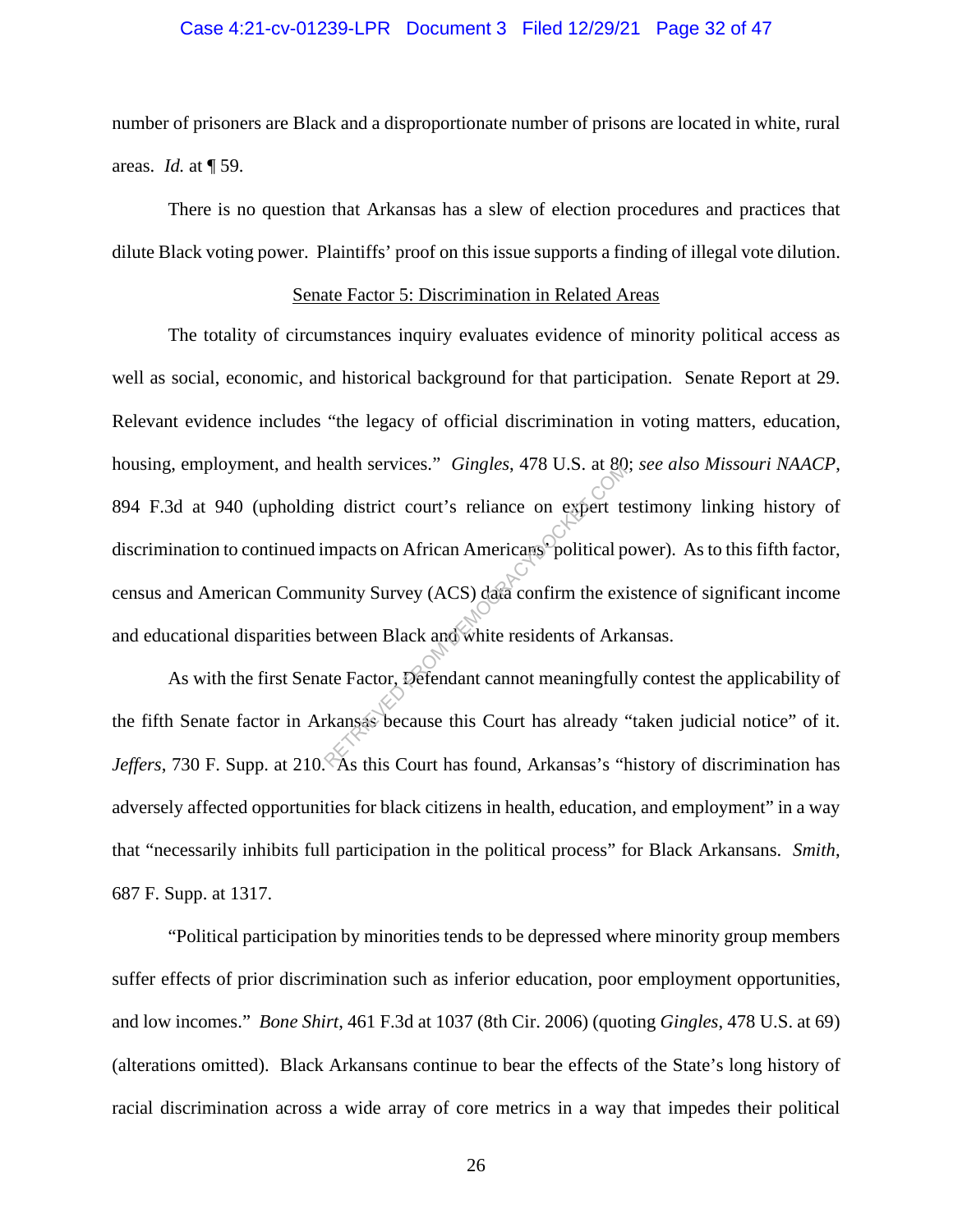#### Case 4:21-cv-01239-LPR Document 3 Filed 12/29/21 Page 33 of 47

participation. Black Arkansans are far less wealthy, and more likely to live in precarious financial situations, than their white counterparts in the state. Ex. 9, Barth Report at ¶ 61. Black Arkansans are more than twice as likely to live in poverty than white Arkansans—a disparity that is larger than in many other parts of the country. *Id.*; *see Jeffers*, 730 F. Supp. at 211 (noting disparity in poverty rates between Black and white population); *Smith*, 687 F. Supp. at 1317 n.7 (similar). Just under 45% of Black children in Arkansas live in poverty, the highest Black child poverty rate in the country and far higher than the state's total child poverty rate of 24.7%. Ex. 9, Barth Report at ¶ 61. The poverty rate of Black Arkansans (27.6%) is also higher than the poverty rate of Black Americans nationwide (18.8%). *Id*. Black Arkansans also disproportionately make up Asset Limited, Income Constrained, Employed ("ALICE") families<sup>2</sup> working poor" families that are not technically in poverty but who do not earn "enough to afford a bare-bones household budget."<sup>11</sup> *Id.* at ¶ 62. About 60% of Black Arkansan families—which are larger than white families, meaning that there are more mouths to feed—make less than \$40,000 a year; most white Arkansan families make more than \$60,000 a year. *Id*.; *see Jeffers*, 730 F. Supp. at 211 (noting disparity in per capita income between white and Black Arkansans). There are also similar disparities in housing. White Arkansans are nearly thirty percentage points likelier to own a home than Black Arkansans significant particularly given that home ownership is a marker of wealth. Ex. 9, Barth Report at ¶ 63. Homes owned by Black Arkansans are also worth less, on average, than the homes owned by white Arkansans. *Id*.; *see Smith*, 687 F. Supp. at 1317 n.7 (noting median value of homes for Black population less than median value of homes for white population). Arkansas is also the twelfthmost segregated state in the U.S. in terms of residential segregation. Ex. 9, Barth Report at ¶ 63.  $R$ Employed ("ALICE") families<br>
d, Employed ("ALICE") families<br>
wordt who do not earn "enough to afford a bare<br>
ack Arkansan families<br>
Swhich are larger<br>
o feed—make less than \$40,000 a year; m<br>
ear. Id.; see: Jeffers, 73

<sup>&</sup>lt;sup>11</sup> United for ALICE, https://www.unitedforalice.org/ (last visited Dec. 15, 2021).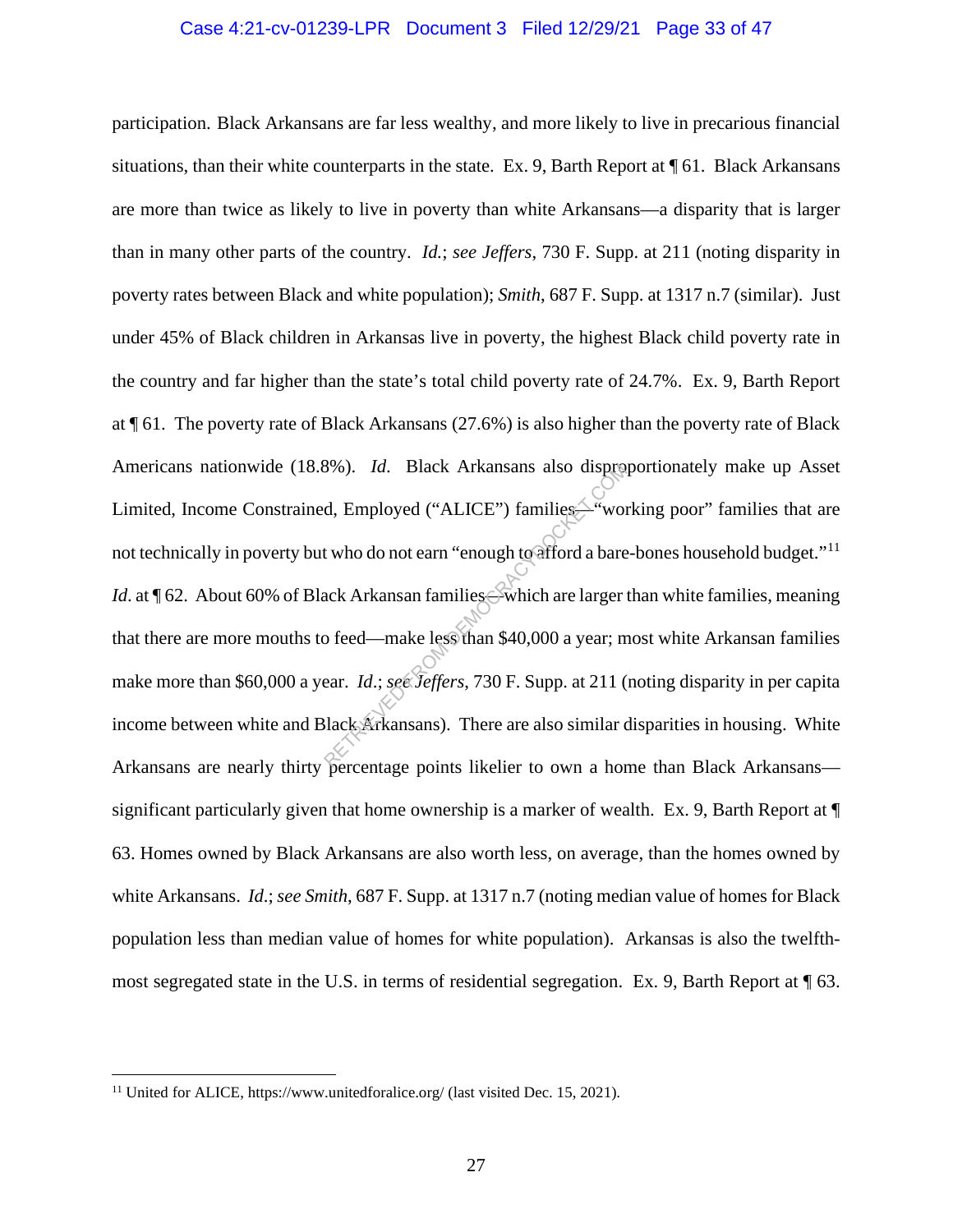#### Case 4:21-cv-01239-LPR Document 3 Filed 12/29/21 Page 34 of 47

All this economic scarcity—the clear result of centuries of past discrimination—*id*. at ¶ 61—makes it much harder for Black Arkansans to participate effectively in the political process.

At least part of the wealth gap between white and Black Arkansans can be explained by the employment gap. Black Arkansans are eight percentage points less likely to be employed than white Arkansans. *Id.* at  $\P$  77. Black Arkansans are five percentage points likelier to be disabled, about ten percentage points less likely to have access to a computer with Internet access, and four times less likely to have access to a vehicle, than their white counterparts—three strong indicators of employment. *Id*. at ¶¶ 75, 78-79; *see Jeffers*, 730 F. Supp. at 211 (noting Black population less likely to have access to vehicle or phone than white population).

High-poverty areas, on average, also have poorer health outcomes than wealthier communities. Ex. 9, Barth Report at ¶ 72. White Arkansans lived 2.7 years longer than Black Arkansans, and white males in Arkansas live almost four years longer, on average, than Black males in the state. *Id*. Black Arkansans are more than twice as likely to die from diabetes and nearly six times as likely to die from HIV/AIDS than their white counterparts, and have higher levels of infant mortality, low birth weights, and cardiovascular disease. *Id*. Black children in Arkansas are far likelier than white children to have untreated tooth decay, likely in part due to the fact that orthodontists and pediatric dentists are sparse in the Delta counties with large Black populations. *Id.* at ¶ 74. Black Arkansans are also much more likely to report facing discrimination in the health care system, and both rural and urban Black Arkansans report health problems at higher rates than white Arkansans. *Id*. at ¶ 73. cle or phone than white population).<br>
on average, also have poorer health<br>
Report at ¶ 72. White Arkansans lived<br>
is in Arkansas live almost four years lon<br>
ck Arkansans are more than twice as like<br>
die from HIV/AIDS than

There are massive racial disparities within Arkansas's educational system, as well. Black fourth and eighth graders, for example, are more than twenty percentage points more likely to perform below grade level on both reading and math scores. *Id*. at ¶ 67. Black students are about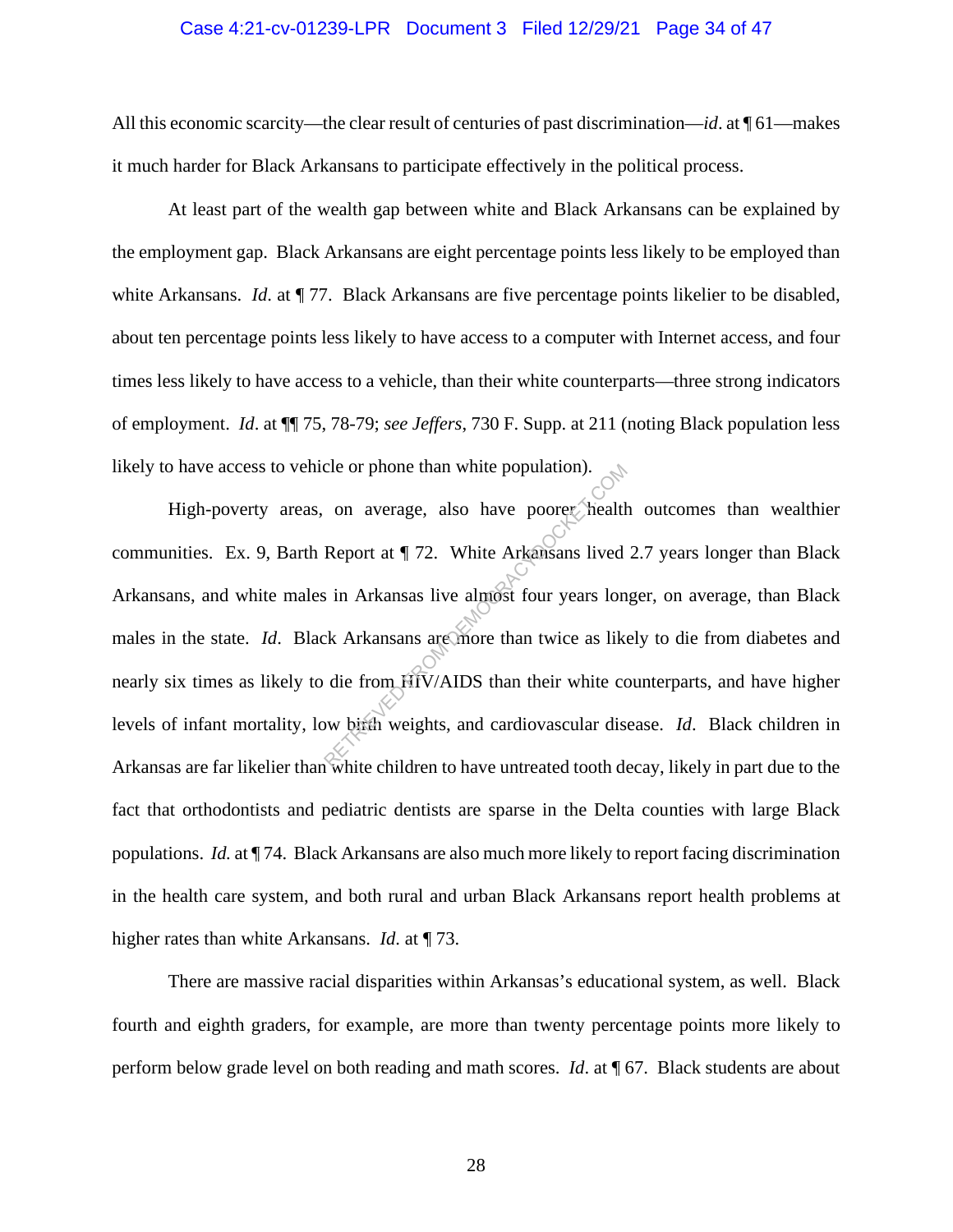#### Case 4:21-cv-01239-LPR Document 3 Filed 12/29/21 Page 35 of 47

four times likelier to be suspended from school, and school suspensions are correlated with students dropping out before graduating high school. *Id*. at ¶ 68. Black eleventh graders in Arkansas perform more than four points worse, on average, than their white counterparts on the ACT, a standardized test that is used to determine admissions to many colleges. *Id*. at ¶ 67. As of 2019, white Arkansans were more than ten percentage points likelier than Black Arkansans to have a high school diploma and about eight percentage points likelier to have obtained at least a bachelor's degree. *Id*. at ¶ 70; *see Jeffers*, 730 F. Supp. at 211 (noting white population had higher high school graduation rates than Black population); *Smith*, 687 F. Supp. at 1317 n.7 (similar). Black Arkansans are also nearly forty percentage points likelier to have to remediate a subject in college than white Arkansans. Ex. 9, Barth Report at ¶ 70. All these educational disparities make it much harder for Black Arkansans to achieve the education necessary to hold steady employment.

Finally, Black Arkansans are far likelier to be involved in the criminal justice system harming their long-term prospects for employment, wealth, and political participation. Black juveniles are nearly three times likelier to be incarcerated than their white counterparts. *Id*. at ¶ 81. Similar racial disparities in incarceration rates exist for adults. *Id*. at ¶ 83. Given Arkansas's felon disenfranchisement law, Black Arkansans are twice as likely to be disenfranchised on account of a felony conviction than their white counterparts, even though the vast majority of disenfranchised Black Arkansans have already been released from confinement. *Id*. at ¶¶ 57, 83. Example 9 and the ducation necessary<br>S. Ex. 9, Barth Report at  $\P$  70. All these<br>ansans to achieve the education necessary<br>sans are far likelier to be involved in the<br>ospects for employment, wealth, and po<br>mes likelier to

The history of severe discrimination against Black Arkansans and its continued effects further support a finding of vote dilution.

#### Senate Factor 6: Racial Appeals in Political Campaigns

The sixth Senate Factor invites the Court to consider whether the jurisdiction's political campaigns have been characterized by overt or subtle racial appeals. Senate Report at 29; *Gingles*, 478 U.S. at 40 (repeating district court's finding that the "record is replete with specific examples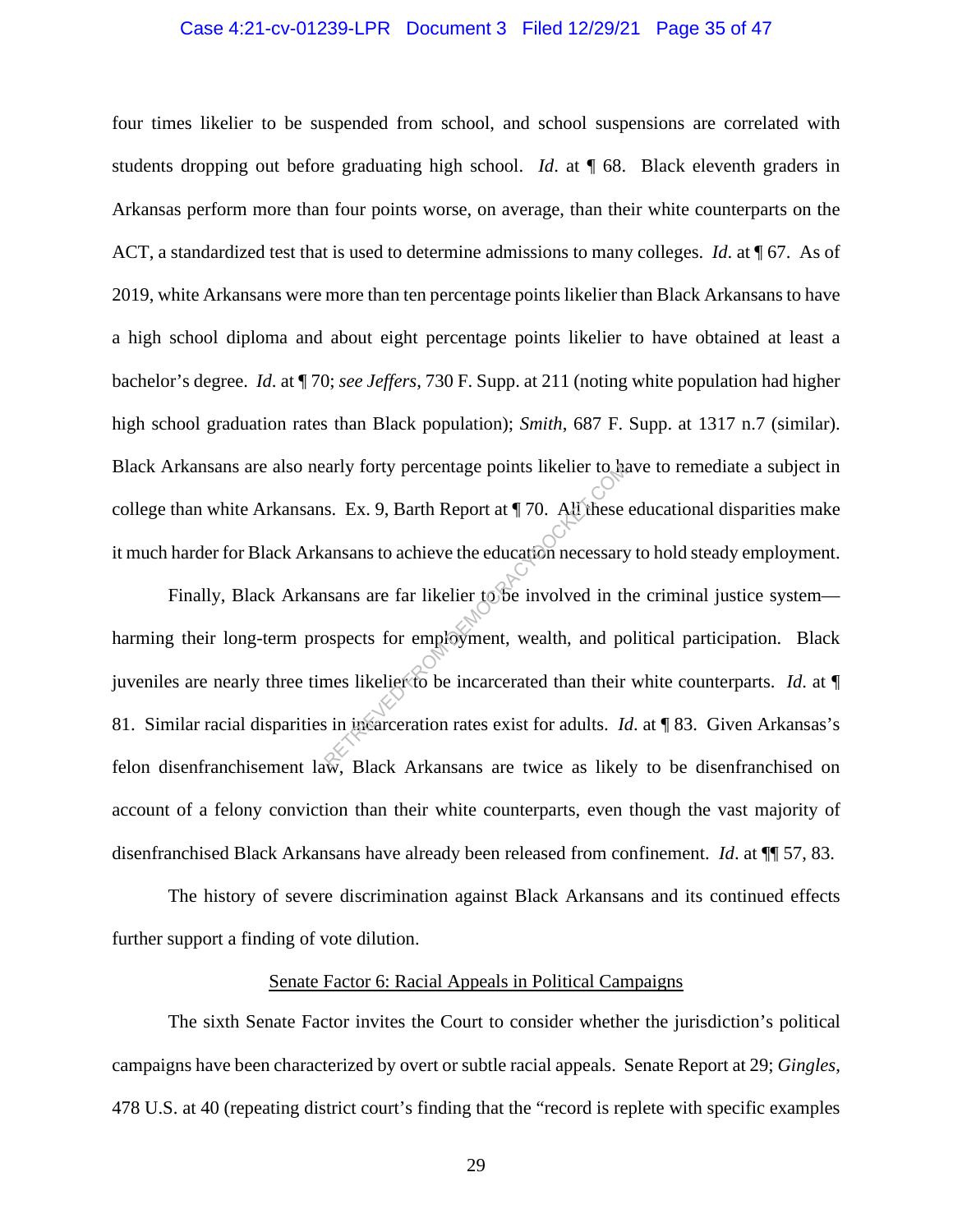#### Case 4:21-cv-01239-LPR Document 3 Filed 12/29/21 Page 36 of 47

of racial appeals, ranging in style from overt and blatant to subtle and furtive, and in date from the 1890's to the 1984 campaign for a seat in the United States Senate"); *see also Jeffers*, 730 F. Supp. at 212 (noting history of racial appeals in Arkansas politics, ranging from subtle statements where "simply informing the voters that one's opponent is black seems to be enough to do the trick," to more overt racism such as a Black candidate being "run off the road by a group of individuals wearing hoods.").

It is not necessary to prove that racial appeals are a permanent or exceedingly pervasive feature of a jurisdiction's elections; instead, courts have found the existence of this factor based on a handful of salient incidents. *See, e.g.*, *Bone Shirt*, 336 F. Supp. 2d at 1041 (D.S.D. 2004) (finding racial appeals based mostly on two newspaper articles, in 1978 and 2002, focusing on allegations of voter fraud by American Indians); *United States v. Alamosa Cnty*., 306 F. Supp. 2d 1016, 1025-26 (D. Colo. 2004) (finding racial appeals based on three elections where candidates identified own ethnicity). Ments. *See, e.g., Bone Shirt, 336 F. Supp*<br>d mostly on two newspaper articles, in<br>American Indians); *United States v. Ala*<br>04) (finding racial appeals based on three<br>history of racial appeals in campaigns.<br>oric was commo

Arkansas has a long history of racial appeals in campaigns. During the Jim Crow era, openly racist campaign rhetoric was commonplace. *See* Ex. 9, Barth Report at ¶ 90. Former Governor, Senator, and Attorney General Jeff Davis stated that Black people were an "ever present eating, cankerous sore" on democracy and that giving Black Arkansans the right to vote was "the most cruel blow that was ever struck a helpful and defenceless [*sic*] people." *Id*. Davis successfully relied on gruesome campaign imagery, justifying lynching in a meeting with President Theodore Roosevelt and once vowing that he "would rather tear, screaming from her mother's arms, my little daughter and bury her alive than to see her arm in arm with the best n\*\*\*er on earth." *Id.* Many other prominent elected officials during this time also employed racist rhetoric in their campaigns. For example, Governor Homer Adkins, running for the Senate in 1944, turned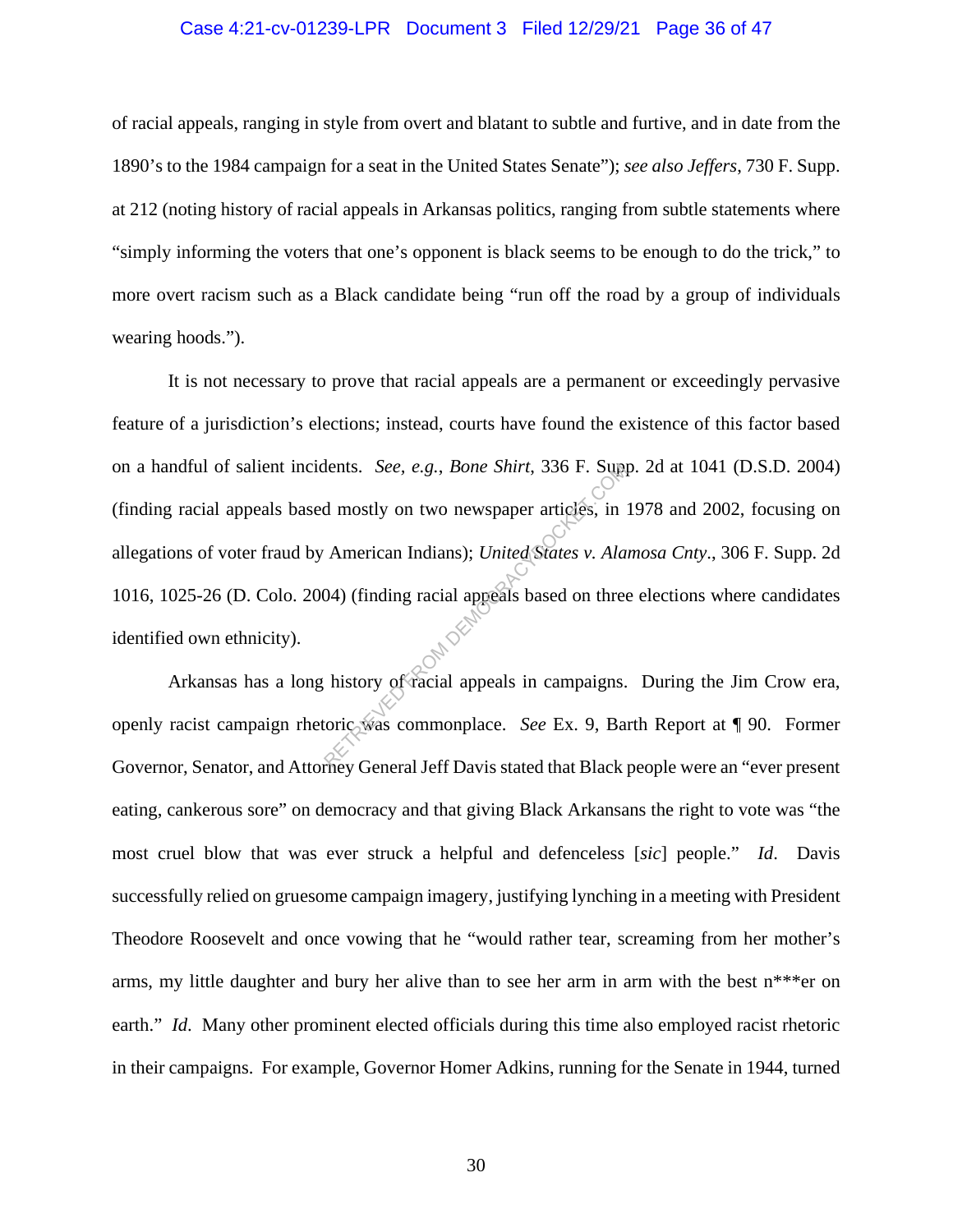#### Case 4:21-cv-01239-LPR Document 3 Filed 12/29/21 Page 37 of 47

down offers of support from Black people, saying, "If I cannot be nominated by the white voters of Arkansas, I do not want the office." *Id.* at ¶ 92. At the centerpiece of Adkins' campaign was support of the "white primary," which banned non-white voters from the party primary elections across the South. *Id*.

In the aftermath of the *Brown v. Board of Education* decision ending *de jure* school segregation, candidates for elective office in Arkansas began to run on militant segregationist appeals. *Id.* at ¶ 93. In response to pressure from the White Citizens' Council—a prominent white supremacist and segregationist organization—Governor Orval Faubus campaigned as a hardline segregationist. *Id.* at ¶ 94. In 1966, then-state Supreme Court Justice James Johnson, the segregationist Democratic nominee for Governor, refused to shake Black voters' hands on the campaign trail and vowed to oppose implementation of federal civil rights laws. *Id.* at ¶ 96.

While perhaps no longer as overt, racial appeals in Arkansas have persisted. Empirical data indicate that Arkansas voters were race-conscious in their attitudes toward President Barack Obama, and candidates often used racialized rhetoric toward Democrats and the President during the Obama Administration. *Id.* at ¶¶ 103-106. Direct mailers advocating against Obamacare showed an image of a Black doctor and thanked Republicans for defending "health care freedom." *Id.* at ¶ 106. In 1966, then-state Supreme Court<br>
in 1966, then-state Supreme Court<br>
in comminee for Governor, refused to shake<br>
oppose implementation of federal civil r<br>
in their attitude<br>
voters were race-conscious in their attitude<br>

Political campaigns in Arkansas still regularly use racialized rhetoric. In a 2018 congressional race, U.S. Representative French Hill and a supporting super PAC ran advertisements depicting heavily tattooed men of color, claiming that those men were members of the "MS-13" gang and asserting that the policies of his Democratic opponent, Clarke Tucker, would lead to an increase in violent crime among immigrants. *Id.* at ¶ 107. A radio advertisement attacking Tucker, targeted at Black stations, played dialogue of Black women claiming that "white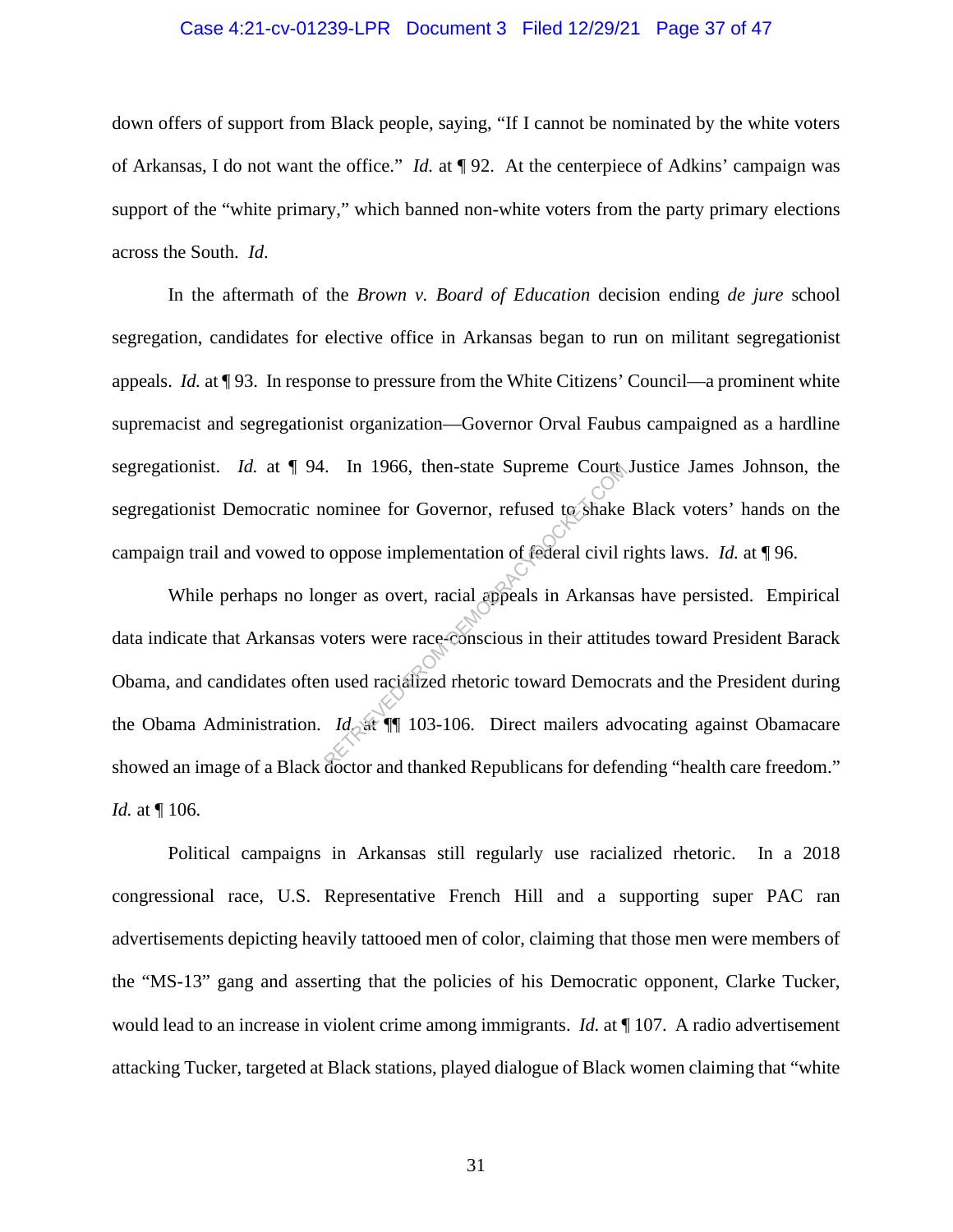#### Case 4:21-cv-01239-LPR Document 3 Filed 12/29/21 Page 38 of 47

Democrats will be lynching Black folks again." *Id*. In his most recent election, Hill gave an interview in which he emphasized that his opponent at the time, Joyce Elliott, who is Black, would "be a member of the Congressional Black Caucus." *Id*. Dark money ads in multiple judicial elections in Arkansas in 2018 targeted candidates for lenient sentences against "violent convicts." *Id.* at  $\P$  108. At least one of those ads highlighted the case of a Hispanic man who was given a new trial after being convicted in a rape case. *Id*. Finally, many recent elected officials and/or candidates for public office in Arkansas have either used racist epithets or used otherwise racist rhetoric during their campaigns. *Id.* at ¶ 109.

The record indicates that racial appeals have been used in Arkansas politics for more than a century, and these appeals remain widespread today. This factor also strongly favors a finding that Plaintiffs are likely to succeed on the merits.

## Senate Factor 7: Minority Success in Prior Elections

This factor requires the Court to examine "the extent to which members of the minority group have been elected to public office in the jurisdiction." *Bone Shirt*, 461 F.3d at 1022 (8th Cir. 2006). This is the other "primary factor[] considered in our totality analysis." *Harvell*, 71 F.3d at 1390. "The core question posed in Factor 7 is whether black candidates have historically been successful in the district, not whether individual black candidates were more attractive candidates or could have run better campaigns." *Missouri NAACP*, 894 F.3d at 939. that racial appeals have been used in Art<br>remain widespread today. This factor a<br>ucceed on the merits.<br>Exactor 7: Minority Saccess in Prior Ele<br>the Court to examine "the extent to which<br>public office in the jurisdiction."

The evidence on this issue is clear: Black candidates in Arkansas have had very limited success in elections at all levels of public office. Arkansas has never had a Black United States Senator or Black member of the United States House of Representatives. Ex. 9, Barth Report at ¶ 113. Arkansas is the only southern state to fail to send a Black member to Congress or the Senate. Arkansas has never elected a Black governor, nor has it ever elected any Black justices to the state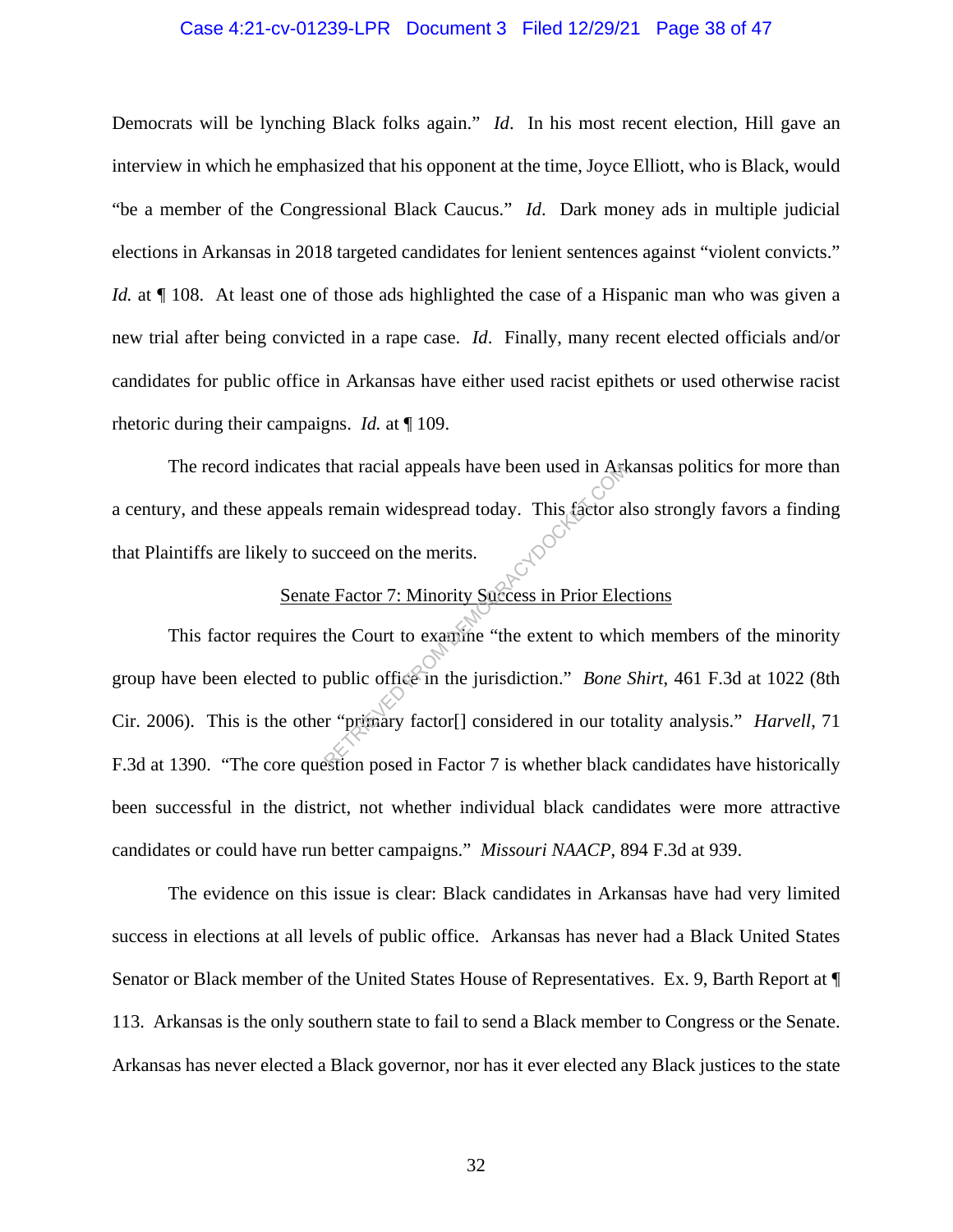#### Case 4:21-cv-01239-LPR Document 3 Filed 12/29/21 Page 39 of 47

supreme court. *Id.* at  $\P$  114. Only one Black person has ever been elected to statewide office in Arkansas history, and none in nearly 150 years. *Id*.

Black judicial candidates were so underrepresented at the Arkansas trial court level that a federal court in 1992 issued an order, pursuant to the Voting Rights Act, to require that judicial "subdistricts" be created within existing general court jurisdictions to try to allow Black voters to elect the candidates of their choice. *Id.* at ¶¶ 115-117. To this day, however, Black judges continue to be underrepresented in the Arkansas judiciary. *Id.* at ¶ 118.

The Arkansas Legislature had no Black members at any time between 1893 and 1972, and to this day Black Arkansans remain substantially underrepresented in the state legislature. *Id.* at ¶ 119. Despite making up more than 16% of the state population, Black Arkansans represent only 10% of the state House of Representatives and less than 9% of the state Senate. *Id*. at ¶ 119. By contrast, white legislators today comprise 89% of the state legislature, even though less than 70% of the state's population is white. At the local level, fewer than 5% of all cities in Arkansas are led by Black mayors, despite the fact that Black people make up more than 16% of the state's population. *Id.* at  $\P$  121. Black Arkansans are also significantly underrepresented on school boards, municipal boards, and county quorum courts. *Id.* at ¶ 122. In other words, at all levels of government, Black Arkansans are profoundly underrepresented. remain substantially underrepresented in<br>the state population, Black<br>epresentatives and less than 9% of the st<br>day comprise 89% of the state legislature<br>white. At the local level, fewer than 5%<br>te the fact that Black peopl

Thus, Plaintiffs clearly meet this "predominating" requirement to show a vote dilution claim and are likely to succeed on the merits.

#### **Proportionality**

Another important element of the totality of the circumstances analysis is whether there is rough "proportionality" between "the number of majority-minority voting districts [and the] minority members' share of the relevant population." *Missouri NAACP*, 894 F.3d at 940 n.12; *see also Stabler v. Cty. of Thurston, Neb.*, 129 F.3d 1015, 1021 (8th Cir. 1995). While it is not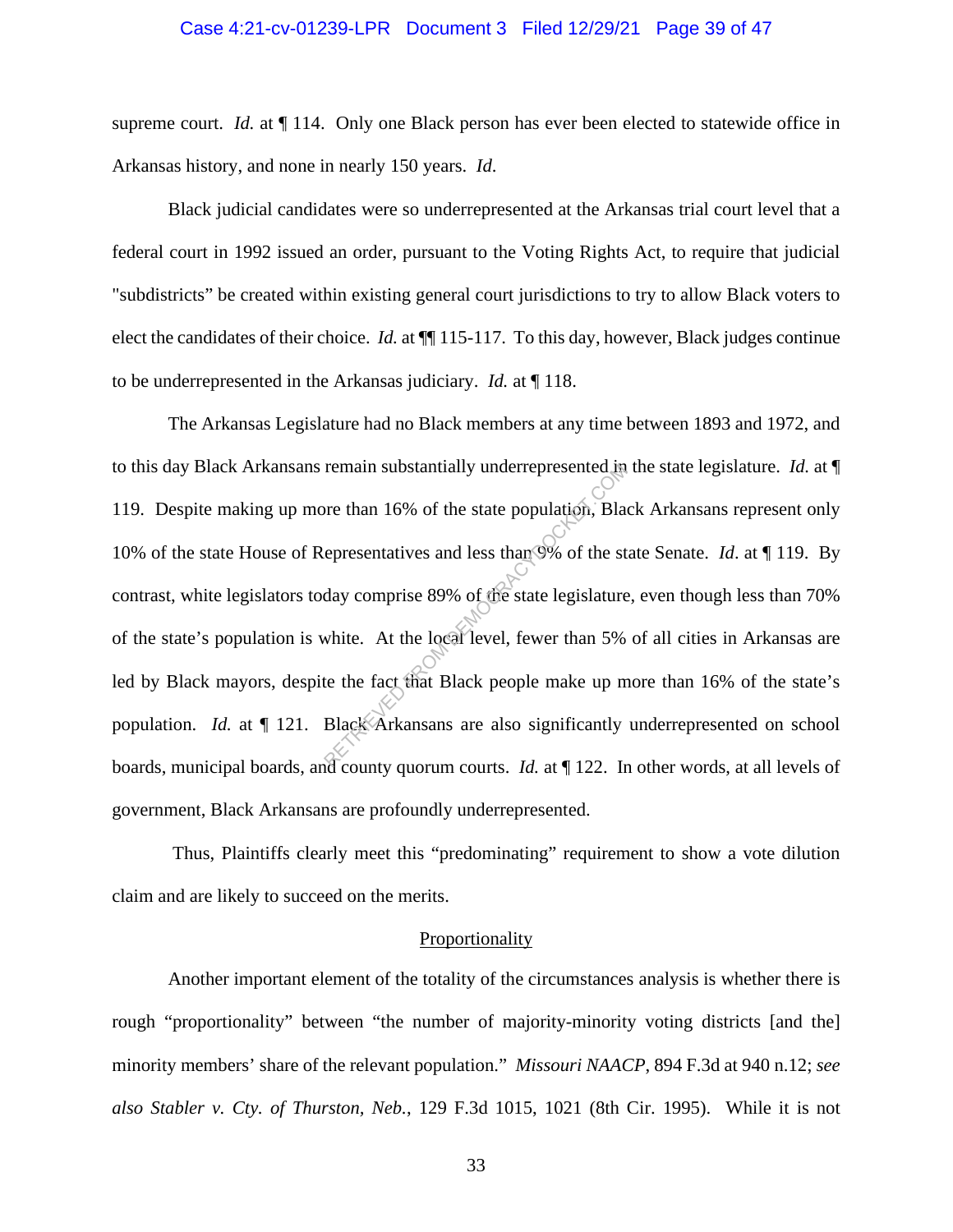#### Case 4:21-cv-01239-LPR Document 3 Filed 12/29/21 Page 40 of 47

dispositive, "proportionality is a relevant fact in the totality of circumstances" analysis. *LULAC v. Perry*, 548 U.S. 399, 436 (2006) (internal quotation marks omitted). Courts assess "proportionality statewide," *id.* at 437; that is, they assess whether the percentage of majorityminority districts statewide are roughly proportional to either the total population or voting-age population of the minority group statewide, *see Stabler*, 129 F.3d at 1022.

As noted above*,* according to the 2020 Census, Black people in Arkansas make up 16.5% of the total population, 15.2% of the voting-age population, and 15.5% of the citizen voting-age population. The Board's adopted House map, however, creates only 11 majority-Black districts out of 100 total statewide, meaning it substantially underrepresents Black Arkansans. Plaintiffs' Illustrative Plan, by contrast, creates 16 reasonably compact majority-Black districts out of 100 total statewide, thereby achieving rough proportionality. The Illustrative Plan clearly "results in less disparity than the [Board's adopted] plan and more closely approximates rough, or substantial, proportionality." *Id*. This is especially true in light of Arkansas's long history of official discrimination against its Black citizens in voting, noted above; Black Arkansans should not "continue to bear the burden of under-representation under the [adopted] scheme while the white majority enjoys over-representation." *Id*. Retaining it substantially underrepresents.<br>
Let, creates 16 reasonably compact majoritieving rough proportionality. The Illustration<br>
is adopted] plan and more closely approx<br>
is especially true in light of Arkansa<br>
Slack

#### **II. Plaintiffs Will Suffer Irreparable Harm—Dilution of Their Votes—if a Preliminary Injunction Is Not Granted and an Election is Held Based on the Adopted Map**

If any election is allowed to take place using the Board-approved map, Plaintiffs will suffer serious and irreparable harm for which there is no adequate remedy at law.

The Supreme Court has repeatedly recognized the foundational and fundamental importance of voting rights. Indeed, in *Wesberry v. Sanders*, the Court declared that "[o]ther rights, even the most basic, are illusory if the right to vote is undermined." 376 U.S. 1, 17 (1964). When voting rights "are threatened or impaired, irreparable injury is presumed." *Obama for Am.* 

34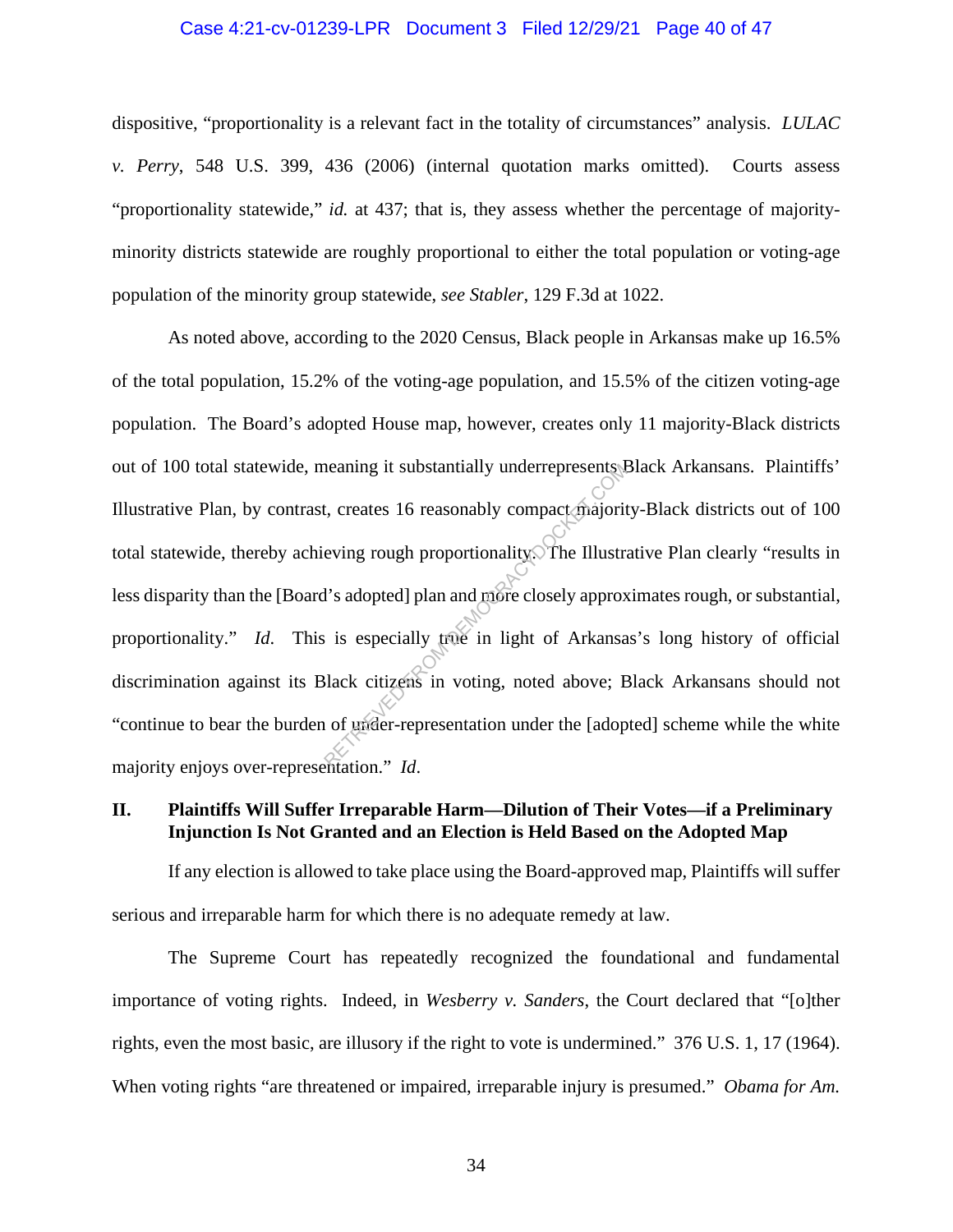#### Case 4:21-cv-01239-LPR Document 3 Filed 12/29/21 Page 41 of 47

*v. Husted*, 697 F.3d 423, 436 (6th Cir. 2012); *see also Craig v. Simon*, 493 F. Supp. 3d 773, 786 (D. Minn. 2020) ("Courts routinely recognize that restrictions on voting rights constitute irreparable injury") (citing *League of Women Voters of N.C. v. N. Carolina*, 769 F.3d 224, 247 (4th Cir. 2014)), *aff'd*, 980 F.3d 614 (8th Cir. 2020); *Planned Parenthood of Minn. v. Roedler*, 558 F. 2d 861, 867 (8th Cir. 1977).

As federal courts across the country have concluded, restrictions on voting rights constitute irreparable injury regardless of whether those restrictions come in the form of vote dilution or vote denial. *See, e.g.*, *Georgia State Conf. of the NAACP v. Fayette Cty. Bd. of Comm'rs*, 118 F. Supp. 3d 1338, 1347 (N.D. Ga. 2015) ("[T]he right of suffrage can be denied by means of dilution just as effectively as by wholly prohibiting the free exercise of the franchise.") (citing *Reynolds v. Sims*, 377 U.S. 533, 555 (1964)) (internal alterations omitted); *NAACP, Spring Valley Branch v. E. Ramapo Central Sch. Dist.*, 464 F. Supp. 3d 587, 593 (S.D.N.Y. 2020) ("In a vote dilution case, '[a] restriction on the fundamental right to vote ... constitutes irreparable injury.'") (quoting *Mich. State A. Philip Randolph Inst. v. Johnson*, 833 F.3d 656, 669 (6th Cir. 2016)); *Flores v. Town of Islip*, 382 F. Supp. 3d 197, 228 (E.D.N.Y. 2019) ("An abridgement or dilution of the right to vote constitutes irreparable harm.") (internal quotation marks and alterations omitted); *Sanchez v. Cegavske*, 214 F. Supp. 3d 961, 976 (D. Nev. 2016) ("Abridgement or dilution of a right so fundamental as the right to vote constitutes irreparable injury.") (internal quotation marks omitted); *Day v. Robinwood W. Cmty. Improvement Dist.*, No. 4:08CV01888 ERW, 2009 WL 1161655, at \*3 (E.D. Mo. Apr. 29, 2009) ("An abridgement or dilution of the right to vote constitutes irreparable harm.") (internal quotation marks omitted). As such, "there would be irreparable harm if the upcoming elections [in 2022] were permitted to proceed under a framework that violated the VRA." *Flores*, 382 F. Supp. 3d at 228; *see also United States v. Berks Cnty., Pa.*, 250 F. Supp. 2d The right of suffrage can be demonstrated as the frame of the frame is (internal alterations omitted); *NAACP*, 464 F. Supp. 3d 587, 593 (S.D.N.Y. 2020) and the metal right to vote ... constitutes irrepara st. v. Johnson,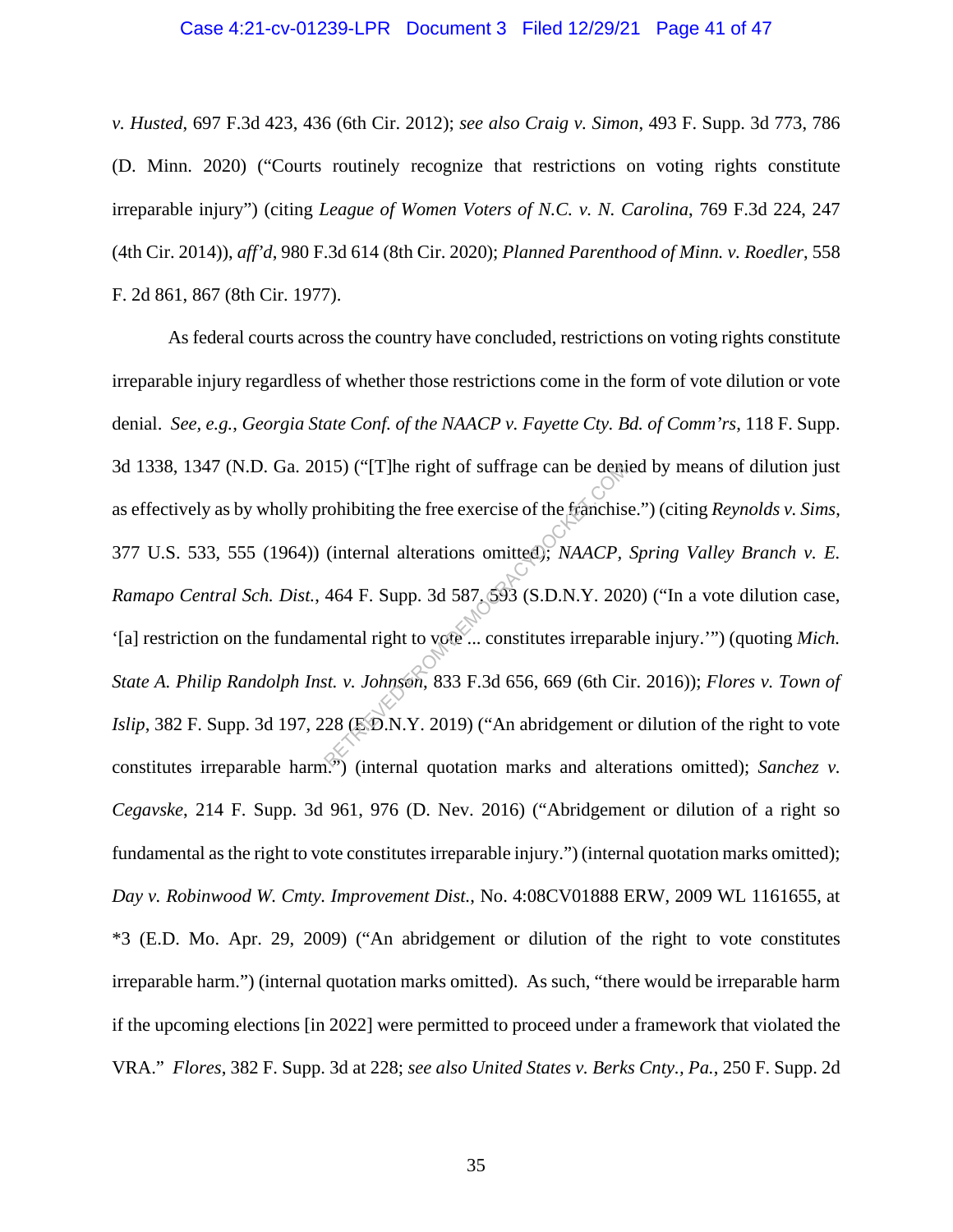#### Case 4:21-cv-01239-LPR Document 3 Filed 12/29/21 Page 42 of 47

525, 540 (E.D. Pa. 2003) (collecting cases) ("[T]he holding of an upcoming election in a manner that will violate the Voting Rights Act constitutes irreparable harm to voters."). And a preliminary injunction is the only viable remedy in this case because damages cannot compensate the dilution of an individual's right to vote. *See Rogers Grp., Inc. v. City of Fayetteville, Ark.*, 629 F.3d 784, 789 (8th Cir. 2010) ("Irreparable harm occurs when a party has no adequate remedy at law, typically because its injuries cannot be fully compensated through an award of damages.") (quotations omitted); *Brown v. Ky. Leg. Res. Comm.*, 966 F. Supp. 2d 709, 724 (E.D. Ky. 2013) (finding "there is no remedy at law" for "irreparable injury in the form of vote dilution").

That is the case here. Plaintiffs will be irreparably harmed if a primary or general election is conducted based on the Board's facially illegal map. Because the map dilutes the weight of Plaintiffs' members' votes in violation of Section 2 of the Voting Rights Act, it constitutes a restriction on their voting rights that will harm Plaintiffs and their members at each election over the next 10 years. And, as set forth above, no monetary value can be assigned to this injury. Plaintiffs will be irreparably harmed the<br>Board's facially illegal map. Because the<br>in violation of Section 2 of the Voting<br>ghts that will harm Plaintiffs and their me<br>et forth above, no monetary value can be<br>iminary injun

At minimum, a preliminary injunction provides the only effective means for protecting Plaintiffs' members' and many other Arkansans' right to vote in the 2022 elections. The candidate filing period for the 2022 elections begins on February 22 and ends on March 1, 2022. *See* Ark. Code Ann. § 7-7-203 (party filing period begins "one week prior to the first day in March" and ends "on the first day in March"). As a result of on the late release of the census data, the Board's map did not go into effect until December 29, 2021. In light of the rapidly approaching candidate filing deadline, there is no way for Plaintiffs to vindicate their rights under the VRA absent judicial relief in the form of a preliminary injunction. For all these reasons, Plaintiffs have satisfied the irreparable injury element of the preliminary injunction test.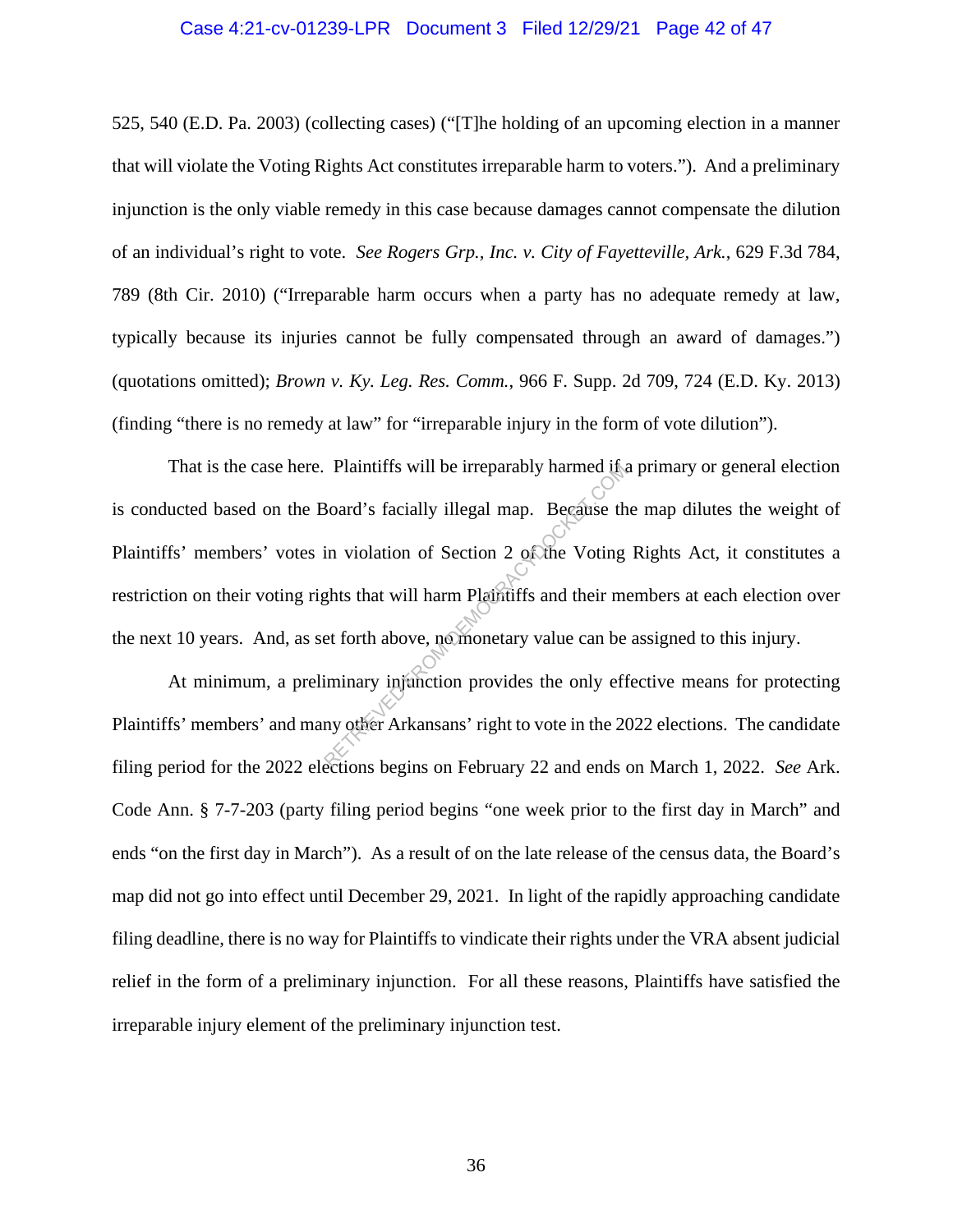## **III. The Balance of Equities and Public Interest Weigh Heavily in Favor of Granting Plaintiffs' Motion for Preliminary Injunction**

Where, as here, Defendants will not be burdened by an injunction while the absence of an injunction causes the dilution of Plaintiffs' members' fundamental voting rights, the balance of harms lies squarely against the State. *Dataphase Sys., Inc.*, 640 F.2d at 113 (a request for preliminary relief also involves an inquiry into "whether the balance of equities so favors the movant that justice requires the court to intervene to preserve the status quo until the merits are determined"). Without preliminary injunctive relief, voting-eligible citizens' votes—those guaranteed by the Constitution and protected by the VRA—will be diluted. The inability of Plaintiffs' members in the districts described above to elect candidates of their choice is a particularly grave injury, given that the map will be in effect for ten years. On the other hand, the only possible harm to Defendants is the prospect that certain deadlines, such as the candidate filing deadline, may need to be delayed. Especially given that the State started the redistricting process later than usual because of the delayed release of the census data, this speculative injury is not of great significance when compared to Plaintiffs' members' voting rights, which are fundamental. *See United States v. Georgia*, 892 F. Supp. 2d 1367, 1377 (N.D. Ga. 2018) (finding that administrative, time, and financial burdens on the state are "minor when balanced against the right to vote, a right that is essential to an effective democracy"); *Georgia State Conf. of the NAACP*, 118 F. Supp. 3d at 1347 (granting injunction under Section 2 of VRA, even though county board of commissioners ("BOC") would face administrative burdens from an injunction, because "the harm [plaintiffs] would suffer by way of vote dilution outweighs the harm to the BOC."). districts described above to elect cand<br>ven that the map will be in effect for ten y<br>dants is the prospect that certain deadlines<br>layed. Especially given that the State sta<br>he delayed release of the census data, thi<br>pared

Preliminary injunctive relief will also serve the public interest. First, the public interest is exceptionally strong here because voting is "the essence of a democratic society." *Reynolds*, 377 U.S. at 555. All Arkansans have an interest in ensuring all votes have equal weight and that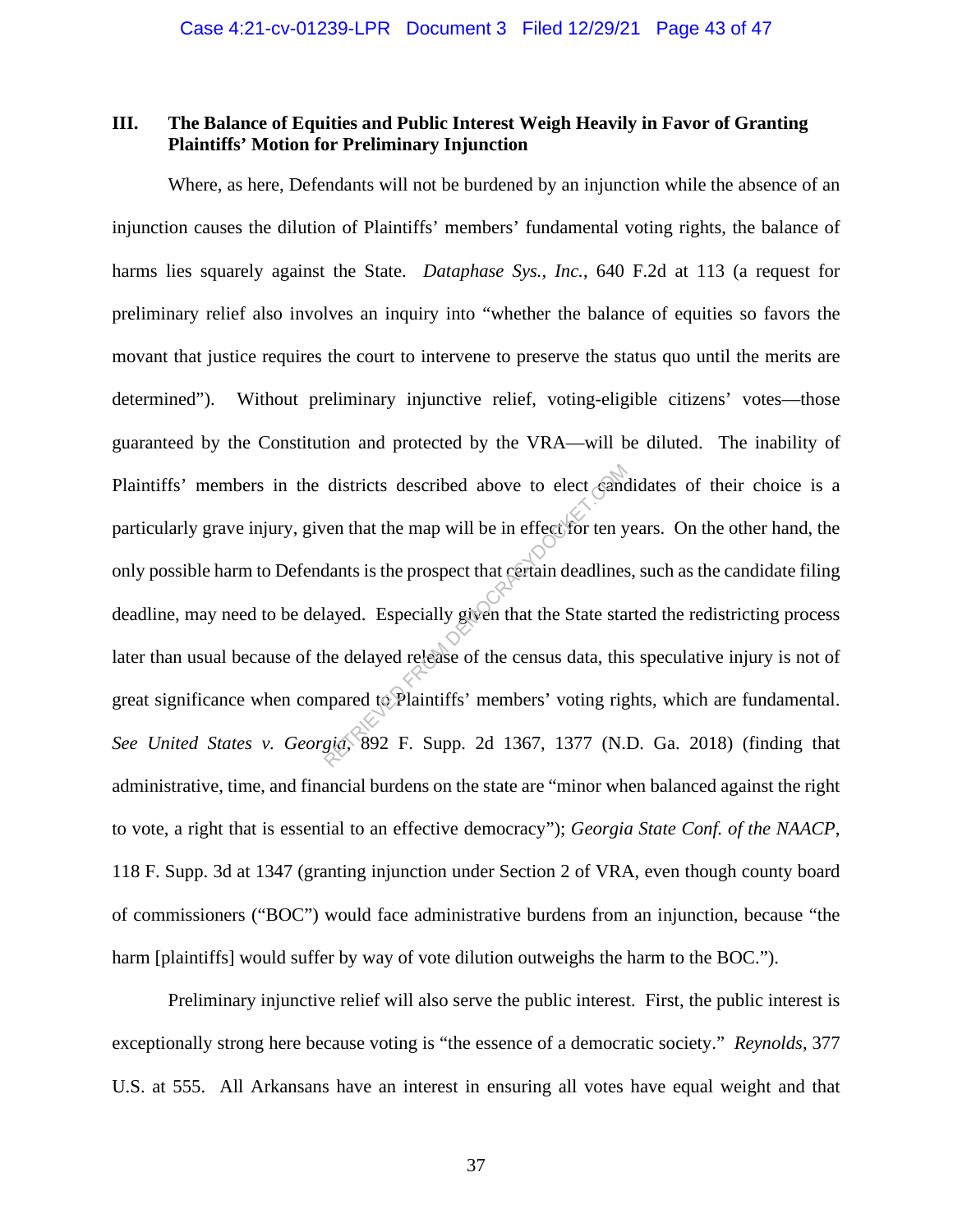#### Case 4:21-cv-01239-LPR Document 3 Filed 12/29/21 Page 44 of 47

minorities have an opportunity to elect candidates of their choice. Second, "the public has an interest in ensuring federal laws are followed, particularly when those interests relate to voting rights." *League of Women Voters of Mo. v. Ashcroft*, 336 F. Supp. 3d 998, 1006 (W.D. Mo. 2018); *see also id.* at 1006-07 (finding public interest of "ensuring that state processes follow federal law" justifies preliminary injunction). Given that the adopted House map violates the VRA, it is in the public interest to remedy this violation of federal law at the earliest practicable time.

Third, the available evidence from the public—namely, the hundreds of public comments submitted to the Board during the 30-day public comment period—suggests that Arkansans are unhappy with how the Board's maps dilute the political power of Black Arkansans. *See*, *e.g.*, Ex. 10, Public Comments submitted from Shunqetta Cunningham of Jonesboro, Craighead County ("Your proposal for the Jonesboro community places the Minority Community into an arbitrary divide into 4 districts, an obvious attempt to dilute the voting power of our groups."), Kymara H. Seals of Pine Bluff, Jefferson County ("I'm sure you are unaware, but you have marginalized the political power of racial and ethnic groups which creates racial equity challenges for us, the Black population."), Myra Cingolani of McGehee, Desha County ("Because the redistricting will affect the minority community in our area, the proposal to divide [Desha County into four districts] seems discriminatory."), James N. Moore of Magnolia, Columbia County ("I as a minority voter do not appreciate the fact that you have minimized our voice in the political arena of the state of Arkansas."), and Dan Bell ("Little Rock has been dissected inappropriately losing all sense of a diverse community."); *see also* Ex. 6, Transcript of BOA Meeting at 6:12 (Little Rock, Oct. 29, 2021) (Attorney General Rutledge: "[U]ltimately, that's who we need to hear from, are the people that are impacted, and to make sure that we are doing our job and holding us accountable."). This T's maps dilute the political power of Bia<br>itted from Shunqetta Cunningham of Jc<br>esboro community places the Minority (<br>vious attempt to dilute the voting power<br>in County ("I'm sure you are unaware, but<br>thnic groups which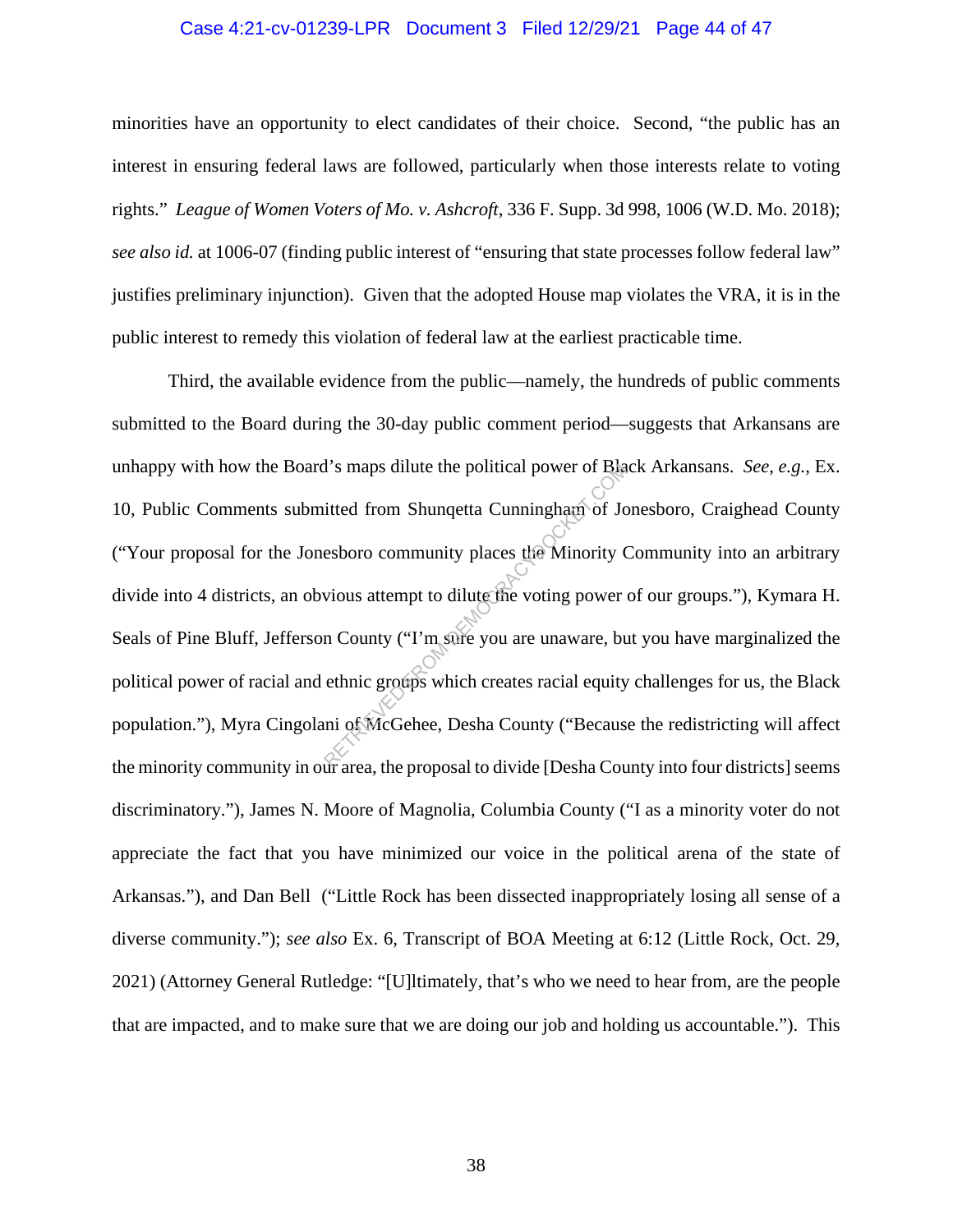#### Case 4:21-cv-01239-LPR Document 3 Filed 12/29/21 Page 45 of 47

sample of public comments shows that the public has registered its disapproval of the Board's adopted map.

The balance of equities and public interest thus heavily favors injunctive relief.

#### **IV. A Bond is Not Necessary in this Case**

Under Federal Rule of Civil Procedure 65(c), "[t]he court may issue a preliminary injunction or a temporary restraining order only if the movant gives security in an amount that the court considers proper to pay the costs and damages sustained by any party found to have been wrongfully enjoined or restrained." Importantly, "the amount of the bond rests within the sound discretion of the trial court." *Richland/Wilkin Joint Powers Auth. v. U.S. Army Corps of Eng'rs*, 826 F.3d 1030, 1043 (8th Cir. 2016) (quotation marks and citations omitted).

This Court has discretion to "waive the bond requirement based on its evaluation of public interest in this specific case." *Id.* (upholding district court's waiver of bond requirement based on its characterization of the suit as public interest litigation). Indeed, courts often find a bond unnecessary where Plaintiffs have demonstrated a strong likelihood of success, as here, where Defendants have clearly violated the VRA. *Perfetti Van Melle USA, Inc. v. Midwest Processing, LLC*, 135 F. Supp. 3d 1015, 1021 (D.S.D. 2015) (holding there was "little risk" to enjoining defendants because of plaintiffs' likelihood of success); *Bixby v. Lifespace Communities, Inc.*, Civ. No. 18-817 (JRT/KMM), 2018 WL 3218697, at \*7 (D. Minn. July 2, 2018) ("[A] bond is not necessary in this case because Plaintiffs have demonstrated a high likelihood of success on the merits."). Here, too, Plaintiffs have a high likelihood of success, as shown above. RETRIEVED FROM TOWER ALLET.<br>
T. 2016) (quotation marks and citations of<br>
tion to "waive the bond requirement base<br>
"*Id.* (upholding district court's waiver of<br>
uit as public interest litigation). Indee<br>
is have demonstra

Finally, Plaintiffs are non-profit organizations. Taken together, these facts suggest a bond would be unnecessary and burdensome. Plaintiffs respectfully request that the Court waive Rule 65's security requirement, should it grant Plaintiffs' Motion.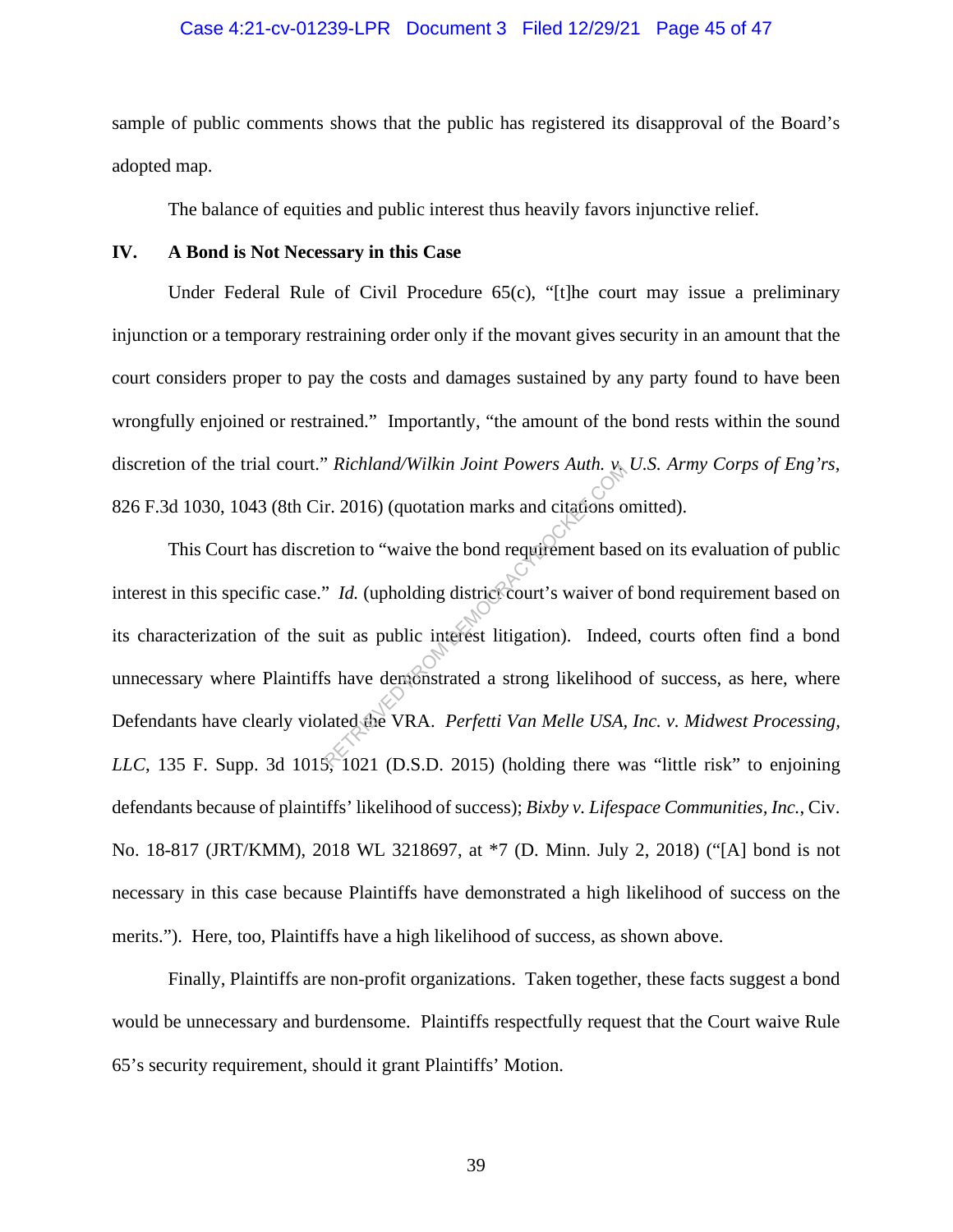#### **V. Expedited Review of This Motion is Warranted**

Plaintiffs respectfully request that this Court grant expedited briefing and an expedited hearing on the instant application for a preliminary injunction.

Federal courts "shall expedite" civil actions for good cause, which "is shown if a right under . . . a Federal Statute . . . would be maintained in a factual context that indicates that a request for expedited consideration has merit." 28 U.S.C. § 1657(a). Absent expedited review, Plaintiffs and their members will be unable to vindicate their rights under the VRA with regard to the upcoming 2022 elections. Because the 2020 Census data was delayed, Plaintiffs were unable to file suit in this case until December 29, 2021, when the Board's adopted map went into effect. There are only 63 days between the map's effective date and March 1, 2022, the last day of the candidate filing period for the 2022 elections. With that extraordinarily brief window, Plaintiffs cannot meaningfully obtain relief before the March 1, 2022 deadline without an expedited schedule. Particularly given the vital importance of Plaintiffs' members' rights under federal law at issue in this case, Plaintiffs believe expedited review is necessary in this case. ecember 29, 2021, when the Board's age<br>ween the map's effective date and March<br>he 2022 elections. With that extraordina<br>i relief before the March 1, 2022 dea<br>the vital importance of Plaintiffs' memb<br>si believe expedited re

## **CONCLUSION**

For the reasons set forth above, Plaintiffs respectfully request that the Court grant their motion for preliminary injunction and order the following relief: (1) enjoin Defendants from using the Board Plan for elections for the Arkansas House in 2022; and (2) enjoin Defendants from failing to hold elections for the Arkansas House in 2022 using a plan that complies with Section 2. Plaintiffs request a hearing on this motion on an expedited basis. Defendants are being served with the motion papers immediately.